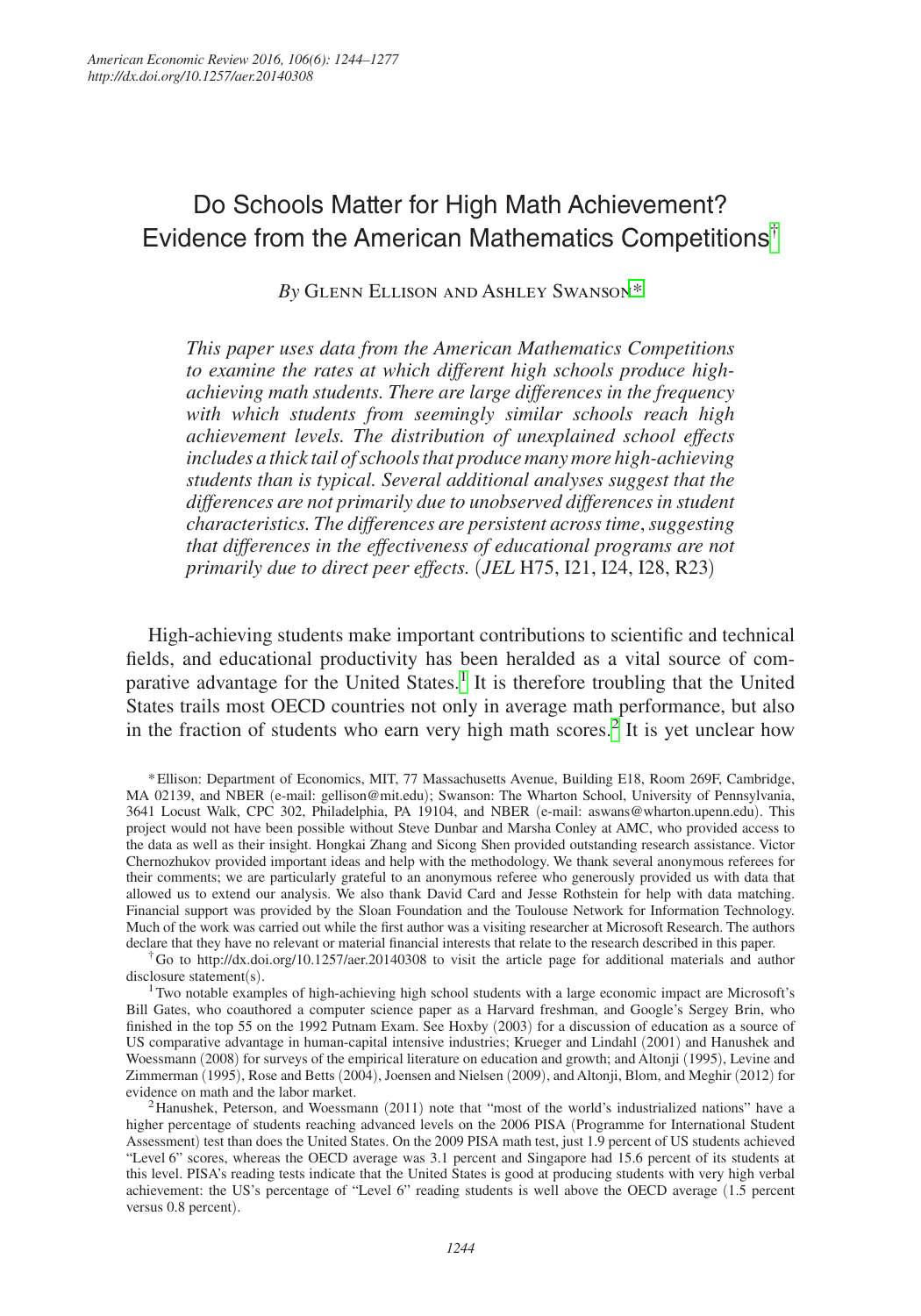best the United States might address this significant shortcoming. It seems obvious that high-quality schools would play an important role, but several recent papers that examine gifted programs and elite magnet schools have found further troubling evidence that these schools/programs do not appear to benefit marginal students.<sup>[3](#page-1-0)</sup> In this paper, we examine the questions of whether schools matter for high math achievement and whether there are many more students in the United States who would have reached high math achievement levels in a different environment. We examine the rates at which different schools produce high-scorers in the American Mathematics Competitions (AMC) contests and note that there are substantial differences across seemingly similar schools. We conduct several additional analyses to investigate whether these differences may be due to unobserved differences in underlying student ability. The analysis suggests that there are substantial differences in the effectiveness of schools' educational programs and that the high-achieving students we observe are a small subset of those who would have reached high math achievement levels in a different environment.

Section I describes the primary data source for our study, the Mathematical Association of America's AMC 12 contest. The contest is a 25-question multiple choice test on precalculus topics given annually to over 100,000 US students at about 3,000 high schools. The primary advantages of the AMC are that the test is explicitly designed to test depth of knowledge and high-level problem-solving skills and can distinguish among students at very high achievement levels. The primary drawback, which will influence how we conduct the analysis, is that the test is taken by a nonrandom self-selected sample of students. We examine different levels of "high" achievement. Many of our analyses focus on counts of students within a school who score at least 100 on the 2007 AMC 12. One can think of this as roughly comparable in difficulty to scoring 800 on the math SAT, but measured using a more reliable test that emphasizes greater depth of knowledge.<sup>[4](#page-1-1)</sup> We also examine students at a substantially higher achievement level: those scoring at least 120 on the AMC 12, which puts them well above the 99.9th percentile in the US population.<sup>[5](#page-1-2)</sup> We match AMC schools to data from the census, National Center for Education Statistics (NCES), college board, and ACT to obtain demographic data and other covariates and conduct most of our analyses on the subsample of public, coed, nonmagnet, noncharter US high schools that administer the AMC 12 and could be matched to the other databases. Section II discusses the data in more detail.

Section III begins with our most basic observation: some schools produce many more AMC high-scorers than do other schools with similar demographics. Negative binomial regressions show that there are a number of strong demographic predictors of high achievement. For example, a 1 percentage point increase in the fraction of adults with graduate degrees is associated with a seven percent increase in the number of AMC high-scorers, and a one percentage point increase in the fraction of the population that is Asian American is associated with a two percent increase.

<span id="page-1-0"></span> $3$ See Abdulkadiroğlu, Angrist, and Pathak (2014); Bui, Craig, and Imberman (2014); and Dobbie and Fryer (2014).

<span id="page-1-1"></span> $4\text{The highest possible score on the math SAT is } 800 \text{ and is achieved by approximately one percent of SAT test-takers.}$ 

<span id="page-1-2"></span> $5$  One noteworthy student who reached this level five years earlier is Facebook's Mark Zuckerberg, whose name appears on the AMC's 2002 distinguished honor roll for having scored 121.5.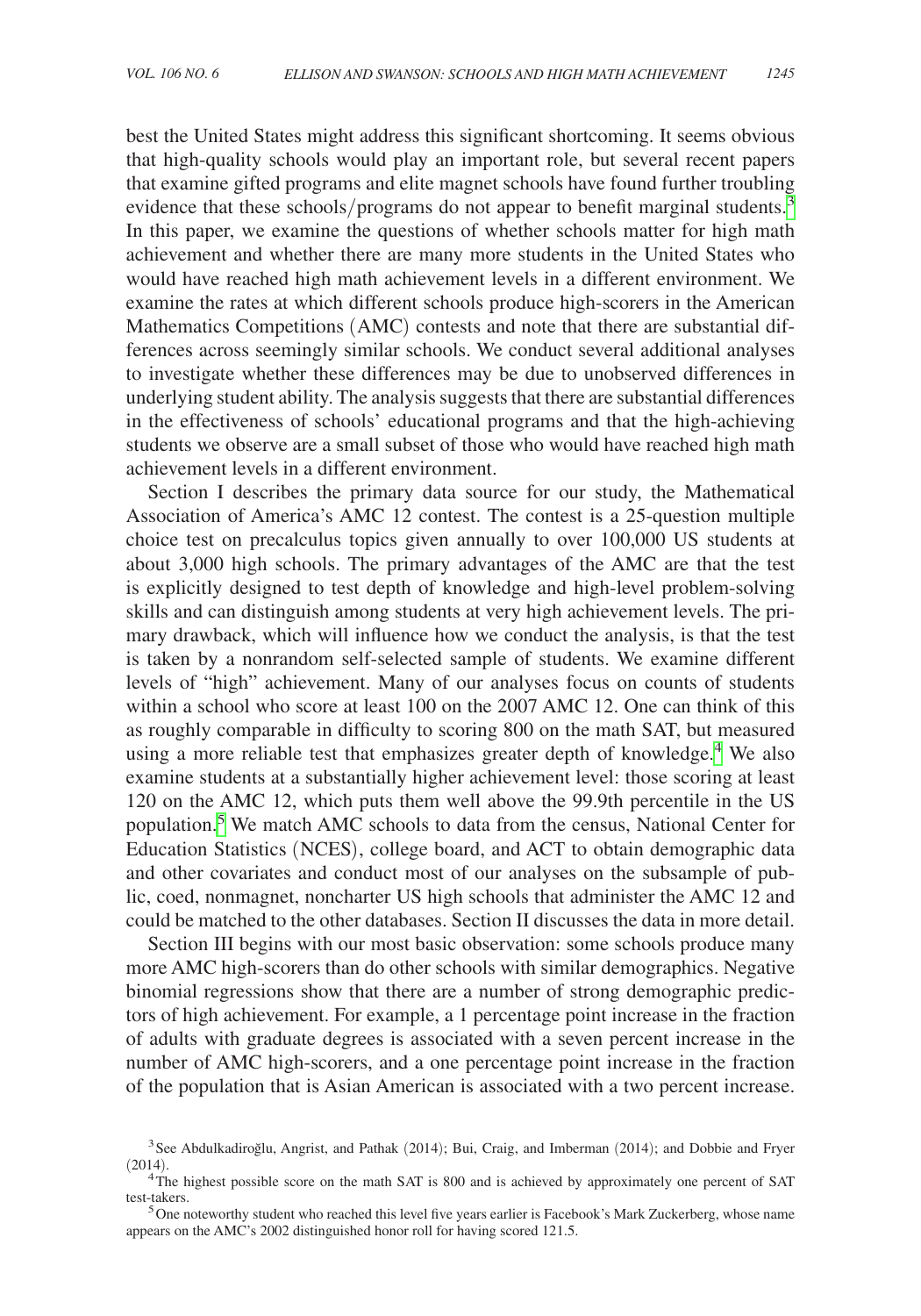But the most important finding is that the demographic effects are far from sufficient to account for the observed differences in the rates at which different schools are producing high-achieving students. The excess variance parameter in the negative binomial model can be thought of as an estimate of the magnitude of the unobserved multiplicative "school effects" that would be necessary to account for the observed dispersion. We find that the necessary variance is 0.73 at the 100-AMC level and 2.18 at the 120-AMC level: e.g., it is as if a school that is one standard deviation above average produces students who score at least 100 on the AMC 12 at a rate that is 85 percent ( $\approx \sqrt{0.73}$ ) greater than average. vic 1<br>duces<br> $\frac{0.73}{0.73}$ 

Section IV examines the distribution of the unobserved "school effects." The motivation for examining these distributions, rather than being satisfied with knowing the variance, is similar to that for the literature on the heterogeneity in teacher value-added: it is useful to know, for example, if the variance seems to be due to the existence of a subset of low-performing schools in which students are very unlikely to become AMC high-scorers, or if it is due to a small (or big) set of schools that produce high-scorers at much (or slightly) higher than average rate.<sup>[6](#page-2-0)</sup> Counts of high-achieving students are inherently small, so one cannot precisely estimate a school fixed effect for any one school. But one can estimate the distribution of school effects across schools.<sup>[7](#page-2-1)</sup> Formally, we implement a nonparametric estimator for the distribution of the unobserved component in a model in which schools produce high-scorers at Poisson rates which differ due to observed school and local area characteristics and an unobserved component.<sup>[8](#page-2-2)</sup> We estimate that many schools are producing high-scorers at a well below average rate, e.g., 32 percent of schools appear to be producing high-scorers at less than one-half of the average rate. And a striking finding is that there appears to be thick upper tail of schools that produce AMC high-scorers at many times the average rate. For example, we estimate that more than 11 percent of schools are producing AMC high-scorers at more than twice the rate one would expect given their demographics and 1 percent of schools are producing AMC high-scorers at more than five times the average rate.

The "school effects" we estimate can be thought of as indexes that conflate multiple factors that lead to heterogeneity in outcomes. They will reflect differences in causal effects across school environments. But they will also reflect other less interesting sources of outcome heterogeneity: differences due to potentially observable demographic differences not captured by variables in our dataset; unobservable differences in student ability due to location decisions of parents of gifted children; and even less interestingly, differences in the fraction of the high-achieving math students at each school who take the AMC 12 test. Section V presents several additional analyses aimed at assessing whether effects of the less interesting types are likely to account for a substantial portion of the heterogeneity we have found. To examine

<span id="page-2-0"></span> $6$ See, for example, Gordon, Kane, and Staiger (2006) for plots of the estimated distribution of teacher qualities obtained by shrinking estimated teacher fixed effects to take out purely random variation.

<span id="page-2-1"></span><sup>&</sup>lt;sup>7</sup> Although we have AMC data at the individual level, we only observe some coarse demographic variables and hence have chosen to estimate school effects rather than, for example, multilevel models as in Skrondal and Rabe-Hesketh (2009).

<span id="page-2-2"></span> ${}^8$ The method involves a series expansion similar to that of Gurmu, Rilstone, and Stern (1999) but relying on a different characterization of the likelihoods designed to be more appropriate for potentially fat-tailed distributions. Appendix I contains more detail on the estimation along with Monte Carlo estimates illustrating the performance of the estimator.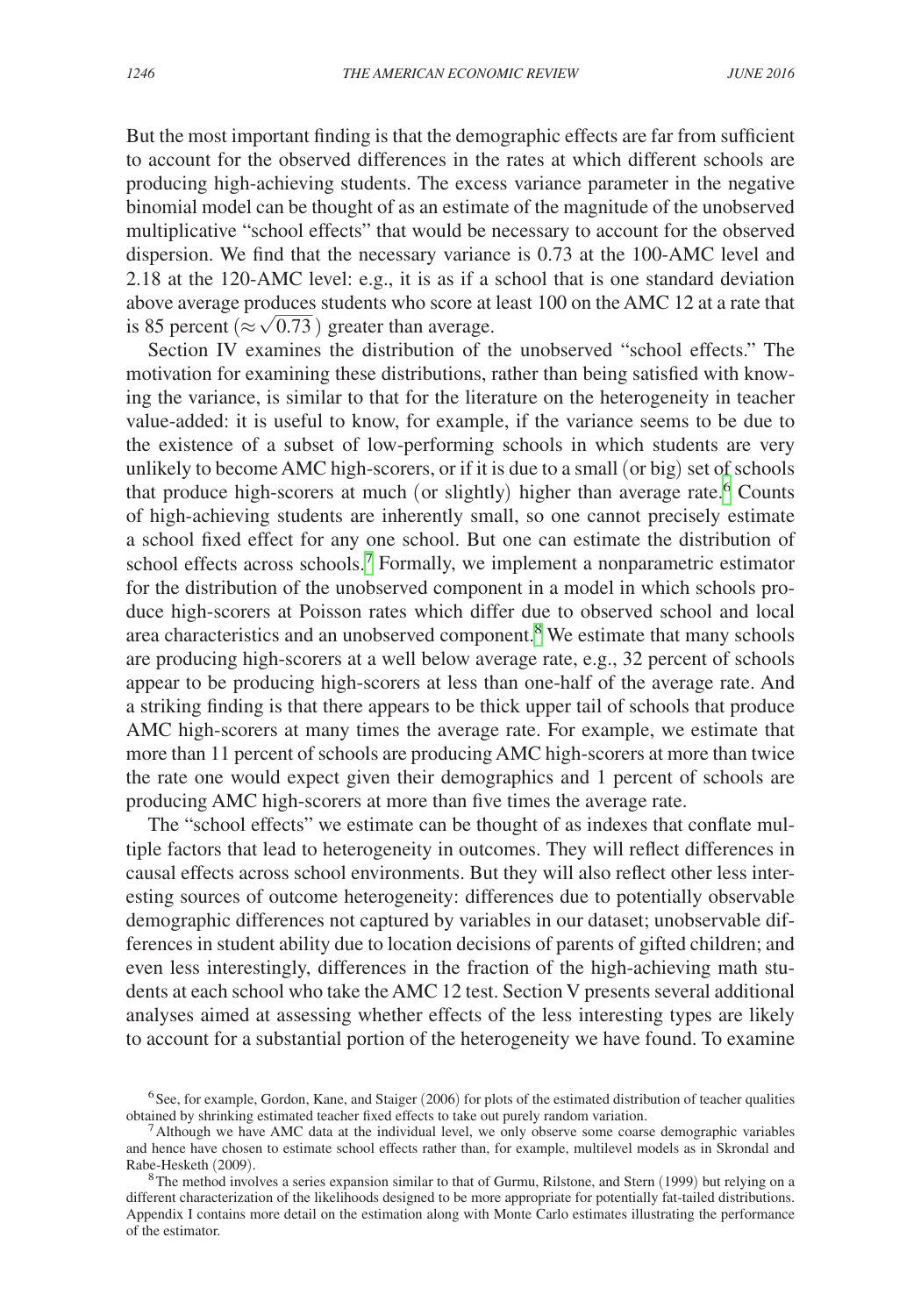the effects of heterogeneity in participation rates, we compare the magnitudes at the AMC 100 and AMC 120 levels. (We argue that selection into test-taking is not important at the higher level.) We explore the importance of unobserved heterogeneity in student populations in two ways: we examine counts of students achieving perfect scores on the math sections of the SAT and ACT which should be similarly affected by demographic differences but less sensitive to differences in the depth of knowledge developed by the school environment; and we compare school effects estimated from counts of all high-scoring students with school effects estimated from counts of high-scoring girls. A motivation here is that unobserved demographic differences that impact location decisions should not differ much between high-ability male and female students, whereas differences in school environments, such as whether a school's high-level math programs are female-friendly, would lead to gender-related differences.<sup>[9](#page-3-0)</sup> Taken together, these analyses provide evidence that unobserved heterogeneity in performance across schools is much greater than can be explained by student heterogeneity or selection into taking the test.

Section VI presents several analyses intended to provide insight into the mechanisms that may be making some schools more effective than others. We begin by exploring one very simple mechanism: there could be large effects on the number of students with upper-tail scores if some schools increase their students' scores by a constant and the distribution of scores has a thin-tailed distribution. We look for such a mechanism by including school-average SAT/ACT scores as a covariate. We find little effect, suggesting that our school effects reflect something salient for high-achieving students in particular. Although we have discussed our school effects as indexes reflecting heterogeneity in outcomes, it is more accurate to think of them as measures of the strength of the forces needed to produce the observed degree of clustering of high-scoring students. Such clustering could be generated by unobserved heterogeneity in school quality, but it could also be an artifact of strong peer effects among high-scoring students. Using a formal model similar in spirit to that of Ellison and Glaeser (1997), we note that, with a single observation on each school, one cannot distinguish unobserved heterogeneity in school quality from peer effects as a source of such clustering. However, one can estimate the relative importance of school quality versus peer effects with multiple observations per school if school quality is persistent and peer effects are not felt across periods. We present such an estimate derived from comparing the agglomeration of 2007 high-scorers to the coagglomeration of 2007 and 2003 high-scorers. It suggests that differences in school environments are not primarily due to within-cohort peer effects. Finally, we present some qualitative observations on some of the most unexpectedly successful schools. Among our observations are that a number of these schools have a long-serving "star" teacher.

Our work is related to a number of literatures. One is the literature on the effectiveness of elite schools and gifted programs. Recent papers by Abdulkadiroğlu, Angrist, and Pathak (2014); Dobbie and Fryer (2014); and Bui, Craig, and Imberman (2014) examine the effects of elite magnet schools and gifted programs on high-ability students using regression discontinuity designs. Their common finding that the

<span id="page-3-0"></span><sup>9</sup>Ellison and Swanson (2010) document that, at the highest performance levels, female high-scorers are drawn from a much smaller set of super-elite schools than are male high-scorers.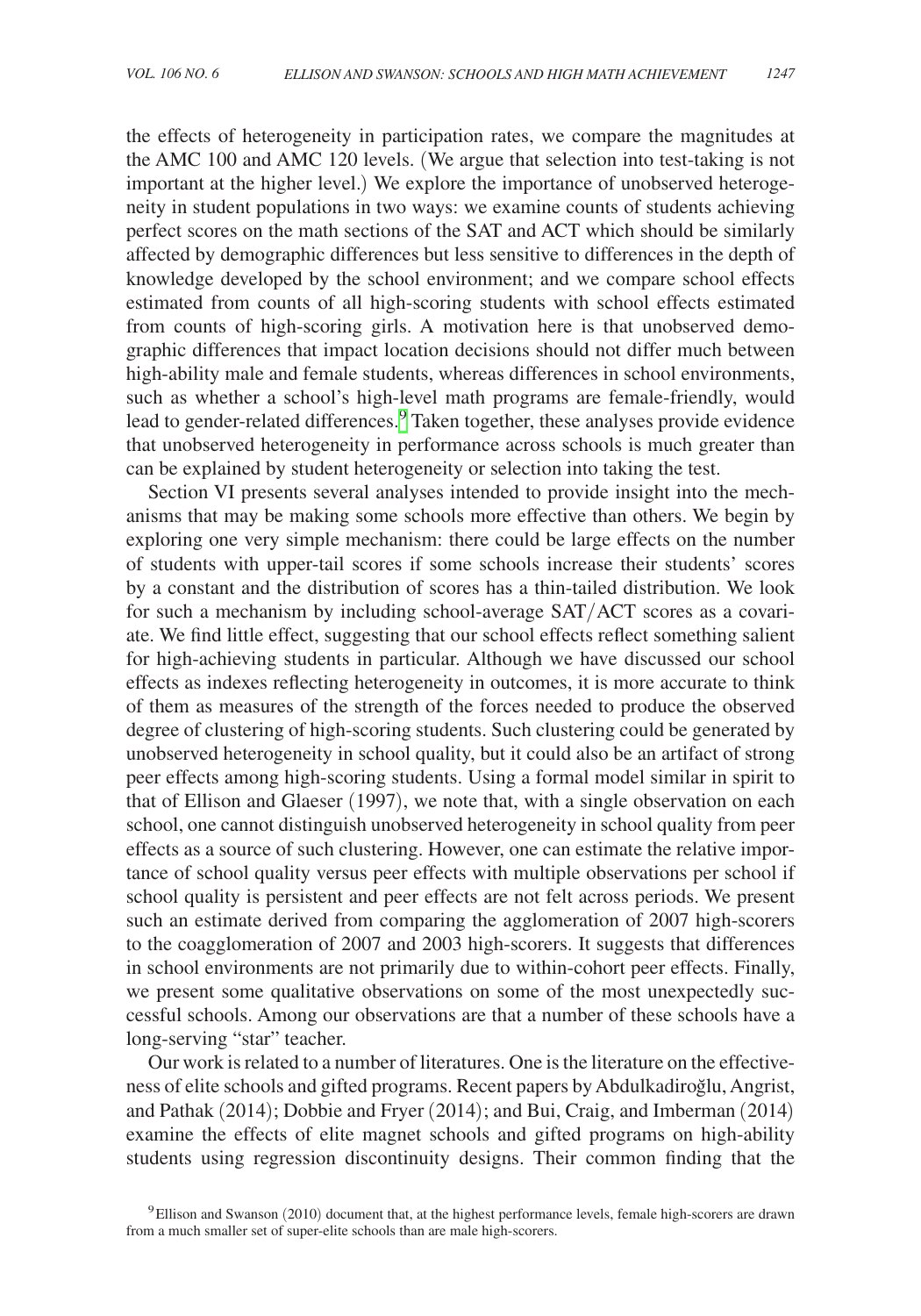programs have no impact on the test scores of marginal admitted students is striking given that one might have expected the students to benefit from superior peers even absent superior instruction and has attracted a great deal of attention. Our contrasting suggestion that schools are important for gifted students could potentially be reconciled in various ways: the tests we study assess more in-depth understanding and problem-solving skills; effects of programs on marginal admitted students could be very different from the effects on students in the opposite tail; or it could be that the particular gifted programs studied in the previous papers are not very effective but the programs of many other schools in our sample are.<sup>[10](#page-4-0)</sup>

A second related literature on gifted students is that on low-income students with high SAT/ACT scores missing from the student bodies of elite colleges. Several authors have noted that there are many such students and a proximate cause is that many low-income high school students with high SAT/ACT scores do not apply to elite colleges.<sup>[11](#page-4-1)</sup> Hoxby and Avery (2013) provide the most comprehensive analysis and document that such students are disproportionately found in areas where they are unlikely to have the opportunity to attend a selective high school, to study with teachers who attended selective colleges, and to interact with many high-achieving peers. Our findings are somewhat analogous in that we are suggesting that there are many students who could have achieved an educational distinction in a different environment. One difference, however, is that (by focusing on schools that offer the AMC) we are focusing on missing students from within a set of relatively high-achieving high schools. Presumably, the set of students identified in the papers noted above would be a substantial additional source of students who could have been high math achievers.<sup>12</sup>

There is a much larger literature on quality differences across schools affecting average achievement. This includes many papers examining how inputs affect achievement and papers that focus on differences in productivity related to competition, vouchers, charter schools, etc.[13](#page-4-3) Many of these papers control for selection effects and estimate causal effects relevant to school reform debates. The smaller literature examining residual variance is more closely related.<sup>[14](#page-4-4)</sup> These papers generally find that unobserved school-level heterogeneity is much less important than are student and neighborhood characteristics for predicting test scores, graduation rates, and labor market outcomes. Our findings that schools appear to matter a great deal to high-achieving students may sound conflicting, but could be reconciled in several ways: it has been noted previously that differences that are small relative to within-school variation and/or demographic differences can still be large in absolute terms; environmental differences that produce small differences in mean scores

<span id="page-4-0"></span><sup>&</sup>lt;sup>10</sup> Angrist and Rokkanen (2015) examine additional test scores of admitted students and argue that Boston Latin School also appears to have little impact on the performance of students farther from the cutoff on state proficiency tests.<br><sup>11</sup>See Bowen, Kurzweil, and Tobin (2005); Avery et al. (2006); and Pallais and Turner (2006).<br><sup>12</sup>Two other relevant literatures on high-achieving students are the literature on cross-sectional differences in

<span id="page-4-2"></span><span id="page-4-1"></span>

high achievement (e.g., Hanushek, Peterson, and Woessman 2011; Pope and Sydnor 2010; and Andreescu et al*.* 2008), and the literature on how proficiency-focused reforms may harm high-achieving students (e.g., Krieg 2008;

<span id="page-4-3"></span><sup>&</sup>lt;sup>13</sup> See Coleman (1966); Hanushek (1986); Card and Krueger (1992); Hoxby (2000, 2003); Angrist et al. (2002); Hoxby Murarka, and Kang (2009); Abdulkadiroğlu et al. (2011); and Dobbie and Fryer (2011).

<span id="page-4-4"></span><sup>&</sup>lt;sup>14</sup>See Jencks and Brown (1975); Solon, Page, and Duncan (2000); Rothstein (2005); and Altonji and Mansfield (2010).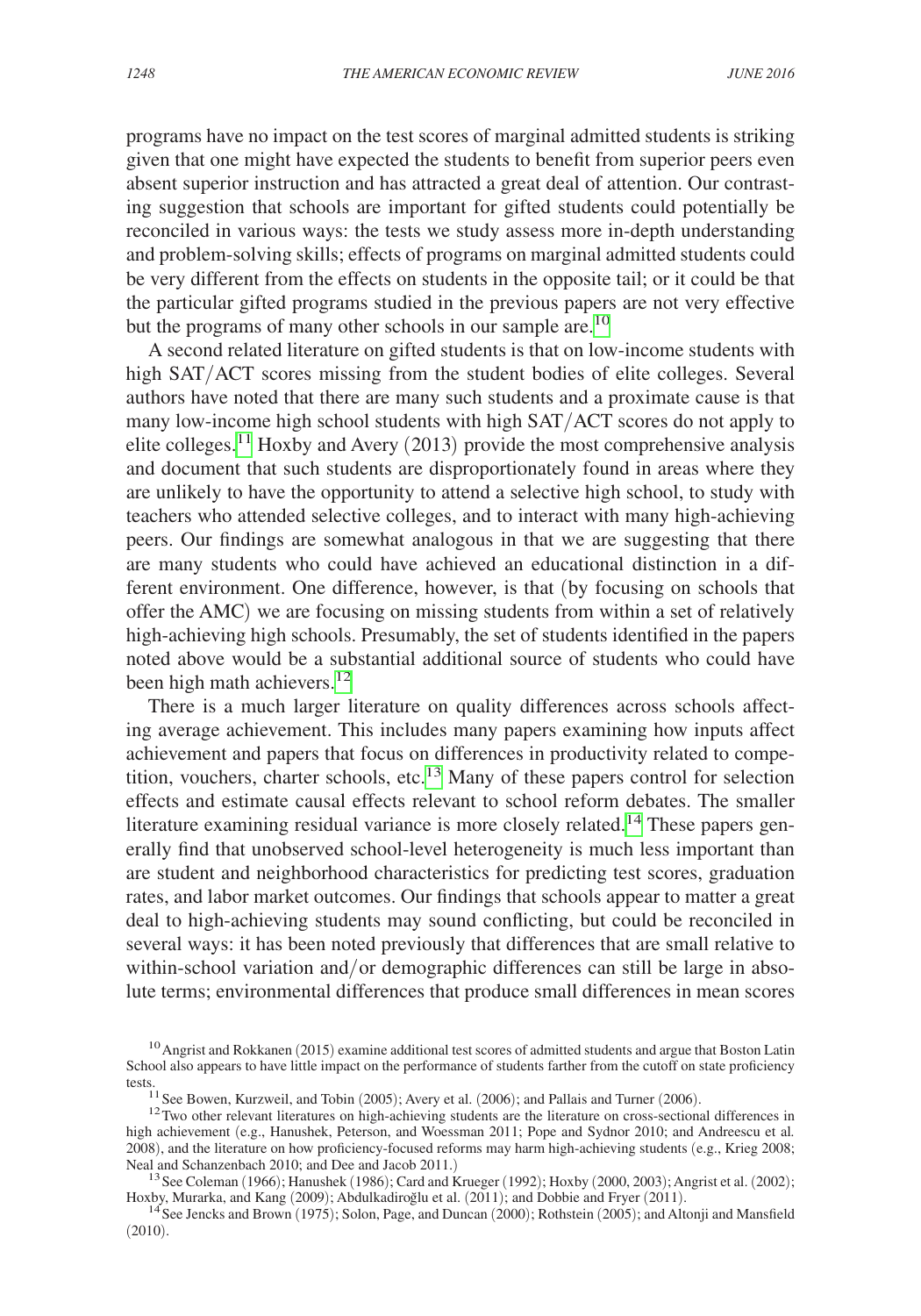could have a magnified impact when one looks at tail outcomes; or there could be more true heterogeneity in school quality relevant to high math achievement.

Our methodology is related to the literature on measuring agglomeration, including papers such as Ellison and Glaeser (1997); Marcon and Puech (2003); Duranton and Overman (2005); Bayer and Timmins (2007); and Ellison, Glaeser, and Kerr (2010). Whereas many indexes are motivated as a scalar representation of the strength of agglomerative forces, we quantify agglomerative forces by estimating a distribution of effect sizes. Our discussion of peer effects and unobserved heterogeneity is also related to Graham (2008), which derives general conditions under which peer effects and unobserved heterogeneity can be separately identified by looking at residual covariances and includes an application to peer effects in the STAR experiment.

#### **I. The American Mathematics Competitions**

The American Mathematics Competitions is the largest and most prestigious series of math competitions for US high school students. The AMC 12 contest is a 25-question multiple choice test administered in over 3,000 US high schools. About  $100,000$  students participated in  $2007<sup>15</sup>$  Our primary motivation for examining AMC data is that we feel that the AMC 12 is superior to any other test administered at comparable scale in its reliability and validity for identifying students at very high levels of math achievement.

Regarding reliability, the most natural comparison is to the math portion of the SAT reasoning test. We regard the SAT as not reliable above the ninety-seventh percentile: when students who score an 800 (a perfect score which is the ninety-ninth percentile) retake the math SAT, only 15 percent score 800 again and their average retake score of 752 is a ninety-seventh percentile score. Scoring 100 on the AMC 12 can be thought of as roughly comparable in difficulty to scoring 800 on the SAT. Scoring 120 on the AMC 12 can be thought of as at least an order of magnitude more difficult and places students above the 99.9th percentile of the SAT population. In a striking contrast to the SAT, the AMC 12 remains well calibrated even at the higher of these levels.<sup>[16](#page-5-1)</sup>

Regarding validity, we would argue first that a casual inspection of the tests strongly suggests that the AMC 12 is superior to the SAT as a test of important math skills. A student is awarded an 800 score on the math SAT only if he or she can work through 54 relatively straightforward problems in 70 minutes without making a single mistake. The AMC 12 consists of 25 problems on a wide range of precalculus topics. They generally require greater depth of knowledge and problem solving skills than SAT questions. To score 100 on the AMC 12, a student need only solve 14 of the 25 problems in 75 minutes. To give a sense of what this entails, [Figure 3](#page-30-0) in the

<span id="page-5-0"></span><sup>&</sup>lt;sup>15</sup>The AMC 12 is the first stage of a series. In 2007, about 8,000 AMC 12 high-scorers were invited to take the American Invitational Mathematics Examination (AIME). About 500 AMC/AIME high-scorers were then invited to take the USAMO. Finally, about 50 high-scorers from the USAMO were invited to a summer training program, from which 6 students were chosen to form the US team for the International Mathematical Olympiad.

<span id="page-5-1"></span><sup>&</sup>lt;sup>16</sup> The AMC 12 is offered on two different dates each year. As noted in Ellison and Swanson (2010), students who scored 95 to 105 on the first 2007 date and retook the test averaged 103 with a standard deviation of 11 on the retake. Students who scored 115 to 125 on the first date averaged 119 with a standard deviation of 10 on the retake.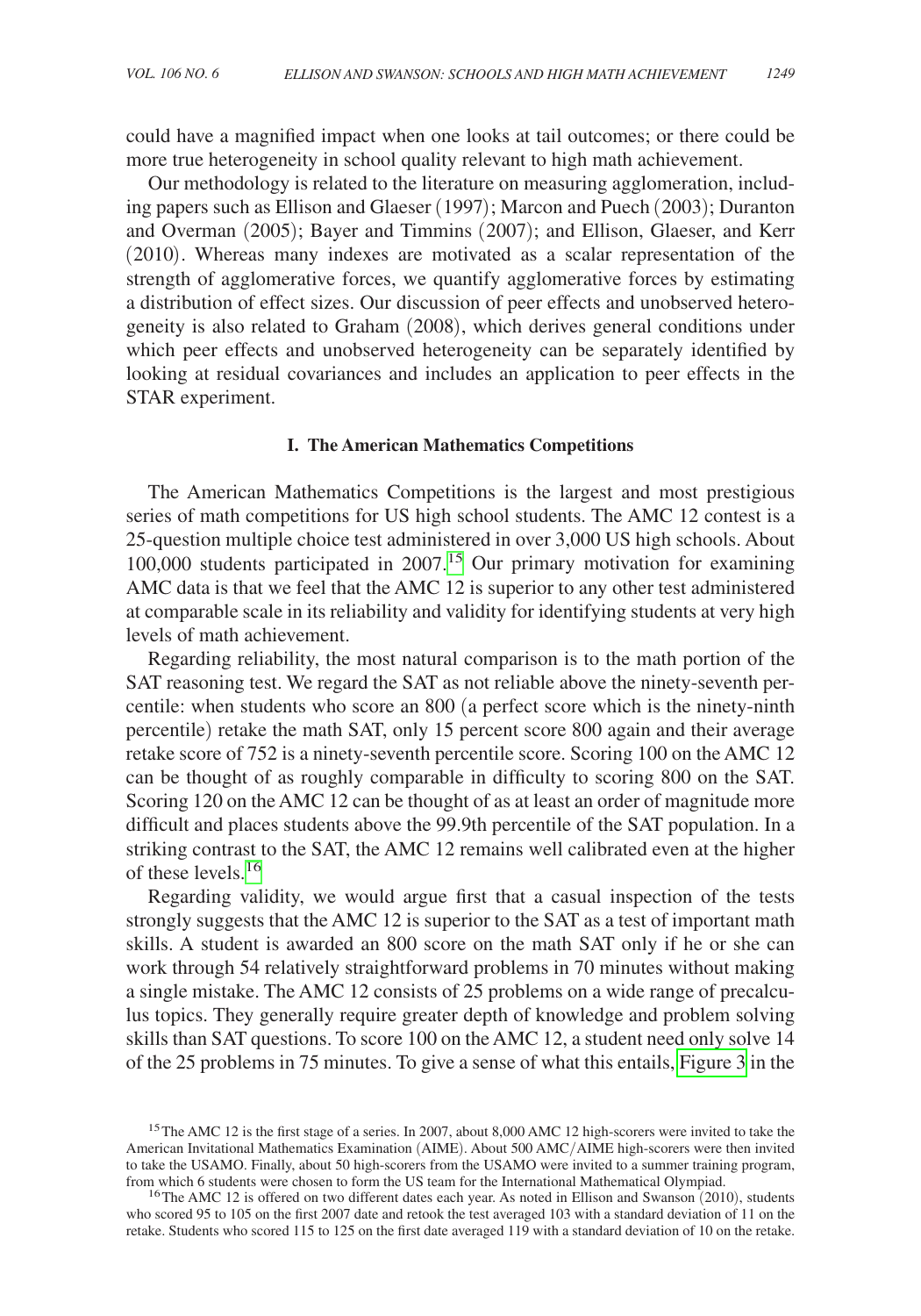Appendix contains questions 13 through 20 from the 2007 AMC 12. Questions are arranged in increasing difficulty, so students will probably need to solve at least two or three of these problems to score 100. Scoring 120 on the AMC 12 is much harder. It requires answering at least 19 questions correctly. Hence, it requires that students be able to work much more quickly and solve essentially all of the questions shown in the figure.

Statistical evidence of validity can also be provided by examining how high AMC scorers do when taking other tests. To develop evidence on how well AMC scores predict success on SAT-style tests, we obtained AMC and SAT scores for 195 quasi-randomly selected MIT applicants. [Table 1](#page-7-0) reports the mean score and the fraction of 800s that students obtained when they first took the math SAT as a function of their 2007 (eleventh grade) AMC 12 score.<sup>17</sup> The table provides striking evidence that the AMC 12 is much more powerful predictor of students' ability to achieve a high SAT score than is the SAT itself. To develop evidence on how well AMC scores predict success in a very different important environment—solving more difficult open-ended problems—we gathered data from two states, Georgia and Massachusetts, which have state-level competition series that start with a broadly administered multiple choice test and culminate with tests that ask students to solve more open-ended problems and write some formal proofs.<sup>18</sup> Georgia's 2007 contest started with 1,440 students from 88 schools. At the end, 3 students were named as winners and 27 were awarded honorable mention. Despite these very long odds and the proof orientation of the final test, 15 of the 20 students at participating schools who had scored at least 120 on the 2007 AMC 12 made the top 30.<sup>19</sup> The 2007 Massachusetts contest started with 2,000+ students from roughly 60 schools and 20 students were named as winners. Students scoring at least 120 on the 2007 AMC 12 could not possibly have succeeded at a comparable rate on the Massachusetts contest; there were 47 such students at participating schools. But the slightly more select sample of 22 students who had scored at least 129 on the AMC 12 were again remarkably successful given the long odds and very strong field: 12 of the 22 finished in the top 20. We conclude that the AMC 12 does remarkably well in identifying students with high-level math skills.

The primary drawbacks of the AMC 12 as a research tool are that it is only administered in a nonrandom subset of US high schools and that students self-select into participation. The 3,000 AMC-offering schools are only about 10 percent of the total number of US high schools. The fraction of high-achieving US high school students who can take the AMC 12 in their high school is much higher than 10 percent—schools' decisions to offer the AMC 12 are highly correlated with student demographics—but still probably only about 50 percent.<sup>20</sup> The lack of universal administration makes it impossible for us to provide estimates of the number of high-achieving math students nationwide. However, we can work around this

<span id="page-6-0"></span> $17$ The final column contains data from the College Board on how students with an 800 SAT perform when they retake it.<br><sup>18</sup> Se[e Figure 4](#page-30-0) in the Appendix for two sample problems from Georgia's 2007 contest.<br><sup>19</sup> Each of the three winners scored at least 132 on the AMC 12.<br><sup>20</sup> One statistic we can provide to support this is that

<span id="page-6-1"></span>

<span id="page-6-3"></span><span id="page-6-2"></span>

Scholar candidates (an honor based on having high combined math plus reading SAT or ACT scores) attended a high school that offered the AMC 12.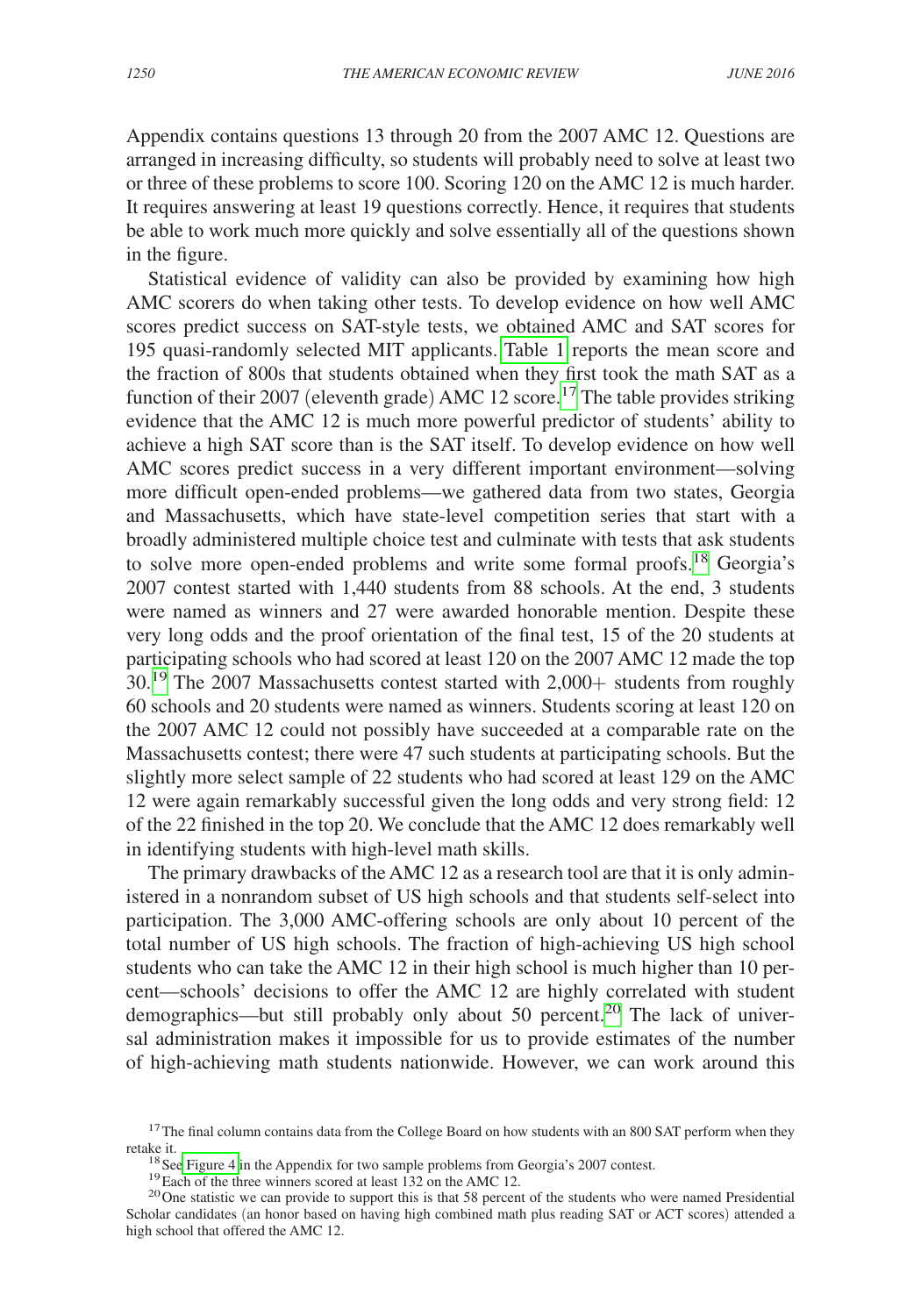<span id="page-7-0"></span>

|                               | AMC 12 scores |     |      |      |      |      | Prior |         |
|-------------------------------|---------------|-----|------|------|------|------|-------|---------|
|                               | 80s           | 90s | 100s | 110s | 120s | 130s | 140s  | 800 SAT |
| Mean on first math SAT        | 711           | 745 | 773  | 774  | 791  | 793  | 800   | 752     |
| Percent with 800 on first SAT |               | 19  | 35   | 38   | 65   | 60   | 100   | 15      |
| Sample size                   |               | 32  | 83   | 21   | 32.  | 10   |       |         |

Table 1—SAT Math Scores for a Sample of Students with AMC 12 Scores in Various Ranges

drawback by focusing our analyses on heterogeneity in achievement within the set nonmagnet, noncharter, coeducational public schools that administer the AMC 12.

The second drawback of the AMC is more problematic: some schools may be more aggressive than others in encouraging their best math students to take the AMC 12. This will be a source of apparent performance differences even when educational environments are identical. The main thing we will do to try to get a sense for how this may be affecting our results is to perform some analyses both on the set of students scoring 100 on the AMC 12 and on the set of students scoring 120 on the AMC 12.

#### **II. Data**

The 2007 AMC 12 contest consisted of two separate tests administered on different dates: schools could give the 12A exam on February 6, 2007 and/or the 12B exam on February 21, 2007.<sup>21</sup> Our raw data are at the individual level and contain the test date (A or B), score, student ID, school ID, grade, gender, and home zip code. For most of our analyses we work with school-level aggregates. We merge the AMC data with several other databases. First, we match the schools to the schools in the NCES Common Core of Data (CCD) and Private School Survey (PSS) by school name, city, and state.<sup>22</sup> Second, we obtain additional demographic variables by matching the schools to census data on the zip code in which the school is located.<sup>[23](#page-7-3)</sup> Finally, we matched the schools to a database containing counts of  $SAT/$ ACT takers, average SAT/ACT scores, and counts of students with perfect scores by school.<sup>[24](#page-7-4)</sup>

<span id="page-7-4"></span><span id="page-7-3"></span>

<span id="page-7-1"></span><sup>&</sup>lt;sup>21</sup>The primary motivation for having two test dates is to facilitate the participation of schools that may be on vacation or have some other conflict with one date. About 64 percent of US schools administer only the 12A exam, with 28 percent administering only the 12B, and 8 percent administering both.

<span id="page-7-2"></span><sup>&</sup>lt;sup>22</sup>The AMC school IDs are usually a school's CEEB (College Entrance Examination Board) code. We obtain the school name, city, and state using the CEEB search program on the College Board's website. Of the 3,730 schools with numerical CEEB codes in the AMC data, 3,105 were matched to schools in the NCES data. Three hundred eleven of the unmatched 625 schools do not appear in the NCES data because they are not in the United States. A further 160 could not be matched because the AMC school IDs were not valid CEEB codes. The remaining 154 unmatched schools will include among others, private schools that do not appear in the NCES survey data because private schools are not required to fill out the PSS. Among the matched schools, a further three were<br>dropped because they were missing covariates used in the estimations described below.

 $23$  Such data were available for 3,021 of 3,105 AMC schools.<br><sup>24</sup> We drop schools from the sample if we are unable to match to the SAT data. We also drop if the ACT data are missing and the school is located in a state where more than 20 percent of students take the ACT, or if the SAT data are missing and the school is located in a state where more than 20 percent of students take the SAT. We drop all data from Arkansas, Illinois, and Wyoming, where all ACT data are missing. A total of 157 schools are dropped for one of these reasons.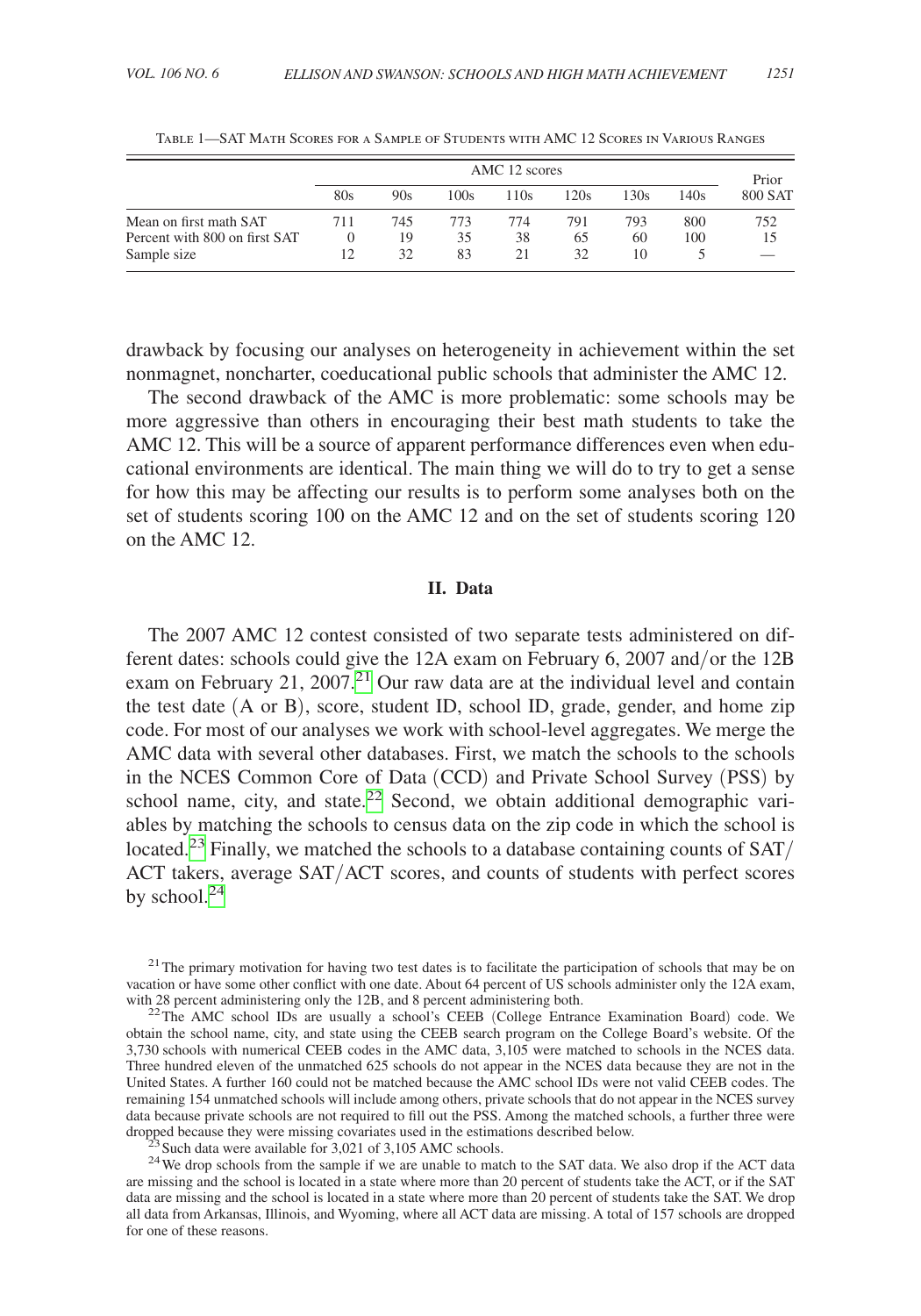Our primary variables of interest will be counts of students in each school scoring at least 100 or 120 on the AMC 12.<sup>25</sup> In defining these variables we use the count of students scoring at least the cutoff on the 12A contest if the school administered the 12A and the count scoring at least the cutoff on the 12B exam if the school offered only the  $12B<sup>26</sup>$  In our analyses using SAT/ACT data we use both school-average scores and the number of students with perfect scores. In defining these variables, we use a student's SAT score if the student took the SAT and the ACT score if the student did not.<sup>[27](#page-8-2)</sup>

Most of our analyses will be run on the set of public, coed, nonmagnet, noncharter schools that administered the AMC 12. Eliminating magnet schools is important to make it feasible to control for the quality of the student population using available demographic data on the school and its zip code. In addition to dropping 800 schools listed by the NCES as being private, noncoed, magnet, or charter schools, and 3 schools missing NCES data on school demographics, we dropped an additional 76 schools after a manual examination: we examined all schools that were among the 200 largest positive outliers in preliminary regressions of the count of AMC and SAT high-scorers on demographic variables, as well as schools outside the first to ninety-ninth percentile range in percent of female students, and dropped schools that offered a special program that seemed likely to attract high-achieving math/science students from outside a neighborhood attendance area.

Note that in aggressively dropping schools with magnet-like features, we are omitting many schools with programs explicitly designed to promote high math achievement. Hence, while our inability to eliminate all self-selection is a factor that will lead us to overstate the prevalence of high-achieving schools, our data construction also has a potentially strong bias working in the opposite direction. For example, we drop Rockdale County HS in Conyers, GA from our dataset because it houses a school-within-a-school, the Rockdale Magnet School for Science and Technology, which enrolled about 40 students per grade in 2007. However, even if one were to think of these students as the 40 best in the entirety of Rockdale County, the school's performance would be impressive. The entire county's population is only about 85,000 and given its demographics (e.g., majority free/reduced lunch, 60 percent African American, 2 percent Asian American), the three AMC 12 high-scorers from the school in 2007 are about ten times as many as one would have expected to find in the entire county. And the fact that the school has special

<span id="page-8-0"></span><sup>&</sup>lt;sup>25</sup>The AMC 12A and 12B are not necessarily identical in difficulty. To control for this, we adjust the AMC 12B cutoffs such that, within the sample of 2,286 students who took both exams, the count of students scoring above 100 on the 12A is equivalent to the count of students scoring above the adjusted cutoff on the 12B. We perform a similar adjustment for the 120 cutoff. Based on this adjustment, we use 12B cutoffs of 108 and 123 as equivalent to 100 and 120 on the 12A.

<span id="page-8-1"></span> $10^{26}$  Note that we do not count students from a school that offered both the 12A and the 12B if they did not participate in the 12A and then scored above the cutoff on the 12B. We count in this way to be conservative in measuring heterogeneity: schools that administer the AMC 12 on both dates are disproportionately high-achieving schools and we want to eliminate any advantage they may obtain from increasing participation by offering both test dates

<span id="page-8-2"></span><sup>&</sup>lt;sup>27</sup> We convert ACT scores to SAT equivalents using SAT/ACT concordance data from Lavergne and Walker (2001), which relied on 1999–2000 data, and Dorans (1999), which relied on 1994–1996 data. Each source specifies a range of SAT scores corresponding to each ACT score. We construct an implied SAT equivalent for each source using their tables directly, and take the average of the implied scores across sources to generate our SAT/ACT correspondence. Results are not sensitive to the methodology. One additional school is dropped because the school-average ACT score in the SAT/ACT database is equal to four.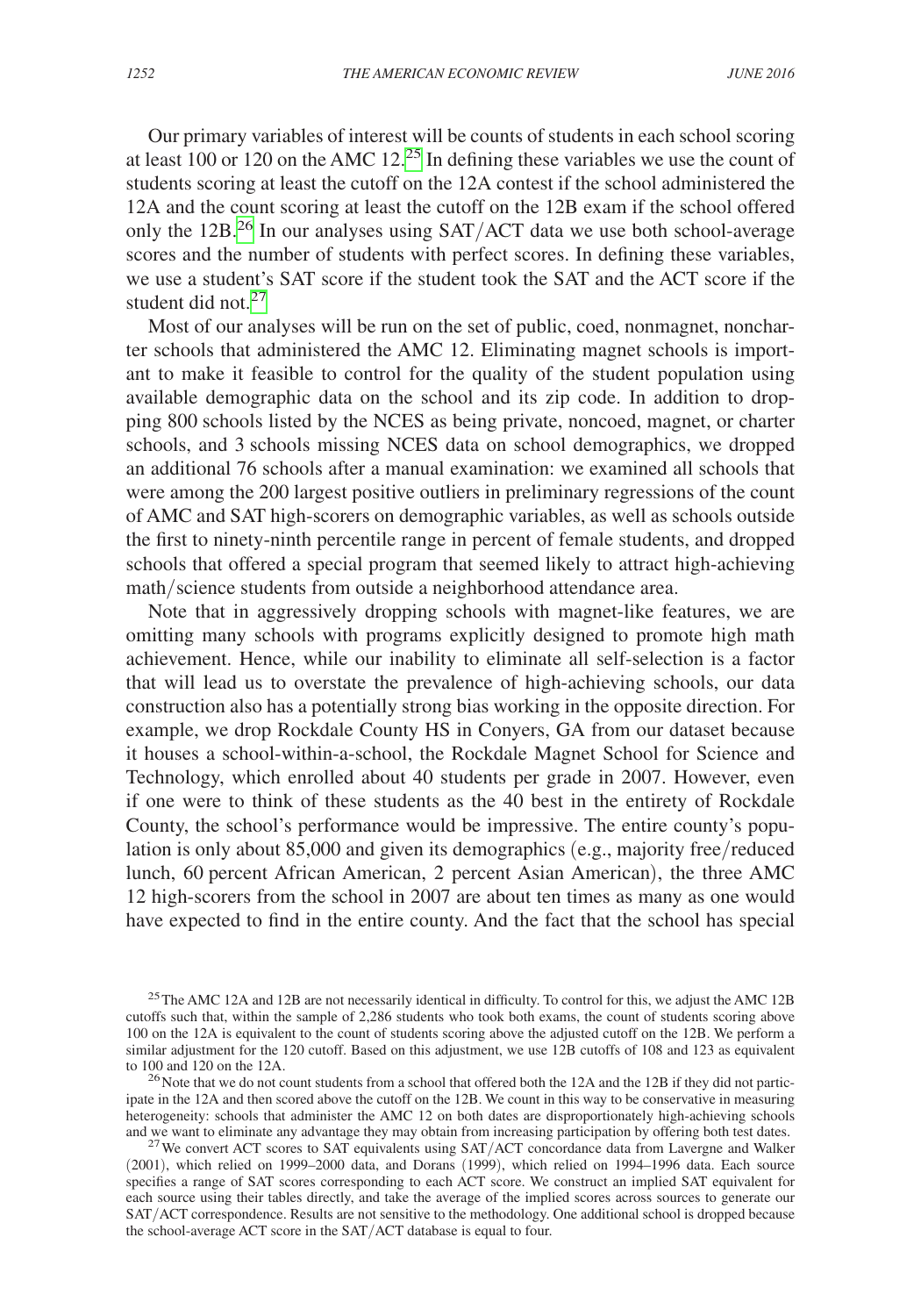| Variable                         | Mean     | <b>SD</b> |
|----------------------------------|----------|-----------|
| Count AMC $> 100$                | 0.80     | 1.87      |
| Count AMC $> 120$                | 0.11     | 0.49      |
| Count AMC $> 100$ female         | 0.12     | 0.45      |
| Count AMC $> 120$ female         | 0.01     | 0.11      |
| Number of students               | 1.452.02 | 819.90    |
| <b>School fraction Asian</b>     | 0.07     | 0.12      |
| <b>School fraction Black</b>     | 0.09     | 0.14      |
| School fraction Hispanic         | 0.09     | 0.13      |
| School fraction female           | 0.49     | 0.02      |
| Title I school                   | 0.21     | 0.41      |
| School fraction free lunch       | 0.15     | 0.14      |
| $log(zip \text{ median income})$ | 10.84    | 0.38      |
| Adult fraction BA                | 0.20     | 0.09      |
| Adult fraction grad              | 0.13     | 0.09      |
| Zip fraction urban               | 0.78     | 0.32      |
| Count perfect SAT/ACT            | 1.67     | 3.59      |
| Average SAT/ACT                  | 526.73   | 41.79     |
| SAT/ACT participation            | 221.06   | 153.53    |

Table 2—School-Level Summary Statistics

programs makes it all the more plausible that features of the school environment are responsible for this success.

Table 2 contains summary statistics for the merged database of 1,984 sample schools offering the AMC. The average school has 0.8 students score at least 100 on the AMC 12 and 0.11 students score at least  $120<sup>28</sup>$  The number of female high-scorers is substantially lower. Relative to the average public, noncharter, nonmagnet, coed high school in the United States, the average school offering the AMC is larger, has more Asian American and fewer black and Hispanic students, is less likely to receive Title I funding, and has fewer students qualifying for the free lunch program. Sample AMC schools are also located in wealthier, more urban zip codes with more highly educated adults. As expected given school and region demographics, AMC schools also perform better than the average US public school on the SAT math, having higher mean scores and more students with perfect scores.

#### **III. Differences in High Math Achievement across Schools**

In this section, we bring out two basic facts. There are large systematic differences in the rates at which different schools produce high math achievers related to the schools' demographics. And there are also large differences among seemingly similar schools.

## A. *Achievement Gaps*

In this section we explore the magnitude of various achievement gaps among high-achieving math students by examining the relationship between the number

<span id="page-9-0"></span><sup>&</sup>lt;sup>28</sup>In the full set of 3,105 schools that we matched to the NCES data, the mean number of students scoring at least 100 on the AMC 12 is 0.93, reflecting that the dropped schools (which are mostly private, magnet, or magnet-like) have more high-scorers per school.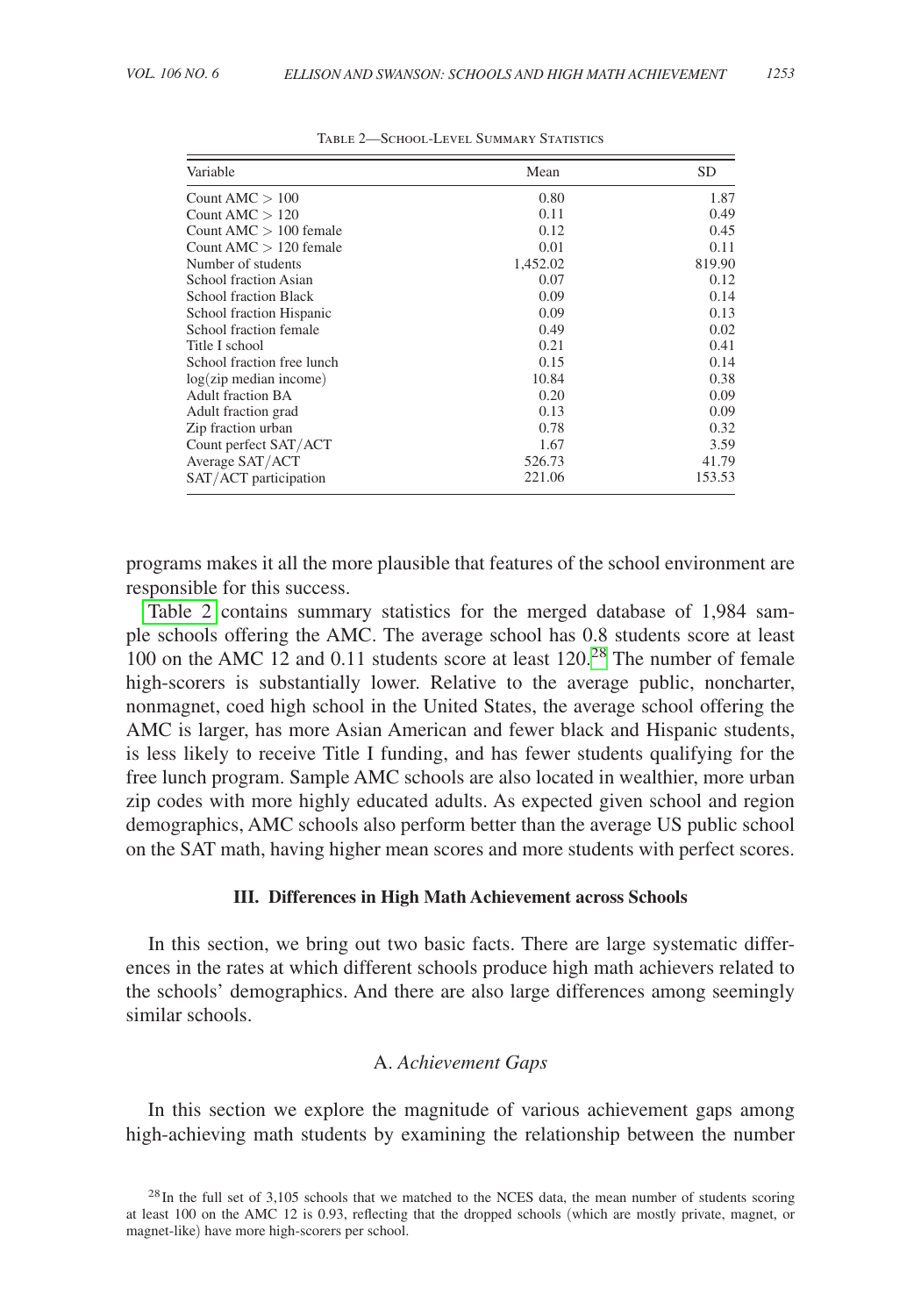of high AMC scorers in a school and its demographics. The first column of [Table 3](#page-11-0)  presents coefficient estimates (with standard errors in parentheses) from a negative binomial regression with the number of students in a school scoring at least 100 on the AMC 12 as the dependent variable. The estimates indicate that several observable characteristics of a school/neighborhood are strong predictors of the number of high math achievers that a school will produce. Parental education is very important: a one percentage point increase in the fraction of adults with bachelor's and graduate degrees increases the expected number of AMC high-scorers by 2.5 and 7.0 percent, respectively. Racial and ethnic composition also matters. The estimates suggest that a one percentage point increase in the Asian American population increases the expected number of AMC high-scorers by 1.8 percent. We also find that there are fewer high AMC scorers in schools that have more Hispanic students and those that have more low-income students qualifying for the free lunch program.

One demographic variable that would be significant in most regressions of school-mean standardized test scores on demographics that does not have the expected effect here is that the number of AMC high-scorers is not higher in higher-income areas. Several potential explanations for the lack of an income effect are possible: e.g., it could reflect nonlinearity in the income-AMC relationship (AMC-participating schools are disproportionately located in upper-income areas) or it could be due to a selection effect with participating schools in low-income areas being highly nonrepresentative.<sup>[29](#page-10-0)</sup>

## B. *Magnitudes of Differences among Seemingly Similar Schools*

In this section, we document that there are also large differences among seemingly similar schools. One way to do this is via the negative binomial regression estimates. One justification for the negative binomial model is if the number of high-scorers in school *i* is Poisson with mean  $e^{X_i\beta}u_i$ , with  $u_i$  being a multiplicative gamma-distributed unobserved shock to a school's production rate that has mean 1 and variance  $\alpha$ <sup>[30](#page-10-1)</sup> For example, a school would have a  $u_i$  of 0.5 if each of its students were only one-half as likely to score 100 on the AMC 12 as were students at the average school with comparable demographics, and a  $u_i$  of 1.5 if its students were 50 percent more likely to succeed than would be expected given the demographics. In our negative binomial regression of the number of students scoring at least 100 on the AMC 12 on school demographics, the estimated variance of the multiplicative random shock is  $\hat{\alpha} = 0.73$ . A variance of 0.73 corresponds to a standard deviation of 0.85, i.e., a school that is one standard deviation above average is producing AMC high-scorers at 185 percent of the average rate and a school that is one standard deviation below average is producing AMC high-scorers at just 15 percent of the average rate. For the variance to be this large there must be a substantial number of schools

<span id="page-10-0"></span> $29$ The income effect becomes smaller in magnitude but remains negative and significant if we drop the Title 1 and free lunch variables.<br><sup>30</sup>This model is sometimes referred to as the Negbin 2 model. See, e.g., Cameron and Trivedi (1986) and

<span id="page-10-1"></span>Greene (2008) for a discussion of negative binomial functional forms.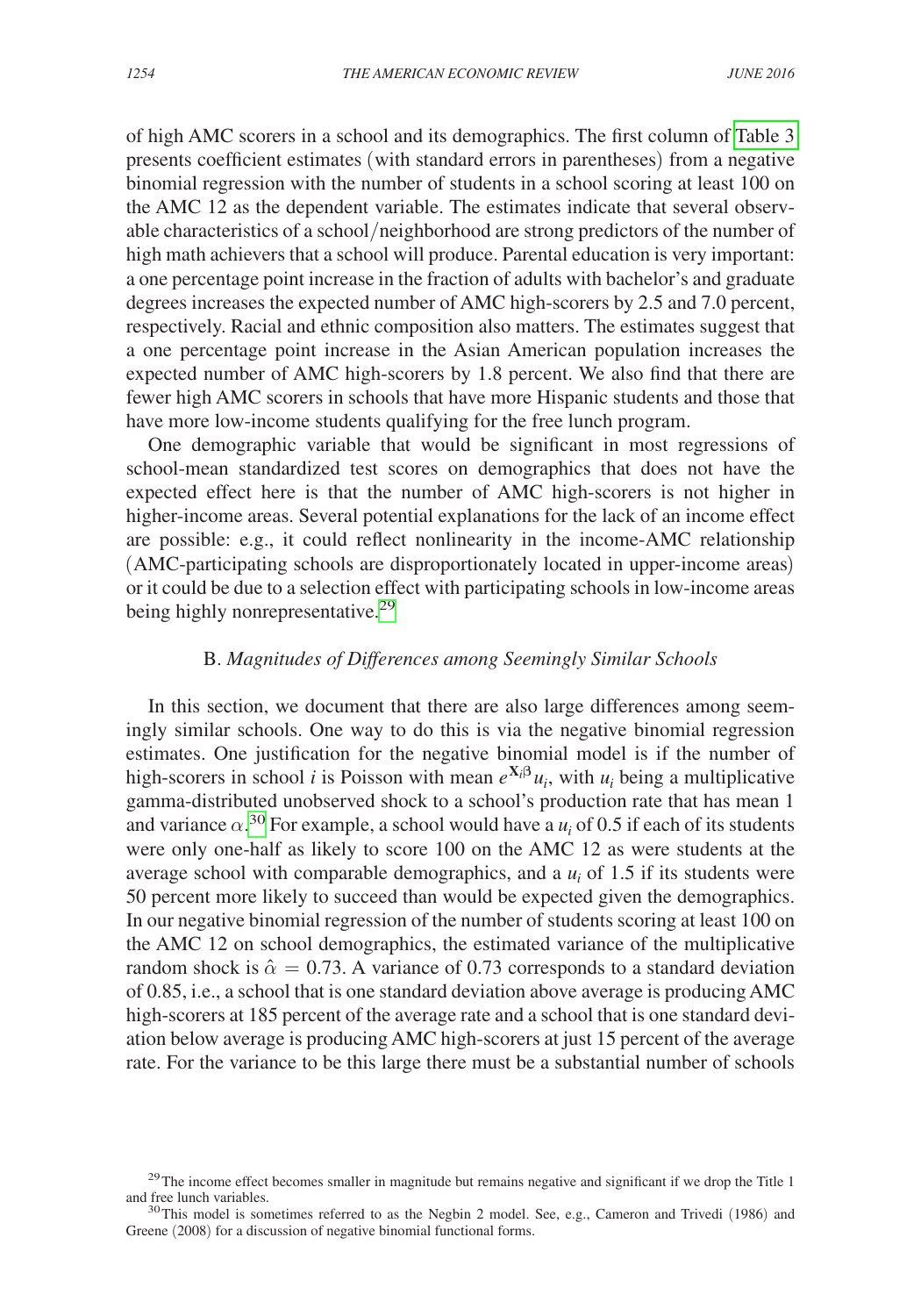<span id="page-11-0"></span>

|                                  | Count of high-scorers in school |            |             |                    |                |                       |  |  |
|----------------------------------|---------------------------------|------------|-------------|--------------------|----------------|-----------------------|--|--|
| Variable                         | AMC12 > 100                     |            | AMC12 > 120 | Perfect<br>SAT/ACT |                | Female<br>AMC12 > 100 |  |  |
| log(number of students)          | 1.14                            | 1.13       | 1.47        | 1.23               | 1.22           | 1.38                  |  |  |
|                                  | (0.10)                          | (0.12)     | (0.28)      | (0.07)             | (0.17)         | (0.22)                |  |  |
| Adult fraction BA                | 2.50                            | 2.10       | 6.74        | 1.34               | 1.27           | 3.14                  |  |  |
|                                  | (0.73)                          | (0.78)     | (1.81)      | (0.49)             | (0.49)         | (1.44)                |  |  |
| Adult fraction grad              | 7.04                            | 7.32       | 7.75        | 5.33               | 5.29           | 7.01                  |  |  |
|                                  | (0.54)                          | (0.67)     | (1.18)      | (0.35)             | (0.74)         | (0.94)                |  |  |
| School fraction Asian            | 1.81                            | 1.80       | 2.17        | 2.35               | 2.36           | 1.74                  |  |  |
|                                  | (0.28)                          | (0.30)     | (0.62)      | (0.16)             | (0.34)         | (0.48)                |  |  |
| School fraction Black            | $-0.77$                         | $-0.60$    | $-1.44$     | $-1.18$            | $-1.26$        | $-1.19$               |  |  |
|                                  | (0.43)                          | (0.44)     | (1.34)      | (0.32)             | (0.36)         | (1.00)                |  |  |
| School fraction Hispanic         | $-1.77$                         | $-1.77$    | $-3.26$     | $-0.83$            | $-0.86$        | $-1.55$               |  |  |
|                                  | (0.45)                          | (0.48)     | (1.43)      | (0.31)             | (0.31)         | (0.98)                |  |  |
| $log(zip \text{ median income})$ | $-0.70$                         | $-0.67$    | $-1.40$     | $-0.18$            | $-0.14$        | $-0.72$               |  |  |
|                                  | (0.15)                          | (0.16)     | (0.35)      | (0.10)             | (0.10)         | (0.28)                |  |  |
| School free lunch fraction       | $-2.26$                         | $-2.47$    | $-3.72$     | $-2.56$            | $-2.39$        | $-2.70$               |  |  |
|                                  | (0.59)                          | (0.64)     | (1.80)      | (0.44)             | (0.53)         | (1.30)                |  |  |
| Title 1 school                   | $-0.04$                         | $-0.04$    | $-0.23$     | 0.02               | 0.01           | 0.03                  |  |  |
|                                  | (0.11)                          | (0.11)     | (0.29)      | (0.07)             | (0.07)         | (0.22)                |  |  |
| Zip fraction urban               | 0.20                            | 0.20       | 0.60        | 0.46               | 0.49           | 0.14                  |  |  |
|                                  | (0.24)                          | (0.25)     | (0.78)      | (0.18)             | (0.18)         | (0.55)                |  |  |
| School fraction female           | $-0.30$                         | $-0.36$    | 1.86        | 2.57               | 2.53           | 2.77                  |  |  |
|                                  | (2.24)                          | (2.26)     | (5.94)      | (1.53)             | (1.56)         | (4.69)                |  |  |
| $log(SAT/ACT$ participation)     |                                 |            |             | 0.95<br>(0.10)     | 0.95<br>(0.15) |                       |  |  |
| Constant                         | $-2.35$                         | $-2.65$    | $-1.73$     | $-7.66$            | $-7.98$        | $-7.48$               |  |  |
|                                  | (2.00)                          | (2.10)     | (4.87)      | (1.44)             | (1.68)         | (4.01)                |  |  |
| log-likelihood                   | $-1,899.1$                      | $-1,893.6$ | $-493.4$    | $-2,372.5$         | $-2,371.5$     | $-605.6$              |  |  |
| Pseudo $R^2$                     | 0.19                            |            | 0.21        | 0.27               |                | 0.19                  |  |  |
| <b>Estimation</b> method         | NB                              | semi-P     | NB          | NB                 | semi-P         | NB                    |  |  |
| Estimated var $(u_i)$            | 0.73                            | 0.96       | 2.18        | 0.23               | 0.23           | 0.95                  |  |  |
| (standard error)                 | (0.08)                          | (0.17)     | (0.50)      | (0.03)             | (0.09)         | (0.29)                |  |  |
| <b>Observations</b>              | 1,984                           | 1,984      | 1,984       | 1,984              | 1,984          | 1,984                 |  |  |
| High scorers                     | 1,596                           | 1,596      | 211         | 3,307              | 3,307          | 243                   |  |  |

Table 3—Demographic Predictors of High Math Achievement

*Notes:* Results of negative binomial regression and semiparametric model estimation. Outcomes are counts of high achievers (students scoring more than 100 or 120 on the AMC 12 or with 800 (36) on the SAT (ACT) math) in each school.

*Sources:* School demographics are from the NCES Common Core of Data for 2005–2006; zip code demographics are from the 2000 US census. The school sample includes coed, noncharter, nonmagnet public schools that offered the 2007 AMC 12.

producing AMC high-scorers at a small fraction of the average rate and/or a number of schools producing AMC high-scorers at two or more times the average rate.<sup>31</sup>

<span id="page-11-1"></span> $31$ The estimate is highly significant and a likelihood ratio test rejects the Poisson alternative at an extremely high significance level.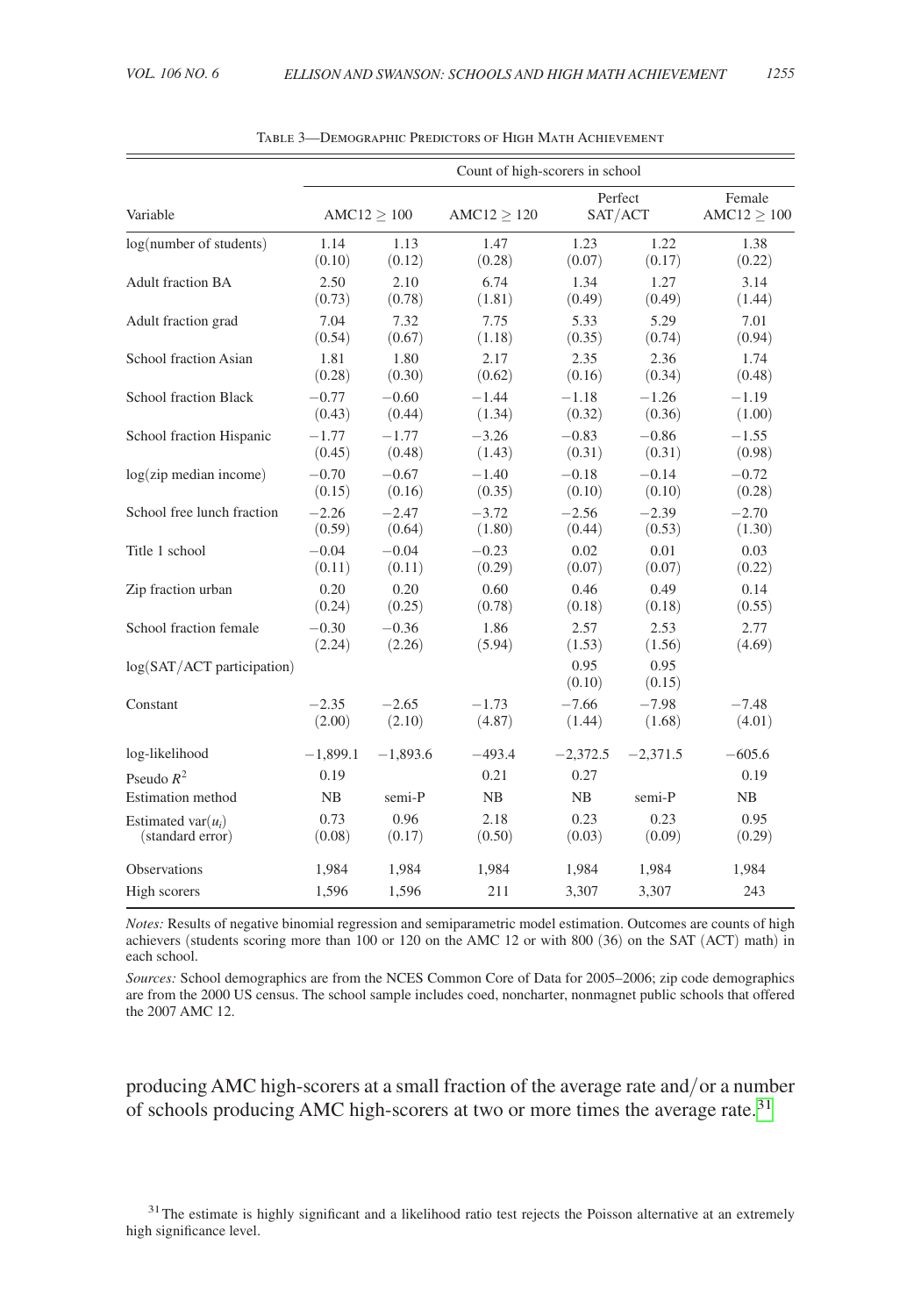We conclude that demographic differences account for a substantial portion of the variation across schools in the number of students who achieve high AMC scores, but that there are also substantial differences across seemingly similar schools.

## **IV. Distributions of "School Effects"**

We noted above that the negative binomial model can be regarded as providing an estimate of the variance of the unobserved school effects that we would need in addition to the demographic differences to reproduce the observed heterogeneity in the counts of AMC high-scorers. Excess variance, however, can take many forms: it may be due to a set of underachieving schools that produce very few high-scorers, or to a small (or large) set of extreme (or not so extreme) overachieving schools, etc. In this section, we provide estimates of the distribution of school effects that would lead to the distribution of outcomes observed in the data. One observation is that the distribution includes a thick tail of schools that produce many more AMC high-scorers than one would expect given their demographics.

Suppose the number of AMC high-scorers in school  $i$ ,  $y_i$ , is distributed Poisson  $(\lambda_i)$ , where  $\lambda_i = e^{\mathbf{X}_i \beta} u_i$ ,  $\mathbf{X}_i$  is a vector of observable characteristics, and  $u_i$  is an unobserved "school effect" with a multiplicative effect on the Poisson rate. We assume that the school effect  $u_i$  has an unknown density  $f$ . Appendix A1 describes a methodology for estimating both the coefficients **β** on the observable characteristics and the distribution *f* of the unobserved school effects. In a nutshell, we estimate the density via a series estimator: we model  $f(x)$  as a product of a gamma-like term,  $x^{\alpha}e^{-x}$ , similar to that used in the negative binomial model and an orthogonal polynomial expansion, note that different coefficients on the polynomial terms produce different likelihoods of seeing 0, 1, 2, etc. high-scorers, and use maximum likelihood estimation to find a density that comes closest to matching the observed frequencies of the outcomes conditional on the demographics.

We estimate the model on the same dataset as the negative binomial regression of the previous section: we use the count of students scoring at least 100 on the AMC 12 as the dependent variable and include the same set of demographic controls. The second column of Table 3 reports the estimated coefficients on the demographic controls. They are similar to the negative binomial estimates in the first column, indicating that those estimates are robust to the more flexible modeling of the unobserved heterogeneity. Indeed, a comparison of the maximized log-likelihoods at the bottom of the table shows that the semiparametric model fits the data only slightly better than the negative binomial model discussed in the previous section, suggesting that the true distribution of the  $u_i$  is fairly similar to a gamma distribution.<sup>[32](#page-12-0)</sup>

Our primary interest here is in the distribution of the school effects. We note first in Table 3 that relaxing the assumption that the  $u_i$  are gamma-distributed increases the estimated variance from 0.73 to 0.96. [Panel A of Figure 1](#page-13-0) graphs the probability density function from which the unobserved school effects  $u_i$  are estimated to be

<span id="page-12-0"></span> $32$  See Table 5 in the online Appendix for a comparison of predicted counts under the Poisson, negative binomial, and semiparametric models to the actual counts in the data. The table includes, for each model, a  $\chi^2$  test of goodness-of-fit; the tests confirm our visual assessment that the actual data reject the Poisson model at a high level of significance, but they do not reject the negative binomial or semi-parametric models at conventional levels, having *p*-values of 0.7 in each case.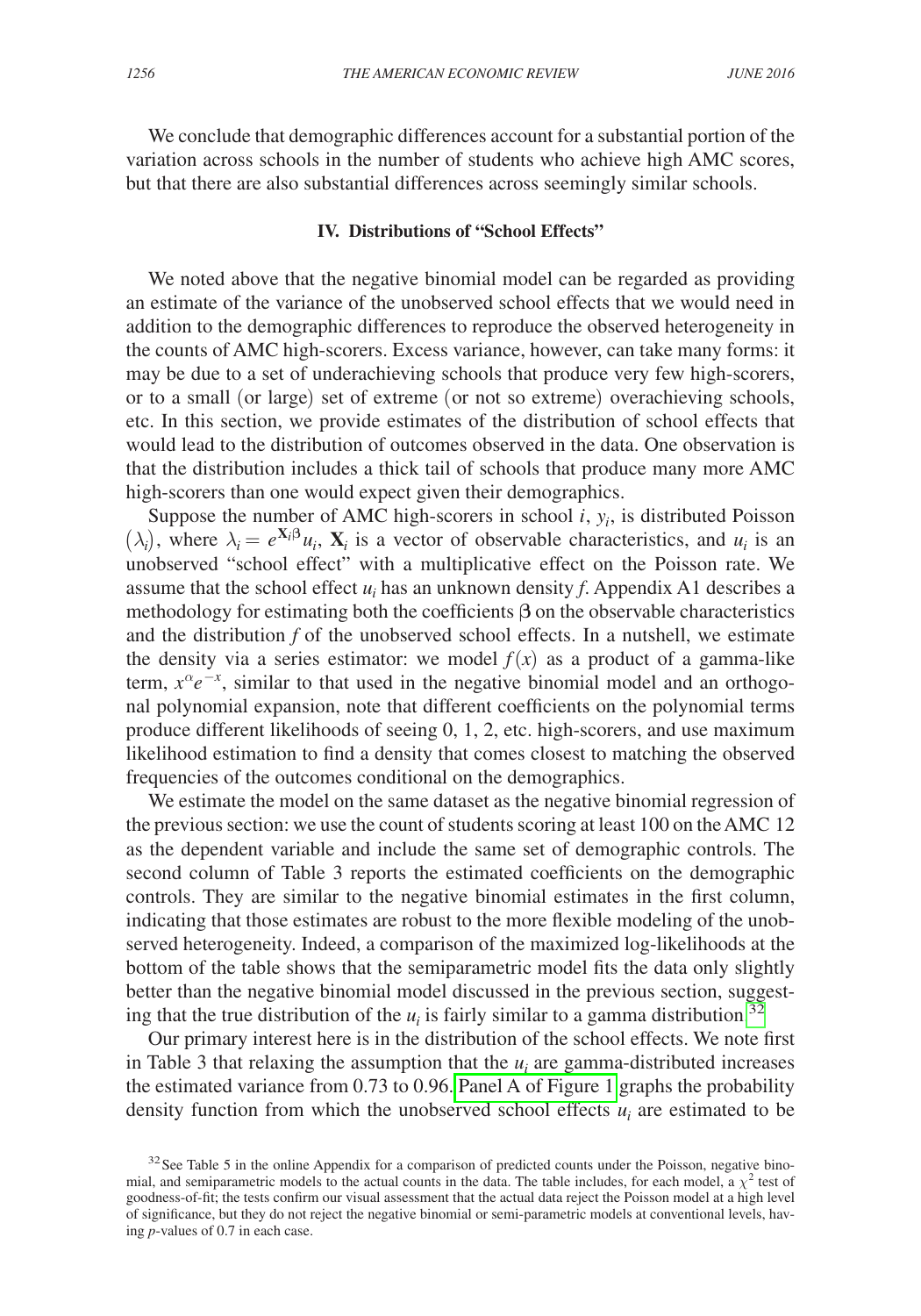

<span id="page-13-0"></span>Panel A. Distribution of school effects: students scoring 100+ on the AMC 12





Figure 1. Estimated Distribution of School Effects: AMC 12 High Scores

drawn. The *x*-axis corresponds to different possible values of the unobserved effect: e.g., a value of  $u = 1$  corresponds to a school that produces AMC 12 high-scorers at exactly the mean rate given its demographics, a value of  $u = 0.5$  corresponds to a school that produces high-scorers at half of this rate, etc. Informally, the curve is like a histogram giving the relative frequency of the values of *u* in the population of schools. Substantial differences between schools with similar demographics are evident: the distribution is not tightly concentrated around  $u = 1$ . Instead, there are a large number of schools that produce AMC 12 high-scorers at well below the average rate: e.g., about 32 percent are estimated to produce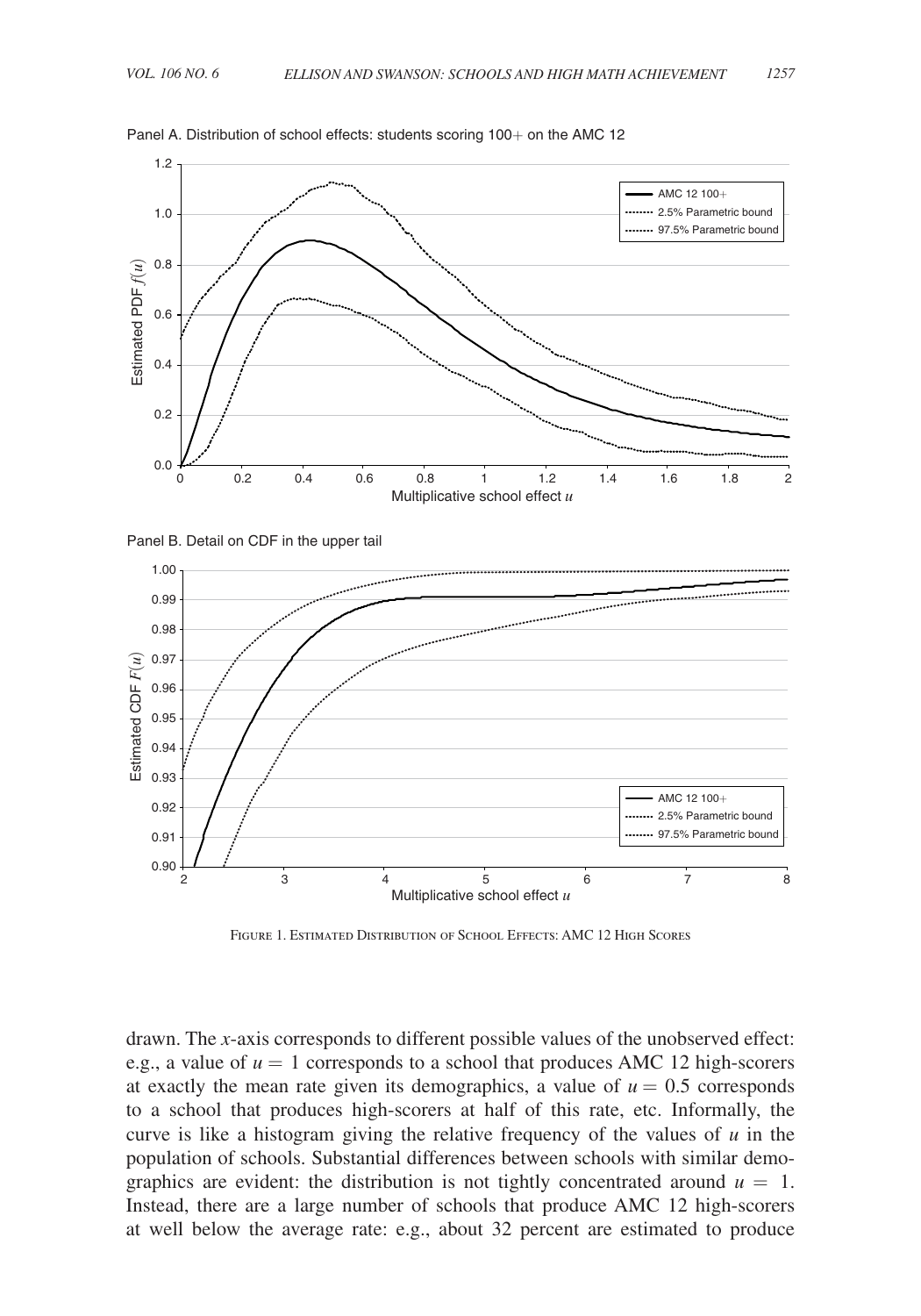high-scorers at less than half of the average rate. At the other end, there are many highly successful schools producing high-scoring students at 50 to 100 percent above the average rate. The dashed lines in the figure are 95 percent confidence bands for the estimated density.<sup>33</sup> They indicate that the estimates are fairly precise throughout most of the range.

A striking feature of the distribution that is not immediately apparent from the probability density function (PDF) graph is that the estimates indicate that there is a thick upper tail of extremely successful schools[. Panel B of Figure 1](#page-13-0) illustrates this better by graphing in bold the cumulative distribution function (CDF) of the estimated distribution for *u* ranging from 2 to 8. The estimates indicate that 11 percent of schools are estimated to be producing high-scorers at more than twice the average rate and there is a substantial mass (about 1 percent) producing high-achieving students at more than five times the average rate for a school with their demographics. The dashed lines again give a 95 percent confidence interval. They indicate that the thick tail is a statistically significant phenomenon.

#### **V. Challenges to the Interpretation of the School Effects**

As we noted earlier, the "school effects" we have estimated conflate multiple factors. They will reflect differences in causal effects of school environments on potential high math achievers. But they will also reflect other less interesting sources of outcome heterogeneity: demographic differences not captured by variables in our dataset; differences in unobserved student ability attributable to location decisions made by parents of gifted children; and even less interestingly, differences in the fraction of the high-achieving math students at each school who take the AMC 12 test. In this section, we present several auxiliary estimates aimed at providing some insights on the importance of these less interesting sources of outcome heterogeneity. We will argue that they do not seem sufficient to account for the variation we have found.

## A. *Selection into Test-Taking: Evidence from Extreme High Achievers*

A portion of the "school effects" we have reported will be due to differences in the AMC 12 participation rates for high-achieving math students from different schools. The primary way in which we can provide some evidence of whether this could be driving our results is to provide additional estimates derived from counts of students at even higher achievement levels.

Students scoring at least 120 on the AMC 12 can be thought of as well above the 99.9th percentile among college-bound students. The unique ability of the AMC 12 to distinguish among such extreme high achievers makes it possible to examine their agglomeration as well. We think that there are many students at AMC-offering schools who would have scored 100 if they had taken the AMC 12, but who did not take the test. We believe, however, that the fraction of students at AMC-offering

<span id="page-14-0"></span><sup>&</sup>lt;sup>33</sup>The confidence bands in this figure were generated using the parametric bootstrap procedure as described in the online Appendix. We also generated confidence bands using the nonparametric bootstrap procedure described there. They are quite similar (though slightly wider).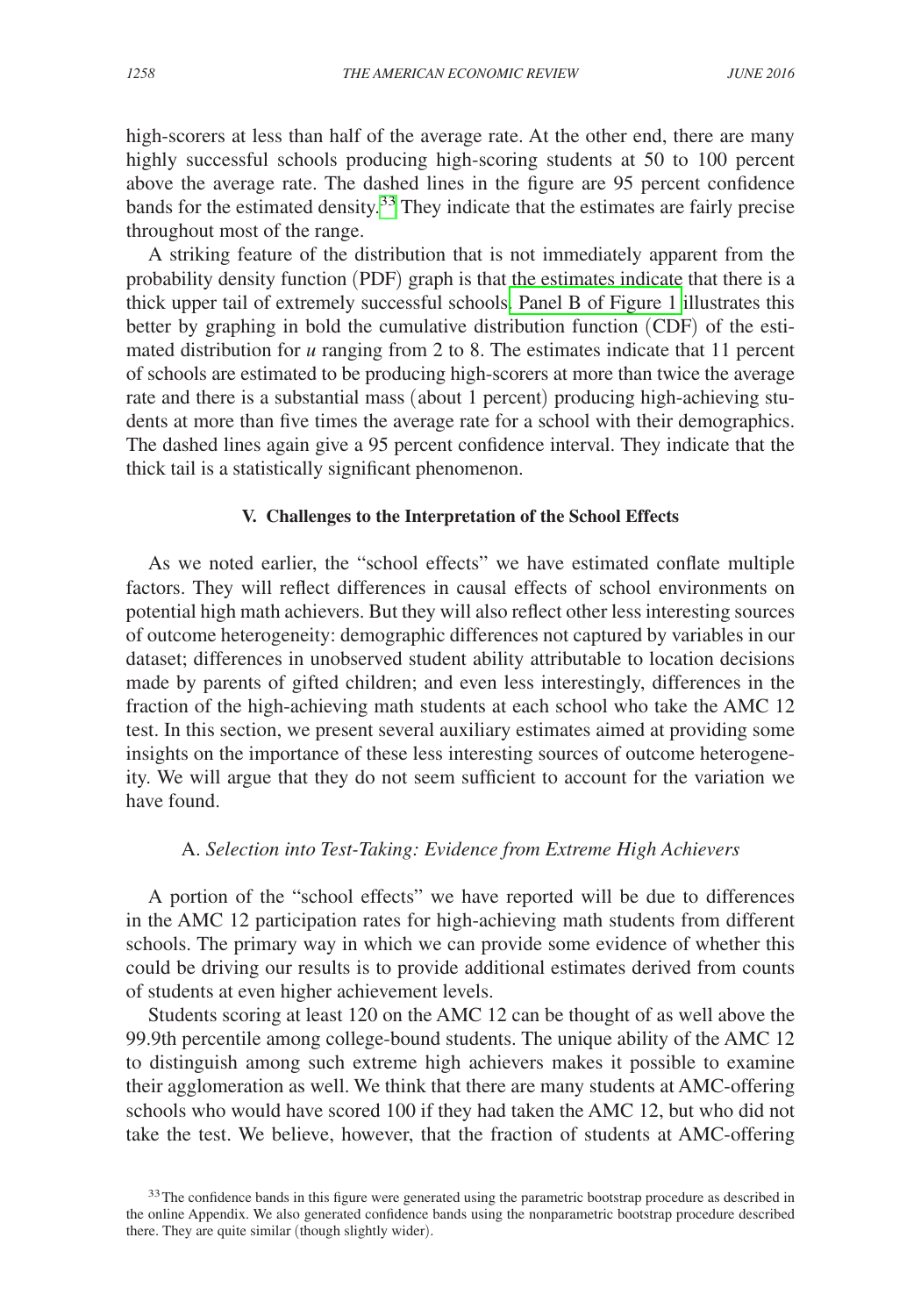schools who would have scored 120 if they took the AMC 12, yet chose not to participate, is much smaller. Hence, we can compare results obtained with an AMC 12 cutoff of 100 to results obtained with an AMC 12 cutoff of 100 to see if results change when selection into test-taking becomes less important. Moreover, we believe that the issue of selection into test-taking is small in absolute terms at the 120 level and hence results with the 120 threshold cannot be greatly affected by selection into test-taking. We believe this for a few reasons. First, scoring 120 on the AMC 12 requires both a great deal of natural ability and a lot of effort dedicated to learning high school mathematics very well and we feel that it is unlikely that students would have made the effort if they were not interested in participating in math competitions. We see this as analogous to saying that there are unlikely to be many high school students who can throw a curveball and a 90 mph fastball who are not participating in competitive baseball.<sup>[34](#page-15-0)</sup> Second, we can provide some statistical evidence from looking at repeat test-takers across years. Considering the set of students who were among the top 1 percent of eleventh graders on the 2006 AMC 12 and attended a school that participated in the 2007 AMC 12, we are able to identify 80 percent as taking the AMC 12 in  $2007<sup>35</sup>$  Third, we can look at students who received other math honors and see if they had taken the AMC 12. In the 2007 Intel Science Talent Search five students were named as finalists on the basis of having done outstanding mathematical research projects. We know from the published lists of AMC winners that all five took the 2007 AMC 12. Of the 30 winners or honorable mentions on the Georgia math contest mentioned earlier, we know that 100 percent (all 30 of 30) took the 2007 AMC 12. In the case of the Massachusetts contest mentioned earlier, 17 of the 20 winners took the 2007 AMC 12.[36](#page-15-2) These comparisons suggest that the number of nontakers in our schools who would have scored 120 is at most 10 percent to 20 percent of the number who did score 120.

The third column of Table 3 presents estimates from a negative binomial regression using school-level counts of students scoring at least 120 on the AMC 12 as the dependent variable. The coefficients on parental education, income, and racial/ethnic variables are all quite similar to those derived from counts of students scoring at least 100 on the AMC 12, though the point estimates are generally larger in magnitude. None of the differences are statistically significant, with the exception of the coefficient on the fraction of adults with bachelor's degrees. The most important estimate for our current purposes is that for the parameter  $\hat{\alpha}$ , the estimated variance of the unobserved school effects  $u_i$ . The estimate of 2.18 not only remains highly significant in this environment in which we think selection into test-taking is unimportant, but is substantially larger than the estimate from the regression run at the AMC 100 level. This bolsters the case that the earlier results were not primarily

<span id="page-15-2"></span>10 rather than the AMC 12.

<span id="page-15-0"></span><sup>&</sup>lt;sup>34</sup> Anecdotally, we have discussed discoveries of star students with many math team coaches. Many have stories that involve students they had not known showing up to an AMC or some other test and doing very well. None, however, involved an initial encounter in which a student did something as impressive as scoring 120 on the AMC 12. 35This statistic underestimates participation because we have no way to match students who wrote their names

<span id="page-15-1"></span>differently or changed schools from one year to the next. To get some sense of what might be done with manual matching and local knowledge, we manually matched all students from Massachusetts who scored at least 110 on the 2013 AMC 12A and were still in high school to the 2014 published AMC 12 winners lists. Here, we found 11 of the 12 2013 high-scorers on the 2014 winners list.<br><sup>36</sup>The other three winners also participated in the AMC series, but were younger and chose to take the AMC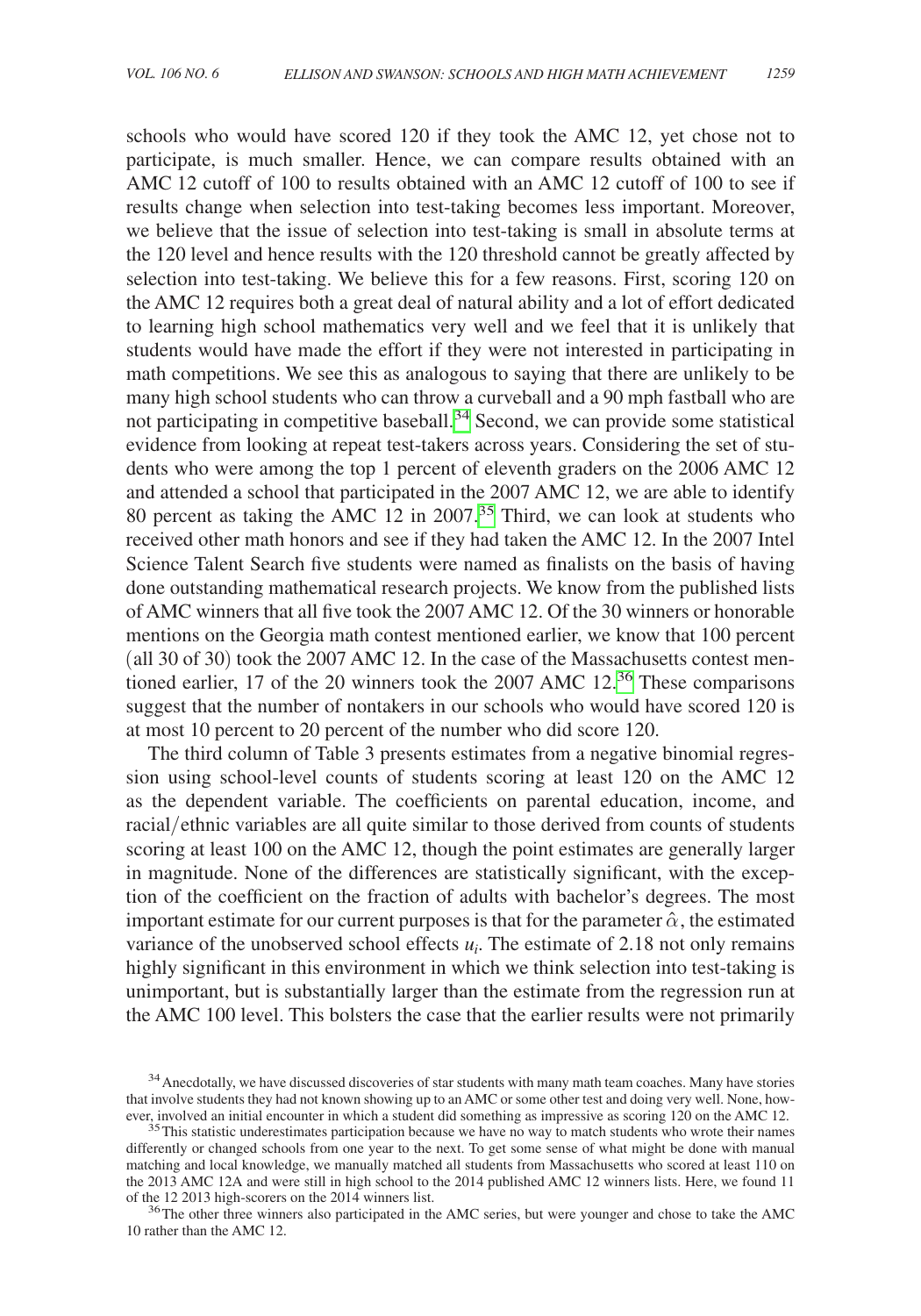driven by differences in participation rates. And it provides a new striking result on extreme high math achievement: school environments appear to be even more important in influencing whether students will reach this very high level.

#### B. *Unobserved Demographic Differences: Evidence from SAT*/*ACT High-Scorers*

Another portion of the "school effects" we have reported will be due to unobserved demographic differences. For example, a school may do well because many of its parents with graduate degrees are PhDs in mathematical and technical fields, or because it attracts many parents of high-ability children (perhaps because its district has a gifted program that is highly regarded even if it is not effective). In this section, we present some evidence on the magnitude of unobserved demographic differences by estimating school effects using counts of students achieving perfect scores on the SAT and ACT math tests.<sup>[37](#page-16-0)</sup>

The fourth column of Table 3 presents estimates from a negative binomial regression with the same demographic controls as before. The most important estimate for our current purposes is again the parameter  $\hat{\alpha}$  giving the estimated variance of the unobserved school effects  $u_i$ . The estimate of 0.23 is statistically significant at the 0.1 percent level, indicating that there are unobserved demographic differences and/or differences in how well the schools in our sample prepare their students to get very high math SAT/ACT scores. But the magnitude of the coefficient here is much smaller than the estimates of 0.73 and 2.18 we had obtained when looking at students scoring 100 or 120 on the AMC 12. This suggests that the differences in the counts of AMC high-scorers are not primarily due to unobserved differences in demographics or student abilities. One story that would be consistent with both results is that there might be more heterogeneity in the extent to which schools encourage students to develop the deeper understanding of high school mathematics needed to perform well on the AMC: most schools see it as their responsibility to teach students the math that appears on the SAT but there may be more heterogeneity in whether schools feel that it is important to offer additional enrichment to gifted math students.

[Figure 2](#page-17-0) presents estimated distributions of school effects from the data on SAT/ACT high-scorers. The estimated PDF in the top part of the figure has one clear difference from the PDF of the AMC school effects: the distribution is much closer to being symmetric about the  $u = 1$  mean whereas the AMC distribution was skewed to the right. One implication is that there are significantly fewer (14 percent versus 32 percent) schools that are more than 50 percent below average in production of high scores on the SAT/ACT than there are at producing high scores on the AMC. A second striking difference is apparent in panel B: the SAT/ACT distribution has a much thinner upper tail. In the SAT data, only 2 percent of schools are estimated to produce high-scorers at more than twice the average rate, and just 0.02 percent are estimated to produce high-scorers at more than five times the average rate. This contrasts with our earlier estimates that 11 percent of schools that were estimated to produce AMC 12 high-scorers at more than twice the average rate and 1.0 percent

<span id="page-16-0"></span><sup>&</sup>lt;sup>37</sup>Recall that we prioritize SAT scores in this calculation, counting a student who took both exams as having a perfect score if and only if he or she had a perfect score on the math portion of the SAT reasoning test.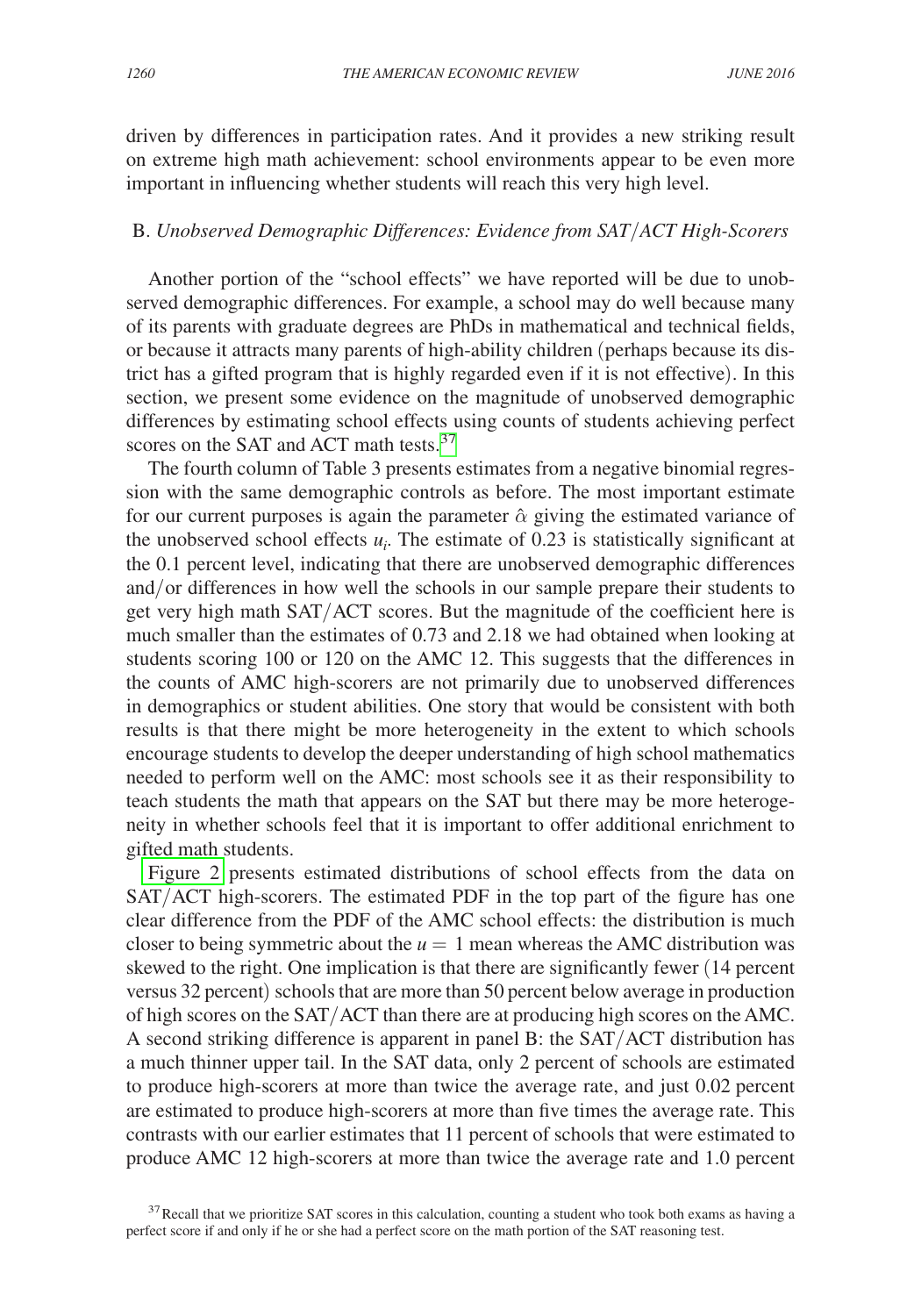

<span id="page-17-0"></span>Panel A. Distribution of school effects: students with perfect scores on the SAT/ACT





Figure 2. Estimated Distribution of School Effects: High SAT/ACT Scores

at more than five times the average rate. We interpret this contrast as suggesting that the thick upper tail in the AMC 12 school effects distribution is not primarily due to differences in unmeasured student characteristics.

The estimated coefficients on the demographic variables are generally quite similar in the SAT/ACT and AMC estimations, and the former are again similar regardless of whether the coefficients are obtained from negative binomial regression, shown in the fourth column of Table 3, or from our semiparametric estimation, shown in the fifth column. The fact that observed demographics affect the AMC and SAT regressions similarly suggests that unobserved demographic differences may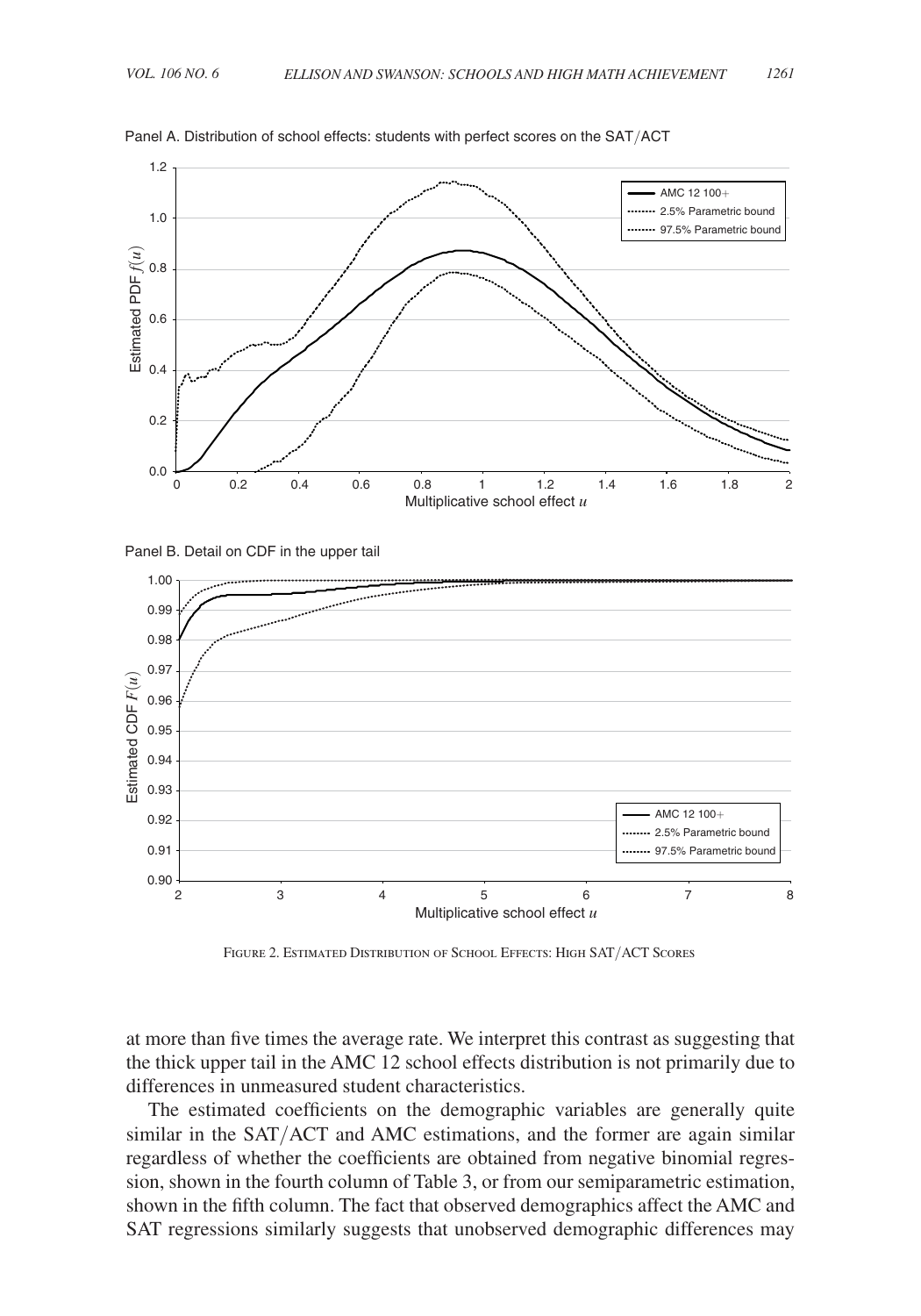also have similar effects in the two regressions. Assuming this to be the case, the fact that the estimated  $\hat{\alpha}$  in the SAT/ACT regression is so much smaller than that in the AMC regression would imply that at most 32 percent of the variance in the AMC school effects is due to unobserved demographic differences. We regard this as a conservative bound because the SAT/ACT school effects reflect more than demographic differences—we assume that there are idiosyncratic differences in how well schools prepare students for the SAT/ACT—and these will be part of what is captured by the SAT/ACT school effects.

## C. *Unobserved Demographic Differences: Evidence from Gender Differences*

The effects of schools on female students with high math ability are of independent interest given the underrepresentation of women in mathematical and technical fields. Data on the female high-scorers also provide another potential source of information into whether heterogeneous outcomes are driven by unobserved demographic differences: differences such as whether a district has many parents with PhDs should be similarly relevant to male and female students (provided there are not large differences in how parents of high-ability girls and boys choose where to live). A number of plausible explanations could be given for why there might be more agglomeration of high-achieving girls. For example, the dispersion of school effects would be larger for girls if there is variation in how encouraging/discouraging schools are toward girls independent of a general school-quality effect. Or peer effects could be more important for girls. Or the rigor of a school's classes might be more important for girls because they are less liable to complain or take supplementary online classes.

The last column of Table 3 reports coefficient estimates from a negative binomial regression with a count of the number of female students scoring at least 100 on the AMC 12 as the dependent variable. Note that the estimated variance of the unobserved school effects,  $\hat{\alpha}$  of 0.95 (standard error 0.29) whereas it was 0.73 (standard error 0.08) when we examined high-scoring students of either gender. This indicates that there may be more underlying variation in the rate at which different schools are producing high-achieving girls. The substantial noise in the variance estimates from the girls-only sample, however, is such that we cannot say whether the difference in variances is significant.

#### **VI. Mechanisms behind the School Effects**

In the preceding sections we argued that a substantial portion of the idiosyncratic differences in the rates at which seemingly similar schools produce high-achieving math students are due to some sort of environmental differences. In this section we present several additional analyses designed to provide insight into what may be leading to these differences.

## A. *Effects on High-Achieving Students or Generally Strong Math Programs?*

The fact that a school produces many high-achieving students need not imply that the school's environment particularly benefits high-achieving students: it could be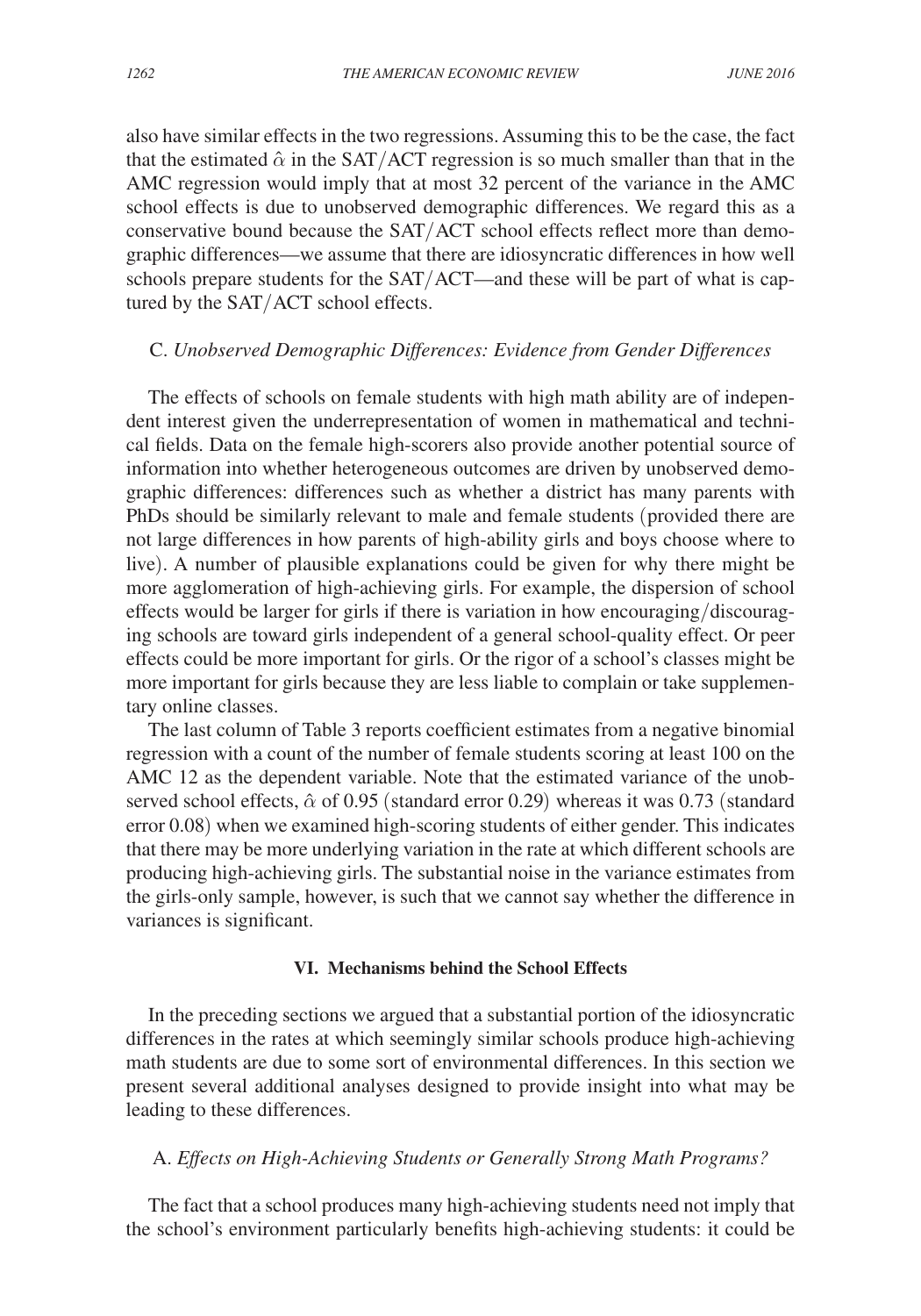that the school just has a generally strong math program. If, for example, the math program at school *i* raises the score of each student *j* from  $\theta_j$  to  $\theta_j + \Delta_i$ , then a school with a larger  $\Delta$ <sub>*i*</sub> will have more students scoring above any particular threshold.

To explore whether this appears to be a large part of what is going with our AMC results, we obtained data on the average math SAT/ACT score for students within each school, which we think of as reflecting the general quality of the school's math program (as well as observed and unobserved demographics). We then repeated our negative binomial regressions of the number of students scoring at least 100 and at least 120 on the AMC 12 on the same demographics as before plus two additional variables: the average SAT/ACT score in the school and the SAT/ACT participation rate. We find that the added variables only moderately reduce the estimated variance of the school effects. In the  $AMC \geq 100$  regression the estimated variance  $\hat{\alpha}$  drops from 0.73 (standard error 0.08) to 0.57 (standard error 0.07). In the AMC  $\geq$  120 regression the estimated variance  $\hat{\alpha}$  drops from 2.18 (standard error 0.50) to 1.60 (standard error 0.41).

We also perform a similar exercise in our regressions examining counts of students with perfect  $SAT/ACT$  scores.<sup>[38](#page-19-0)</sup> In the  $SAT/ACT$  scores, including this measure of the general quality of the math program reduces the unobserved heterogeneity nearly to zero; the estimated variance  $\hat{\alpha}$  drops from 0.23 (standard error 0.03) to 0.07 (standard error 0.02).

If one thinks of the difference between the  $\hat{\alpha}$  estimated from the AMC data and the  $\hat{\alpha}$  estimated from the SAT/ACT data as a conservative estimate of the variance in the school effects that controls for both observed and unobserved demographic differences, then the finding of this section is that this difference is  $0.50 (= 0.73 - 0.23)$  when one does not control for the school-average SAT score and also  $0.50 (= 0.57 - 0.07)$  when one does.<sup>39</sup> We conclude that a substantial portion of the "school effects" we have reported seems to be due to factors that differentially impact high-achieving students.

## B. *Peer Effects or Differences in School Quality?*

Although we have sometimes described our estimated "school effects" as reflecting the heterogeneous rates at which schools produce high-scorers, it is more accurate to describe them as a quantification of the excess agglomeration of high-achieving students. Agglomeration will occur if there is unobserved heterogeneity in school "quality." But it will also be present if there are peer effects among high-achieving students. In this section, we provide a formal nonidentification result, noting that one cannot distinguish peer effects from school quality differences using data on a single cross section; we then show that a calculation using data from multiple years

<span id="page-19-0"></span> $38$ The SAT/ACT participation rate is already included in the controls, so in this exercise we simply add mean SAT/ACT score as a covariate.

<span id="page-19-1"></span> $<sup>39</sup>$ This comparison is essentially unchanged when we include richer controls for school-average SAT score and</sup> participation. The estimated variance  $\hat{\alpha}$  in the AMC  $\geq$  100 regression drops from 0.57 (standard error 0.07) when only linear controls are used to 0.56 (standard error 0.07) when cubic polynomials of mean SAT/ACT and participation, plus an interaction between mean SAT/ACT and participation, are included; the equivalent change in the SAT/ACT high-scorers regression is from 0.07 (standard error 0.02) to 0.04 (standard error 0.01).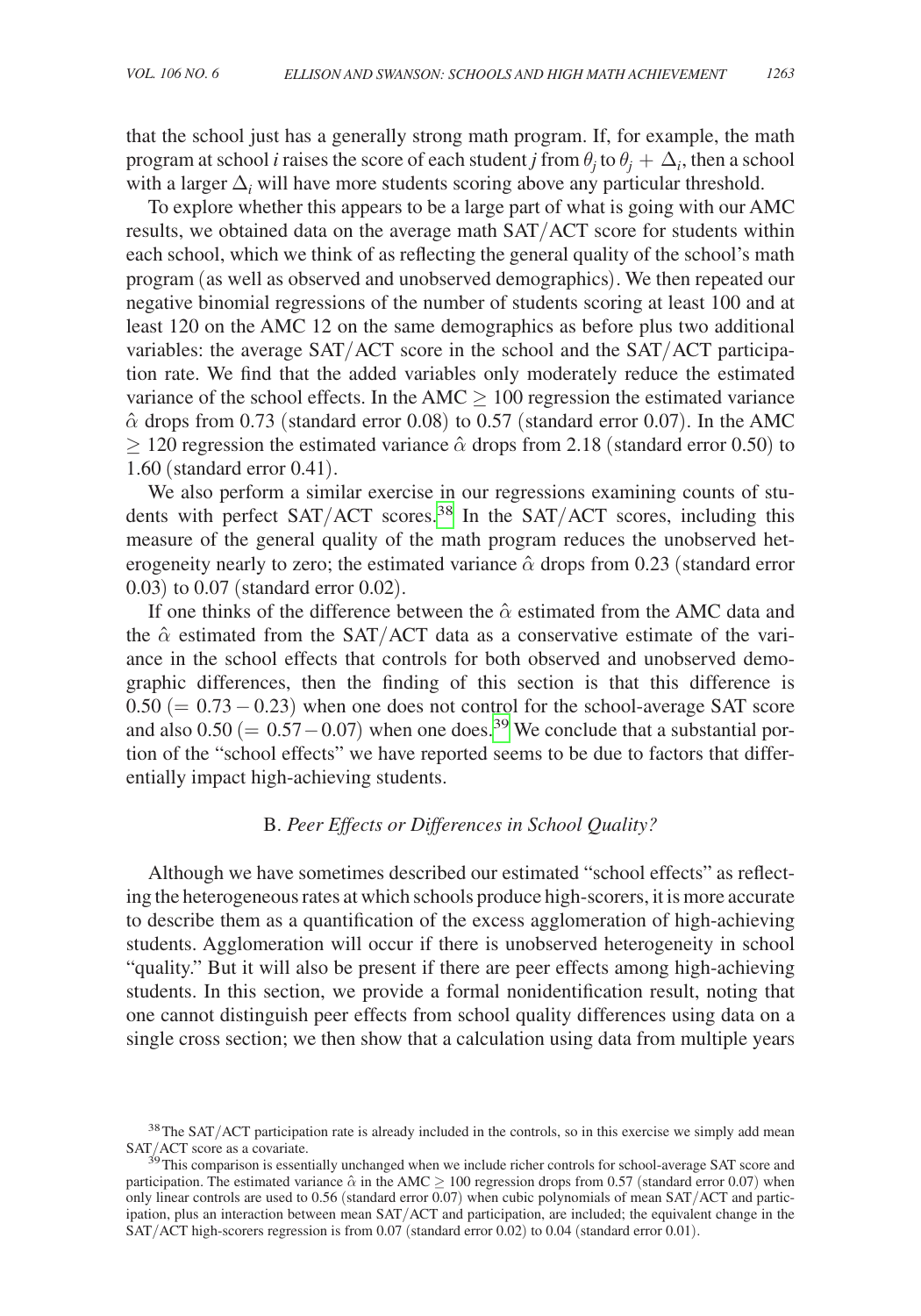suggests that a portion of the school effects we have found are due to peer effects, but that a larger portion is not.

The impossibility of distinguishing peer effects from school-quality differences can be formalized using standard results on the binomial distribution. First, consider a model with no peer effects in which schools differ in unobserved quality (which is captured by a gamma-distributed random variable):

MODEL 1: *Suppose the count of high-scorers*  $Y_i \sim \text{Poisson}(\lambda_i)$  with  $\lambda_i = e^{\mathbf{X}_i \beta} u_i$ , *where*  $u_i \sim \Gamma\left(\frac{1}{\alpha}, \frac{1}{\alpha}\right)$ .<sup>[40](#page-20-0)</sup>

Second, consider a model with no unobserved heterogeneity  $u_i$  in school quality, but with peer effects between high-achieving students. Specifically, consider a model in which high-scorers are produced in two ways: the school directly produces high-scoring students at a Poisson rate; and high-scorers produce additional high-scorers via an infection-style dynamic.

Model 2: *Suppose a school directly produces high-scoring students at Poisson rate*  $\lambda(\mathbf{X}_i)$  *during the time interval*  $[0, 1]$ *. Suppose that in each subinterval*  $(t, t + dt)$ *, each high-scoring student then present produces another high-scoring student with probability*  $g(\mathbf{X}_i)$ *dt. Let*  $Y_i$  *be the number of high-scoring students at*  $t = 1$ *.* 

The two models are well known to produce counts that follow the negative binomial distribution.<sup>41</sup> As a result, we cannot distinguish between the two models given a dataset containing a single observation on each school. Conceptually, the argument is similar to Ellison and Glaeser's (1997) argument that unobserved comparative advantages and spillovers can lead to equivalent geographic concentration.

PROPOSITION 1: *The distribution of*  $Y_i | \mathbf{X}_i$  *under Model 1 with parameters*  $(\alpha, \beta)$ *is identical to the distribution of*  $Y_i | \mathbf{X}_i$  *under Model 2 if the direct production rate is*  $\lambda(\mathbf{X}_i) = \frac{1}{\alpha} \log(1 + \alpha e^{\mathbf{X}_i \beta})$  and the peer infection rate is  $g(\mathbf{X}_i) = \alpha \lambda(\mathbf{X}_i)$ .

While the peer effects formulas may seem complicated at first, one can think of them as saying that it is the ratio of the peer infection rate  $g(x)$  to the direct production rate  $\lambda(x)$  that determines the magnitude  $\alpha$  of the excess variance (relative to what one would expect with only direct production). Using the approximation  $log(1 + y) \approx y$ , one can think of the formula for the direct production rate as  $\lambda(\mathbf{X}_i) \approx e^{\mathbf{X}_i \beta}$ , which is the same functional form as in the unobserved heterogeneity model with the unobserved component set equal to its mean.

A model in which there are both school-quality differences and peer effects of the form above will not produce an exact negative binomial distribution, but the excess variance will still be related to the amount of heterogeneity and the strength of the peer effects in a similar manner. Formally, consider a hybrid model in which

<span id="page-20-1"></span><span id="page-20-0"></span><sup>40</sup> The density of the assumed distribution of the  $u_i$  is  $f(u) = (1/\alpha)^{\frac{1}{\alpha}} e^{-\frac{1}{\alpha}u} u^{\frac{1}{\alpha}-1}/\Gamma(1/\alpha)$ .

<sup>41</sup> In Model 1,  $Y_i \sim NB\left(\frac{1}{\alpha}, \frac{\alpha e^{X_i\beta}}{1 + \alpha e^{X_i\beta}}\right)$ . In Model 2,  $Y_i \sim NB\left(\frac{\lambda(X_i)}{g(X_i)}, 1 - e^{-g(X_i)}\right)$ . See Boswell and Patil (1970, Section 8.2) or Karlin (1966, p. 345) for proofs.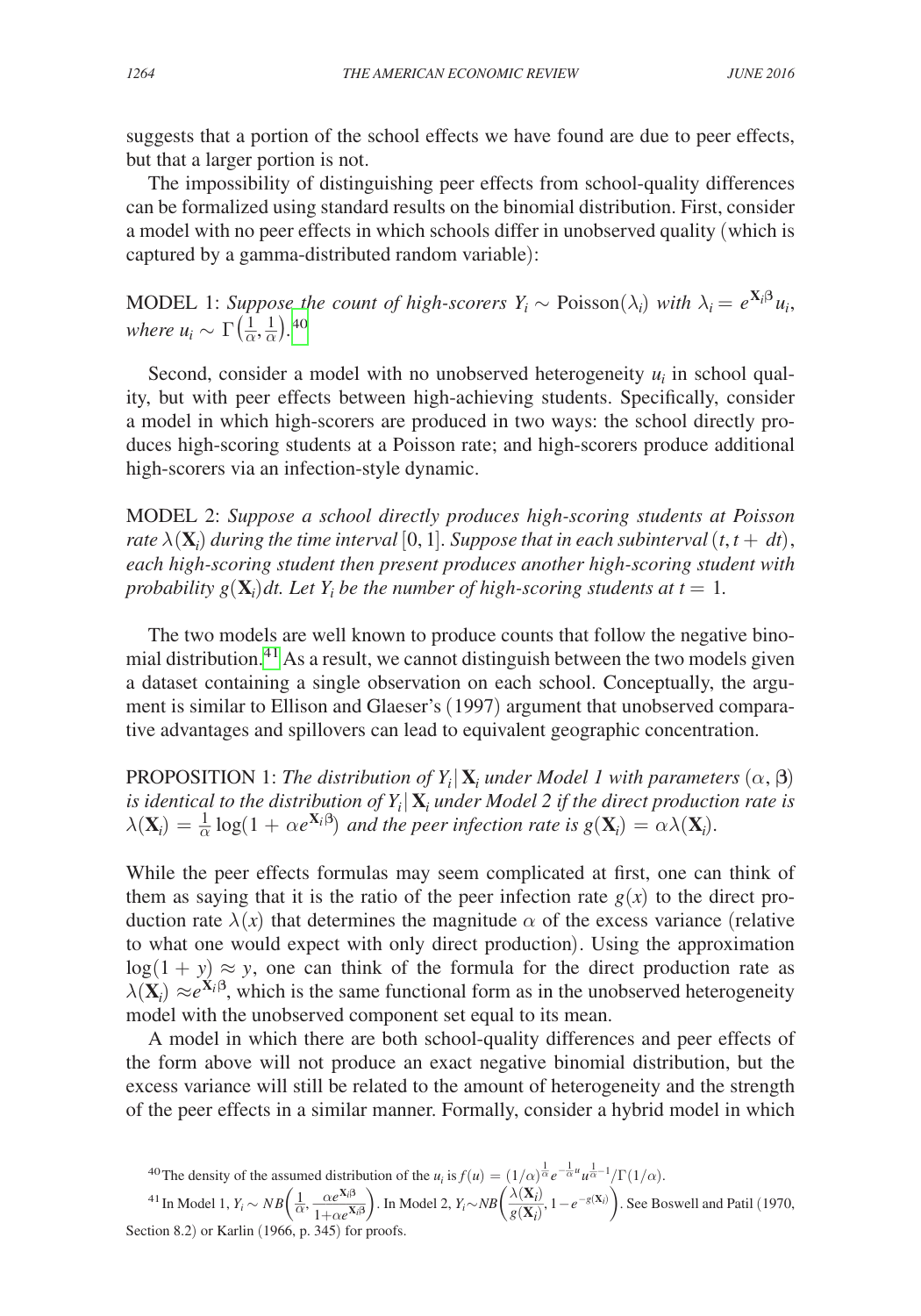school *i* directly produces high-scorers at Poisson rate  $\lambda_i = \frac{1}{\alpha_p} \log(1 + \alpha_p e^{\mathbf{X}_i \cdot \mathbf{B}} u_i)$  $\approx e^{X_i\beta}u_i$  during the time interval [0, 1], with  $u_i$  being a gamma-distributed random variable with mean 1 and variance  $\alpha_{\mu}$ . As in Model 2, suppose that each high-scorer produces additional high-scorers at Poisson rate  $g_i = \alpha_p \lambda_i$  and let  $Y_i$  be the number of high-scorers at  $t = 1$ . A calculation gives:

PROPOSITION 2: *In the hybrid model we have*  $E(Y_i | \mathbf{X}_i) = e^{\mathbf{X}_i \beta}$  *and*  $Var(Y_i | \mathbf{X}_i) = E(Y_i | \mathbf{X}_i) + \alpha E(Y_i | \mathbf{X}_i)^2$  for  $\alpha = \alpha_u + \alpha_p + \alpha_u \alpha_p$ .

Hence, although a negative binomial model will be misspecified, one way to interpret an excess variance parameter  $\alpha$  estimated from count data is as a reflection of  $\alpha_u + \alpha_p + \alpha_u \alpha_p$ , which consists of a sum of the strengths of the two agglomerative forces plus an interaction term.

Suppose now that we are able to observe two conditionally independent draws  $Y_{i1}$ ,  $Y_{i2}$  for each school. By "conditionally independent" we mean that the school characteristics  $\mathbf{X}_i$  and unobserved quality  $u_i$  are the same at both  $t = 1$  and  $t = 2$ , but that the subsequent Poisson realizations are independent and that peer  $i = 2$ , but that the subsequent Poisson realizations are independent and that peer<br>infections operate separately within each time period. Define  $\overline{Y}_i = Y_{i1} + Y_{i2}$  to be the sum of the counts of high-scoring students across the two draws. Suppose that with such data one estimates two excess variance parameters: first, treat the  $Y_{it}$  as  $2N$ with such data one estimates two excess variance parameters. Inst, the  $Y_i$  as  $Z_i$  observations and estimate an excess variance parameter  $\alpha$ ; and second, treat the  $\overline{Y}_i$ as *N* observations and estimate an excess variance parameter  $\overline{\alpha}$ . A result relating the estimates to the relative importance of peer effects and unobserved heterogeneity is:

PROPOSITION 3: *Suppose*  $\alpha$  *and*  $\overline{\alpha}$  *satisfy*  $0 < \frac{\alpha}{2} < \alpha$  $\overline{\alpha} < \alpha$ . Then there *is an unique pair of parameters for the hybrid model*  $(\alpha_u, \alpha_p)$  *for which*  $Var(Y_i|\mathbf{X}_i) = E(Y_i|\mathbf{X}_i) + \alpha E(Y_i|\mathbf{X}_i)^2$  and  $Var(\overline{Y}_i|\mathbf{X}_i) = E(\overline{Y}_i|\mathbf{X}_i) + \overline{\alpha}E(\overline{Y}_i|\mathbf{X}_i)^2$ . *Specifically, this holds for*  $\alpha_u = 2\overline{\alpha} - \alpha$  and  $\alpha_p = \frac{2(\alpha - \overline{\alpha})}{1 + 2\overline{\alpha}}$  $\begin{aligned} \n\tilde{d} \quad \text{mode} \\ \n\tilde{X}_i \quad &= E(\frac{1}{2} \Delta \alpha - \overline{\alpha}) \\ \n\tilde{d} \quad &= \frac{2(\alpha - \overline{\alpha})}{1 + 2\overline{\alpha} - \alpha} \n\end{aligned}$  $\frac{2(\alpha - \alpha)}{1+2\overline{\alpha} - \alpha}$ .

The result above implies that the reduction in overdispersion that results when we sum two observations per school will let us infer the relative importance of peer effects and unobserved heterogeneity in generating the overdispersion. Intuitively, if the excess variance is due to unobserved heterogeneity in school quality that does not change over time, then the combined data from two years should show just as much overdispersion as a single year of data. But if the overdispersion is due to within-time-period peer effects, then the overdispersion will decline as we combine results from multiple years. It should be kept in mind, of course, that the hybrid model uses extreme assumptions: the unobserved school effects  $u_i$  are assumed to be perfectly persistent; and peer effects are not felt across time periods. In practice, school effects would be expected to be imperfectly correlated across time as teachers leave, curricula change, etc.: and peer effects may be relevant even between students who are never in school together via chains where student *A* infects student *B* who later infects student *C*, etc. An application of Proposition 3 will overestimate the importance of peer effects if the former factor is more important and underestimate it if the latter dominates.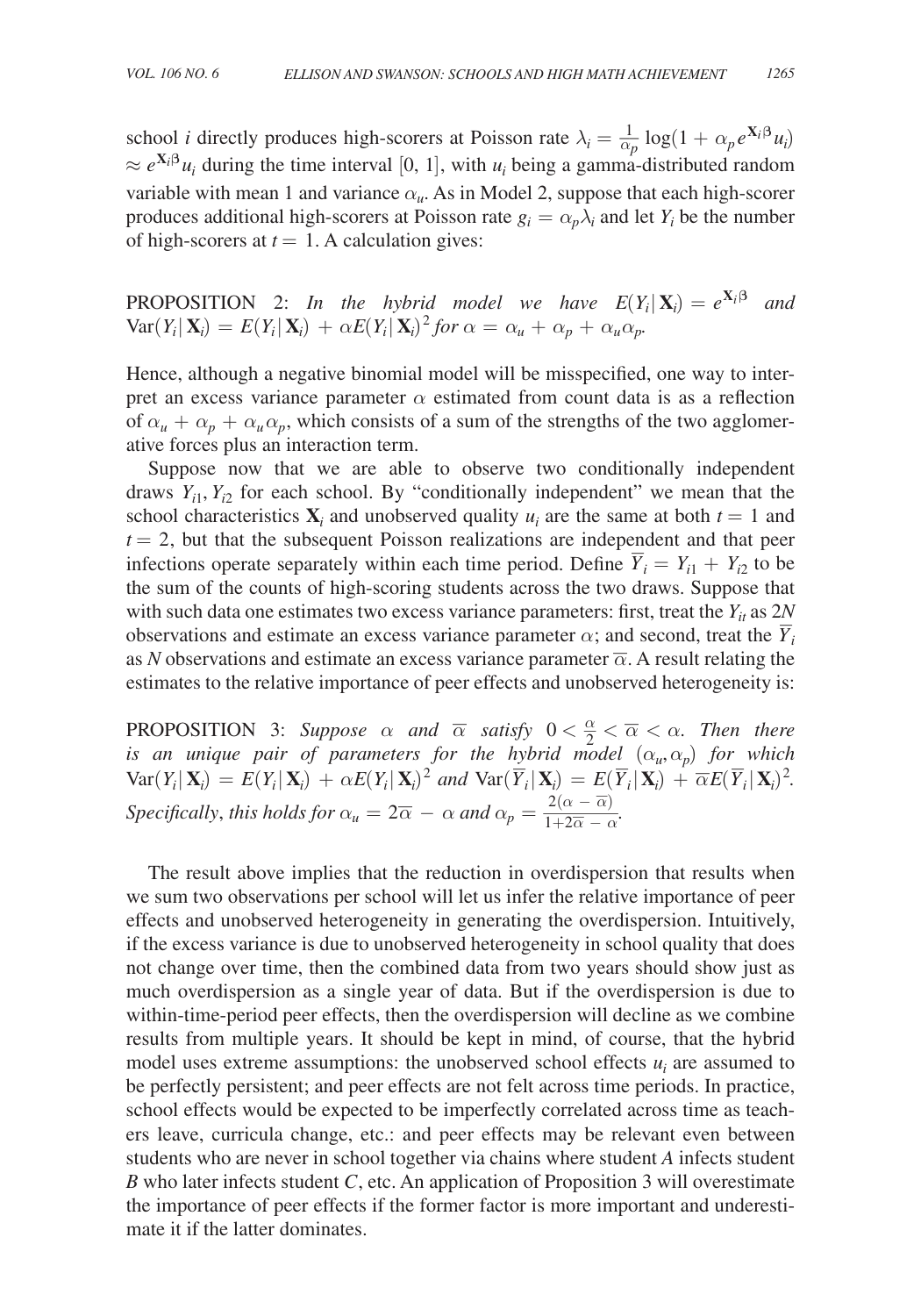To investigate the relative importance of unobserved school effects and peer effects in the AMC data we combine the dataset we have examined so far with a comparable dataset containing counts of the number of students in each school scoring an equivalent of 100 on the 2003 AMC  $12.^{42}$  The four-year interval between observations should make observations roughly conditionally independent in that the sets of students in the high school in the different test years are nearly disjoint. It should also eliminate many cross-period peer effects although it is possible that a student who achieved a high score in 2003 influenced a student still in high school in 2007 either directly if the students overlapped at the school at some point in 2004–2006 or indirectly via some chain of influence. We hope that the four-year interval is also short enough so that unobserved school qualities will be similar across the two years. We restrict our attention to the set of public, nonmagnet, noncharter, public schools which offered the AMC 12 in both 2003 and 2007. The subsample includes 1,606 of the 1,984 schools in our previous analyses.

We perform two negative binomial regressions on the combined dataset. First, we run the regression with each school's 2003 and 2007 high-scorer counts being treated as two independent observations. The estimated  $\alpha$  in this model is 0.74, which is similar to that we found earlier in the 2007 data. Second, we estimated a negative binomial regression with just one observation per school using the combined count  $\overline{Y}_i \equiv Y_{i, 2003} + Y_{i, 2007}$  as the dependent variable. The estimated  $\overline{\alpha}$  in this model is 0.65. Using the formula in the proposition above we find that the parameters mutually consistent with the two estimates are  $\alpha_u = 0.56$  and  $\alpha_p = 0.12$ . We conclude that some relatively permanent factor appears to be more important than within-cohort peer effects (or transitory school quality) in producing the observed clustering across schools. Again, however, we should emphasize that part of the permanent factor could be due to some sort of peer effect of a different sort than is normally considered: e.g., it could be due to a community spirit that develops within a school and is passed down from one cohort to the next.

Estimates from a regression examining higher-achieving students scoring an equivalent of 120 on the AMC 12 and from analyses of high-achieving females only are similar. For the higher achievement threshold of 120 (and its equivalent of 126.5 in 2003), the estimated  $\alpha$  and  $\overline{\alpha}$  are 1.93 and 1.49. The parameters mutually consistent with the two estimates are  $\alpha_u = 1.05$  and  $\alpha_p = 0.43$ . For female students scoring 100 or higher (111.5 or higher in 2003), the estimated  $\alpha$  and  $\overline{\alpha}$  are 0.97 and 0.84. The parameters mutually consistent with the two estimates are  $\alpha_u = 0.71$ and  $\alpha_p = 0.15$ . Again, in each case, the persistent factor affecting performance across years appears to dominate the inferred strength of transitory peer effects.

# C. *Informal Evidence on High-Achieving Schools*

To get additional insight into what upper-tail schools might be doing to promote high math achievement, we present some informal descriptive evidence

<span id="page-22-0"></span> $42$ As before differences in difficulty across tests make it desirable to adjust the cutoff when using different tests. We use a cutoff of 111.5 rather than 100 on the 2003 AMC 12A because that makes the fraction of students scoring at least equal to the cutoff as close as possible to the fraction scoring 100 on the 2007 AMC 12A.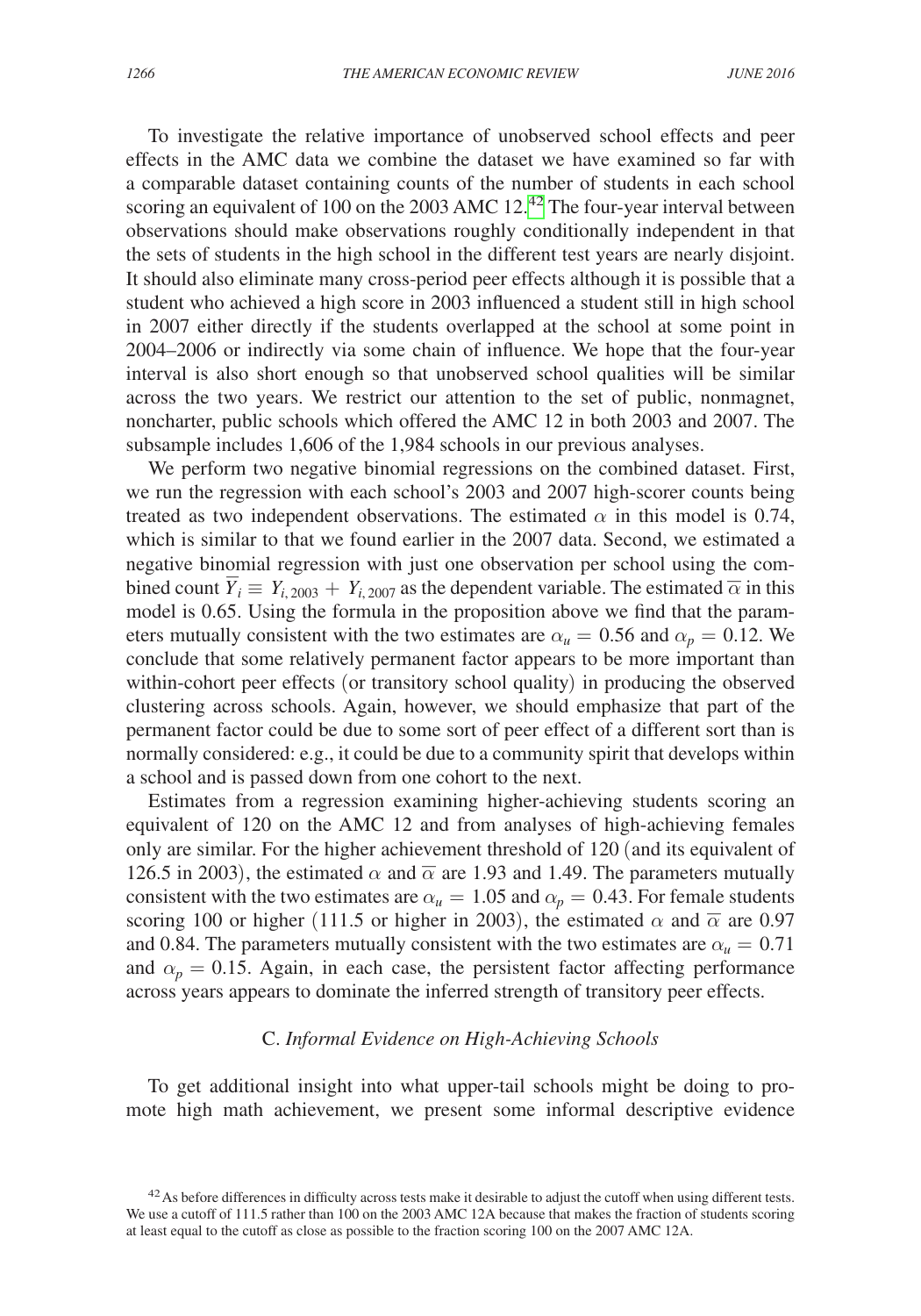|                                    |                 |      | AMC > 100 | Post.<br>Mean    | "Star"<br>Teach. | Math<br>Levels | Multi-<br>Var. | Special   |
|------------------------------------|-----------------|------|-----------|------------------|------------------|----------------|----------------|-----------|
| School                             | Location        | Act. | Pred.     | $\overline{u}_i$ | Found            | Geo/Alg2       | Calc.          | Features  |
| Vestavia Hills HS                  | Birmingham, AL  | 19   | 1.6       | 8.9              | Y                | 3/4            | N              | $Yes-1$   |
| Terre Haute S. Vigo                | Terre Haute, IN | 7    | 0.5       | 7.6              | Y                | 2/2            | N              | N         |
| Canton HS                          | Canton, MA      | 6    | 0.4       | 7.2              | Y                | 3/3            | N              | $Yes-1$   |
| Lassiter HS                        | Marietta, GA    | 8    | 0.9       | 6.3              | Y                | 3/3            | Y              | N         |
| Lincoln East HS                    | Lincoln, NE     | 8    | 1.0       | 5.8              | Y                | 3/2            | N              | N         |
| Westford Academy                   | Westford, MA    | 12   | 1.8       | 5.7              | N                | 3/4            | N              | N         |
| Mark Keppel HS                     | Alhambra, CA    | 8    | 1.1       | 5.6              | N                | 3/3            | N              | N         |
| Revere HS                          | Richfield, OH   | 4    | 0.3       | 5.3              | N                | 2/3            | N              | N         |
| O'Connor HS                        | Helotes, TX     | 6    | 0.7       | 5.1              | N                | 2/2            | Y              | N         |
| Grace King HS                      | Metairie, LA    | 4    | 0.4       | 4.5              | N                | Unknown        | Unknown        | Unknown   |
| Moses Lake HS                      | Moses Lake, WA  | 3    | 0.2       | 4.5              | N                | 2/2            | N              | N         |
| Carlmont HS                        | Belmont, CA     | 8    | 1.4       | 4.1              | N                | 3/2            | Y              | N         |
| Portland HS                        | Portland, ME    | 3    | 0.2       | 3.8              | N                | 3/4            | N              | N         |
| Sycamore HS                        | Cincinnati, OH  | 11   | 2.1       | 3.8              | Y                | 4/4            | Y              | $Yes-1$   |
| Georgetown HS                      | Georgetown, TX  | 3    | 0.3       | 3.7              | N                | 4/2            | N              | $Yes-1$   |
| Oak Ridge HS                       | Conroe, TX      | 3    | 0.3       | 3.5              | N                | 4/4            | N              | N         |
| Pearland HS                        | Pearland, TX    | 4    | 0.5       | 3.5              | N                | 2/2            | N              | N         |
| Oak Ridge HS                       | Oak Ridge, TN   | 5    | 0.8       | 3.4              | Y                | 4/4            | Y              | $Yes-2$   |
| Cardozo HS                         | Bayside, NY     | 12   | 2.8       | 3.1              | N                | 3/3            | N              | $Yes-1,2$ |
| Manzano HS                         | Albuquerque, NM | 3    | 0.4       | 3.0              | Y                | 2/2            | N              | N         |
| Mean for 20 high-achieving schools |                 | 6.9  | 0.9       | 4.9              | 0.4              | 2.9/2.9        | 0.3            | 0.3       |
| Mean for 20 comparison schools     |                 | 1.0  | 0.8       | 1.0              | 0.0              | 2.2/2.3        | 0.1            | 0.0       |

Table 4—A List of High-Achieving Schools

about schools that produce an unexpectedly large number of AMC high-scorers.<sup>[43](#page-23-0)</sup> Specifically, Table 4 presents data on 20 high-achieving schools along with sample means for these schools and for 20 comparison schools.[44](#page-23-1) The high-achieving schools averaged 6.9 students scoring at least 100 on the AMC 12, whereas the comparison schools averaged 1.0.

One initial comment about the high-performing schools is that most are ordinarily situated public high schools. One, Oak Ridge HS in Oak Ridge, TN, is located near a national laboratory. A second, Cardozo HS, is located within New York City, which has extensive school choice. But most do not seem unusual and more than half are either the unique comprehensive high school in their school district, or one of just two or three comprehensive schools in districts that primarily divide students geographically and offer similar programs at each of their schools.

Comparing the summary statistics we note several differences between the high-achieving schools and the matched comparison group. One clear difference is that the high-achieving schools were much more likely to have "star" math teachers.[45](#page-23-2) In some cases star teachers seem extremely important (and impressive).

<span id="page-23-2"></span> $^{45}$ To define this variable we labeled a school as having a star math teacher if a math teacher's name appeared on the school's Wikipedia page or if Google searches revealed that the math team coach was active beyond the school

<span id="page-23-0"></span><sup>&</sup>lt;sup>43</sup>We selected 20 schools for which  $E(u_i|y_i)$  is largest when we assume that the school effects  $u_i$  are independent draws from the distribution estimated under our semiparametric model, and *yi*, the count of students scoring at least 100 on the AMC 12, is also assumed to be generated as in the model with the estimated parameters. Note that in order to have a high posterior mean, observations from the school will need to be highly informative, which results in these schools tending both to have a high ratio of actual to predicted high-scorers and a large number of high-scorers.<br><sup>44</sup>For each school, we chose as a comparison the school in the same state which was most similar demograph-

<span id="page-23-1"></span>ically in the sense of minimizing  $|\mathbf{X}_i - \mathbf{X}_i|'|\hat{\boldsymbol{\beta}}|$ .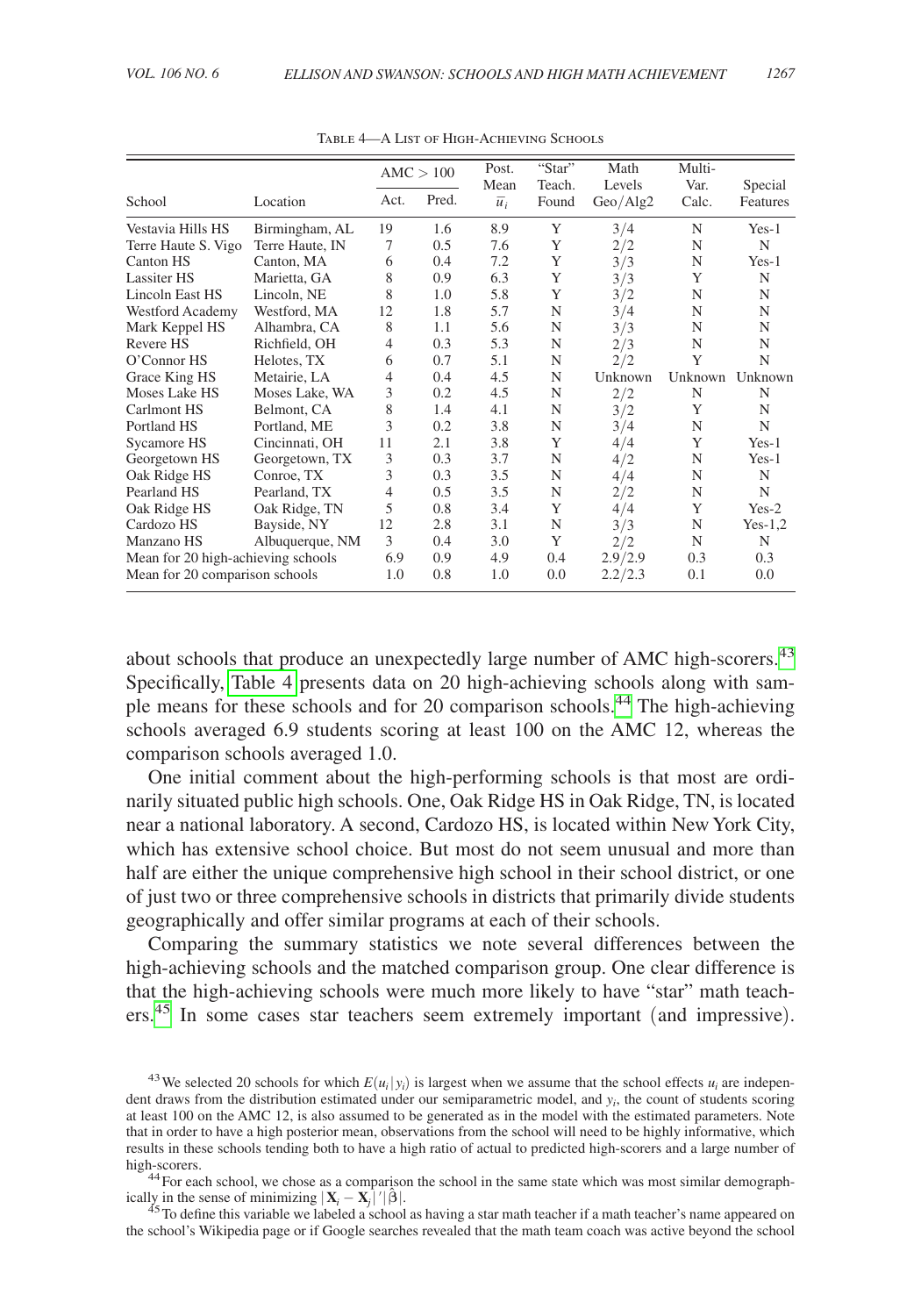For example, for over 40 years Lincoln East's Leona Penner taught their top math students for four years in a row from seventh through tenth grade and followed a special curriculum that focused "more on number theory, problem solving, logic and proof than the traditional curriculum.["46](#page-24-0) Popular press stories suggest a combination of reasons for other stars' success including knowledge, work ethic, and a remarkable facility for motivating students to put in extra effort. For example, in discussing how Honey Creek's Robert Fischer had managed to coach teams to 17 state and 1 national championship in math, 21 state and 4 national championships in chess, and 35 county championships in tennis, *USA Today* noted that he "starts his day at 5:30 am and draws 35–50 students for an hour of before-school math; holds Lunch Math through lunch periods; coaches Mathcounts and tennis after school" (Schneider 2001).<sup>[47](#page-24-1)</sup>

There also appear to be differences in the curricular offerings. In looking at the most standard high school courses, geometry and algebra II, we found that the high-achieving schools tend to stratify their math offerings more finely: they typically offer three levels of these classes whereas the comparison schools usually offer two. They are also more likely to offer multivariable calculus: we found such courses at five of the high-achieving schools and just two of the comparison schools. The final column records observations of additional special curricular offerings. The "−1" notation marks five schools which offer some type of additional math course which includes problem solving and/or math competition in its description. Often the descriptions indicate that the classes offer a variety of types of enrichment.<sup>48</sup> The most striking example is that of the top-ranked school, Vestavia Hills HS, at which students may in addition to their regular math course enroll each year in an extra one-half or full-credit "Honors Math Theory" class that meets every day before school and/or during lunch. The "−2" notation marks schools that offer classes to prepare students for research competitions, which is something we found at two high-achieving and one comparison school.

Again, we should note that in dropping schools with magnet-like programs we are omitting many high-achieving schools where it is easy to identify institutions designed to promote high achievement. For example, the Rockdale Magnet School for Science and Technology, which we mentioned earlier, has a number of unusual curricular offerings, including a two-year sequence covering single and multivariable calculus with linear algebra and differential equations, a history of mathematics elective, and (in some years) an extra math team course. The courses were

environment, was the subject of a glowing portrayal on a nonaffiliated site, or had won highly prestigious honors such as being on the USA Today All-USA Teaching Team.

<span id="page-24-0"></span><sup>&</sup>lt;sup>46</sup> Her middle school math teams won the Nebraska state Mathcounts championship in 26 of her last 29 years and she won a number of other awards (Reist 2012). Other long-serving stars include Canton's Martin Badoian, whose math teams won 19 state championships in one 21-year period and who still teaches at age 86 (Redd 2004), and Vestavia Hills' Kay Tipton, who founded their math team in 1975 and went on to win the Mu Alpha Theta national championship at least 14 times (Chalkboard Champions 2013).

<span id="page-24-2"></span><span id="page-24-1"></span> $^{47}$  Fischer teaches at Honey Creek Middle School, which feeds into Terre Haute South Vigo.<br> $^{48}$  For example, Georgetown's Independent Study in Mathematics course description says, "This course

will extend mathematical understanding beyond the Algebra II level in a specific area or areas of mathematics, such as theory of equations, number theory, non-Euclidean geometry, discrete mathematics, advanced survey of mathematics, or history of mathematics. This course will provide students opportunities to pursue interest in mathematical topics via independent research, directed learning, preparation for and participation in challenging mathematics competitions, and/or mentoring by a mathematics professional."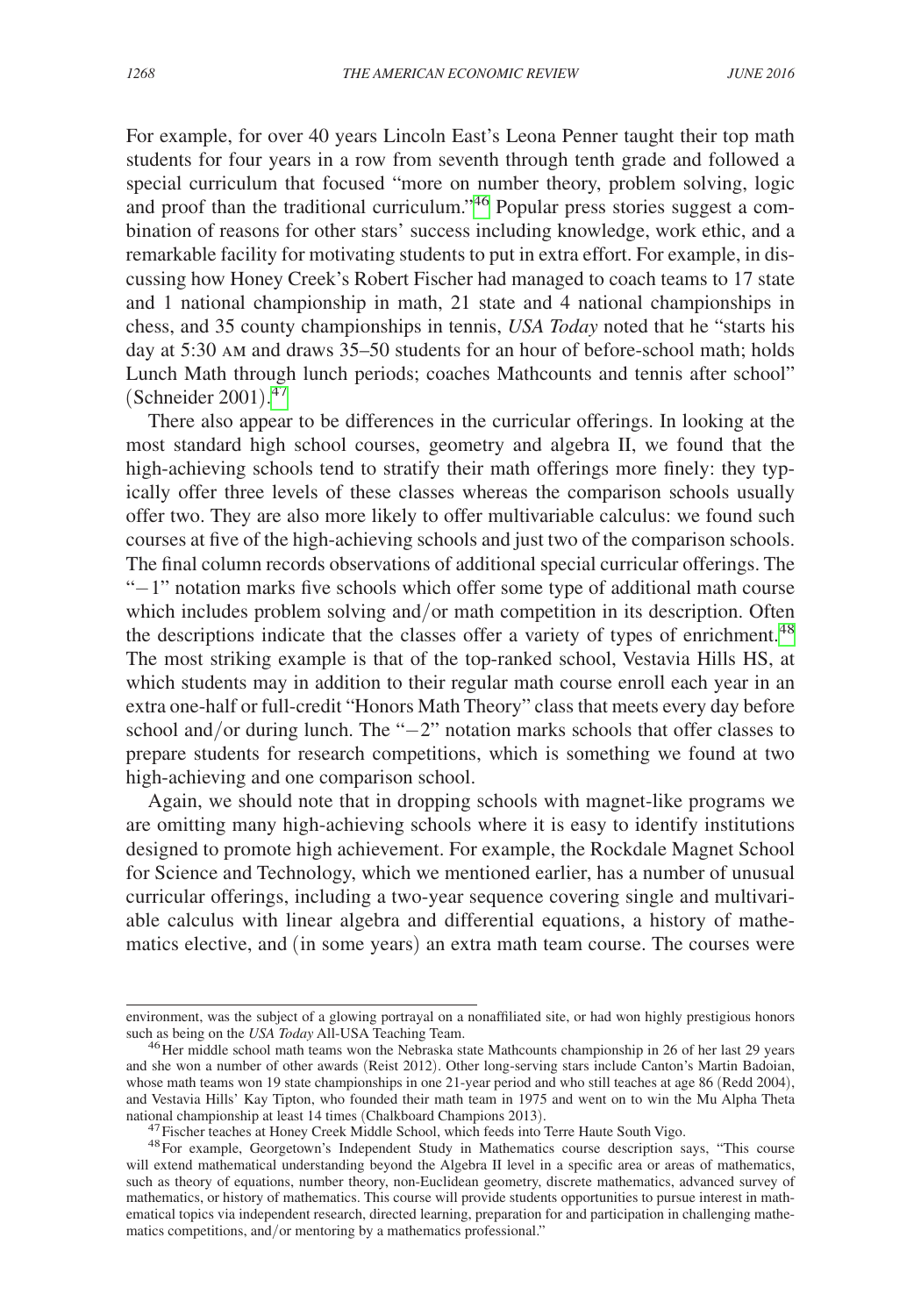designed by a star teacher, Dr. Charles Garner, and the school also has an active math team.<sup>[49](#page-25-0)</sup> In a personal communication, Dr. Garner attributed his students' success on the AMC to "the hard work they do to develop these problem-solving skills" and noted that "very, very few of our students walk into ninth grade with a love of math!"

In summary, a quick look at the high-achieving schools suggests that multiple factors may be involved in these schools' success. In several cases a star teacher may be playing an important role. And there also seem to be institutional differences including decisions by the schools to stratify classes more finely and offer additional classes that provide enrichment and/or contest preparation in addition to the standard high school course sequences.

#### **VII. Conclusion**

In this paper we have used data on the Mathematical Association of America's AMC 12 exam to provide a look at high-achieving math students in US high schools. Our most basic observation is that they are highly agglomerated. Much of this is associated with strong demographic predictors of high math achievement: even though our sample consists mostly of relatively high-performing schools in relatively affluent areas we note that both the presence of Asian American students and parents with advanced degrees are strong predictors of which schools will produce high-achieving students. But beyond this we find that there are also large differences among seemingly similar schools.

As a first step in exploring these differences we estimated the distribution of the unobserved "school effects" that would be needed to produce the observed patterns. Methodologically, we note that this distribution can be estimated (and estimated fairly precisely in our data) even though almost all schools only have a handful of high-scorers. The most interesting aspect of the estimated distribution is that it has a thick upper tail. Many (about 200) of the schools in our sample appear to be producing AMC high-scorers at more than twice the expected rate and some (about 20) are producing them at five to ten times the expected rate.

We have presented a number of pieces of auxiliary evidence to suggest that there are real differences in school environments. To examine selection into test-taking we take advantage of the AMC's ability to identify students at even higher percentiles where we think selection is not important and note that school effects appear to be even more important. To get some idea of the portion of our school effects which are due to unobserved differences in student ability we estimated the dispersion in the rates at which the schools in our sample produce students with high SAT/ACT scores. We found that the variance was only 30 percent as large. To the extent that some portion of the SAT school effects are due to differences in school quality, the message that we are not primarily finding unobserved demographic differences becomes even stronger. Also, no comparable upper tail is visible in the SAT/ACT data.

<span id="page-25-0"></span><sup>&</sup>lt;sup>49</sup>Dr. Garner has been active outside his school both with the Georgia Department of Education and in math competition communities, has won various awards, and written a calculus textbook and edited several other books.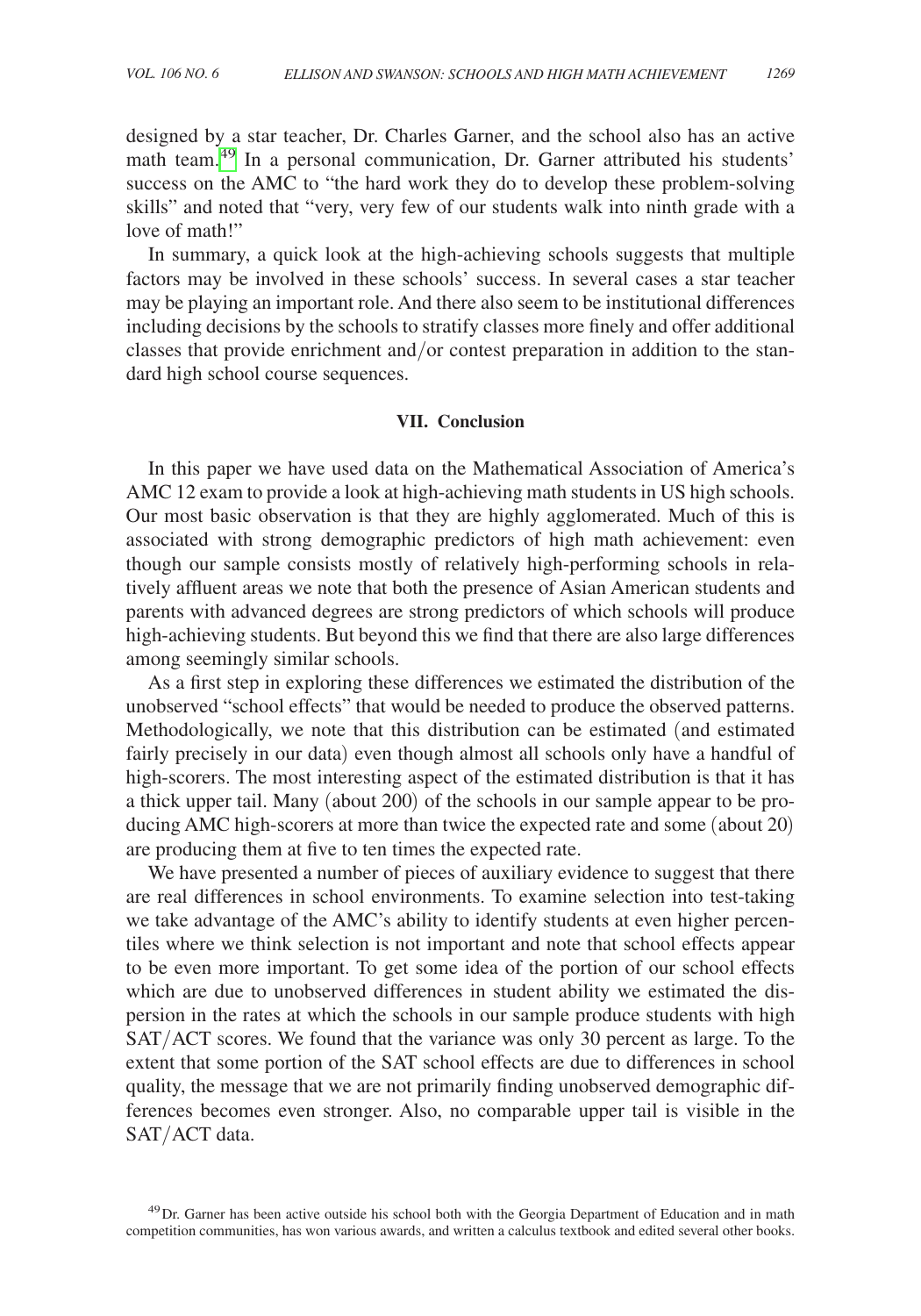Our primary focus is on documenting that there appear to be substantial differences in the rates at which different schools produce high math achievers. In our final section we tried to provide some additional evidence into mechanisms that may be involved. Methodologically, we bring out how peer effects and differences in school quality can produce agglomeration patterns that are indistinguishable given data in a single cross section but potentially distinguishable given data on both within-cohort agglomeration and cross-cohort coagglomeration. Our estimates here suggest that there are some peer effects especially at the highest level of students scoring 120 on the AMC 12 (or that a portion of the school effects are time varying). This may be an interesting result on its own. But, the more important message is that majority of the effect is something that is a more permanent feature of schools (although it could also be some other peer effect such as a sense of community that reproduces itself from one cohort to the next).

Our finding that schools matter for high achievement can be seen as contrary to the findings of several recent studies that particular gifted programs appear to have little impact on marginal students. Our view, however, is that there need not be any conflict here. The previous literature mostly focuses on how elite programs affect marginal students whereas we are focused on how they affect students at the extreme opposite tail. Our evaluation metric is also different in that we are focused on in depth understanding and advanced problem solving skills. Something we have not emphasized much is that there is a potential complementarity to bridging the gap between their school samples and ours. In dropping private schools and magnet programs from our sample we have dropped the schools attended by over 40 percent of the AMC high-scorers from our sample. Accordingly, getting more of a sense of whether magnet programs are effective on their most able students would be of great practical importance.

Our findings about the thick upper tail are intriguing because they suggest that the United States could dramatically increase the number of high-achieving math students it produces. Of course, this would require that the effects be due to environmental differences and the environments are something that could be reproduced. But given the importance of high-achieving students to the economy and the potential benefits to students we hope that our paper will spur future research on these topics. The potential gains may also be much larger than what one sees in the schools we have studied. Ninety percent of US high schools do not offer the AMC. If we were able to examine the rates at which students in those schools develop high-level math skills we might have found much larger differences and many students who might have reached high achievement levels if they had attended a typical school in our sample.

#### **APPENDIX**

In this Appendix we describe how we estimate the distribution of unobserved heterogeneity and present some simulation results on the method.

## A.1 *Estimation Methodology*

Suppose  $y_i$  is distributed Poisson  $(\lambda_i)$ , where  $\lambda_i = e^{\mathbf{z}_i \beta} u_i$ ,  $\mathbf{z}_i$  is a vector of observable characteristics, and  $u_i$  is an unobserved characteristic with a multiplicative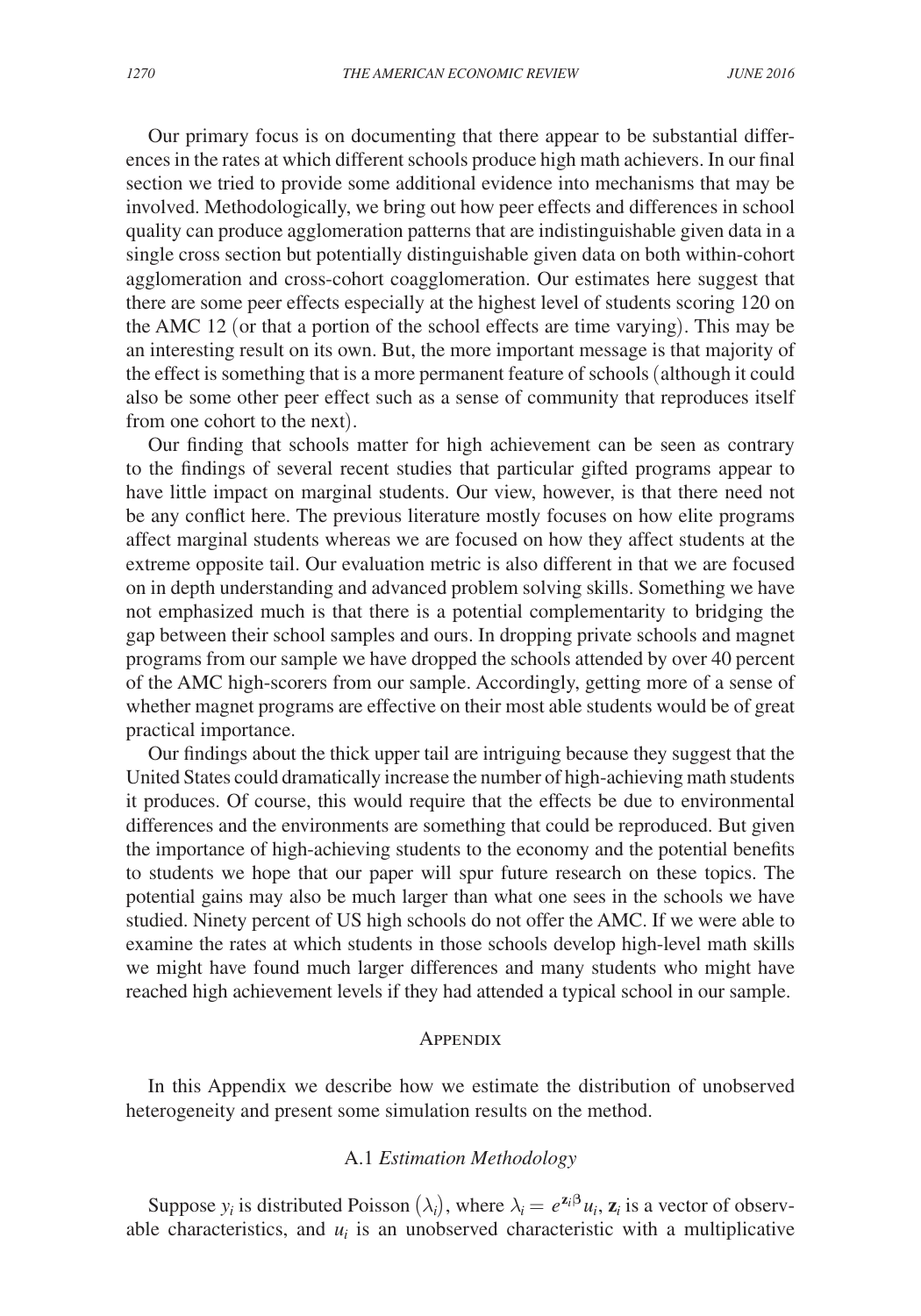effect on the Poisson rate. Assume that the  $u_i$  are i.i.d. random variables independent of the  $z_i$  with continuous density *f* on  $(0, \infty)$  and  $E(u_i) = 1$ . We wish to estimate both the coefficients  $\beta$  on the observable characteristics and the distribution f of the unobserved effects.

Our approach is similar to that of Gurmu, Rilstone, and Stern (1999) in that we use a series expansion and exploit known properties of the orthogonal polynomials involved to facilitate maximum likelihood estimation.[50](#page-27-0)

Given any function *f* and any constant  $\alpha$  we can write  $f(x) = x^{\alpha}e^{-x}g(x)$ . If  $g(x)$ is well behaved in the sense that  $\int_{x=0}^{\infty} x^{\alpha} e^{-x} |g(x)|^2 dx < \infty$ , then  $g(x)$  can be represented as a convergent sum

$$
g(x) ~=~ \sum_{j=0}^{\infty}g_jL_j^{(\alpha)}(x),
$$

where  $L_j^{(\alpha)}(x)$  is the *j*th generalized Laguerre polynomial,  $L_j^{(\alpha)}(x)$  $\equiv \sum_{i=0}^{j} (-1)^i \left( \frac{1}{2} \right)$ *j*+α  $\int_{i}^{+\infty}$  )  $\frac{x^{i}}{i!}$ .<sup>[51](#page-27-1)</sup> Expressing the distribution in this way makes it possible to evaluate the likelihood of each outcome without integrating over the unobserved parameter *ui* .

## Proposition 4: *Consider the model described above. Then*,

$$
\Pr\{y_i = k \mid \mathbf{z}_i\} = \frac{e^{kz_i\beta}}{\left(e^{\mathbf{z}_i\beta} + 1\right)^{k+\alpha+1}} \left[ \sum_{k}^{\ell=0} \frac{\Gamma(\ell+\alpha+1)}{\ell!} e^{-\ell z_i\beta} (-1)^{\ell} \left(\frac{k+\alpha}{k-\ell}\right) \sum_{j=\ell}^{\infty} g_j \left(\frac{e^{\mathbf{z}_i\beta}}{e^{\mathbf{z}_i\beta}+1}\right)^j \left(\frac{j+\alpha}{j-\ell}\right) \right].
$$

The derivation of the formula exploits several properties of the Laguerre polynomials. Details are given in the online Appendix.

Given the formula above it is natural to estimate the model by maximum likelihood: we simply treat  $\beta$ ,  $\alpha$ , and the  $g_j$  as parameters to be estimated as in a series

<span id="page-27-1"></span><sup>51</sup> The coefficients  $g_i$  are given by

$$
g_j = \int_0^\infty \frac{L_j^{(\alpha)}(x)}{\binom{j+\alpha}{j}} g(x) \frac{x^{\alpha} e^{-x}}{\Gamma(\alpha+1)} dx.
$$

When  $\alpha$  is not an integer the binomial coefficients are generalized binomial coefficients defined via the gamma function. Note that the parameter  $\alpha$  in this section is a completely different parameter from the  $\alpha$  we talked about in connection with the negative binomial model. We recognize that this has the potential to cause confusion, but felt we should use  $\alpha$  for both parameters because this is how textbook discussions of the negative binomial model and of generalized Laguerre polynomials will refer to the parameters.

<span id="page-27-0"></span><sup>&</sup>lt;sup>50</sup>Our motivation for estimating the distribution as we do rather than directly following Gurmu, Rilstone, and Stern (1999) or Brännäs and Rosenqvist (1994) is that previous Monte Carlo studies have suggested that they may not work well in a situation like ours where we suspect that the distribution is fat-tailed. This is intuitive: Gurmu, Rilstone, and Stern is based on a flexible estimation of the moment-generating function, which is not well defined for a fat-tailed distribution such as the log-normal. Our approach will have some drawbacks relative to that of Gurmu, Rilstone, and Stern (1999). Most notably, their approach can be applied to any conditional mean function whereas ours works only for conditional mean functions of the form  $E(y|\mathbf{X}) = e^{\mathbf{X}\beta}$ . Their expansion is also guaranteed to produce a valid estimated density whereas our estimated densities can take on negative values.<br>
<sup>51</sup>The coefficients *g<sub>j</sub>* are given by<br>  $g_j = \int_0^\infty \frac{L_j^{(\alpha)}(x)}{\binom{j+\alpha}{j}} g(x) \frac{x^{\alpha}e^{-x}}{\Gamma(\alpha+1)} dx$ .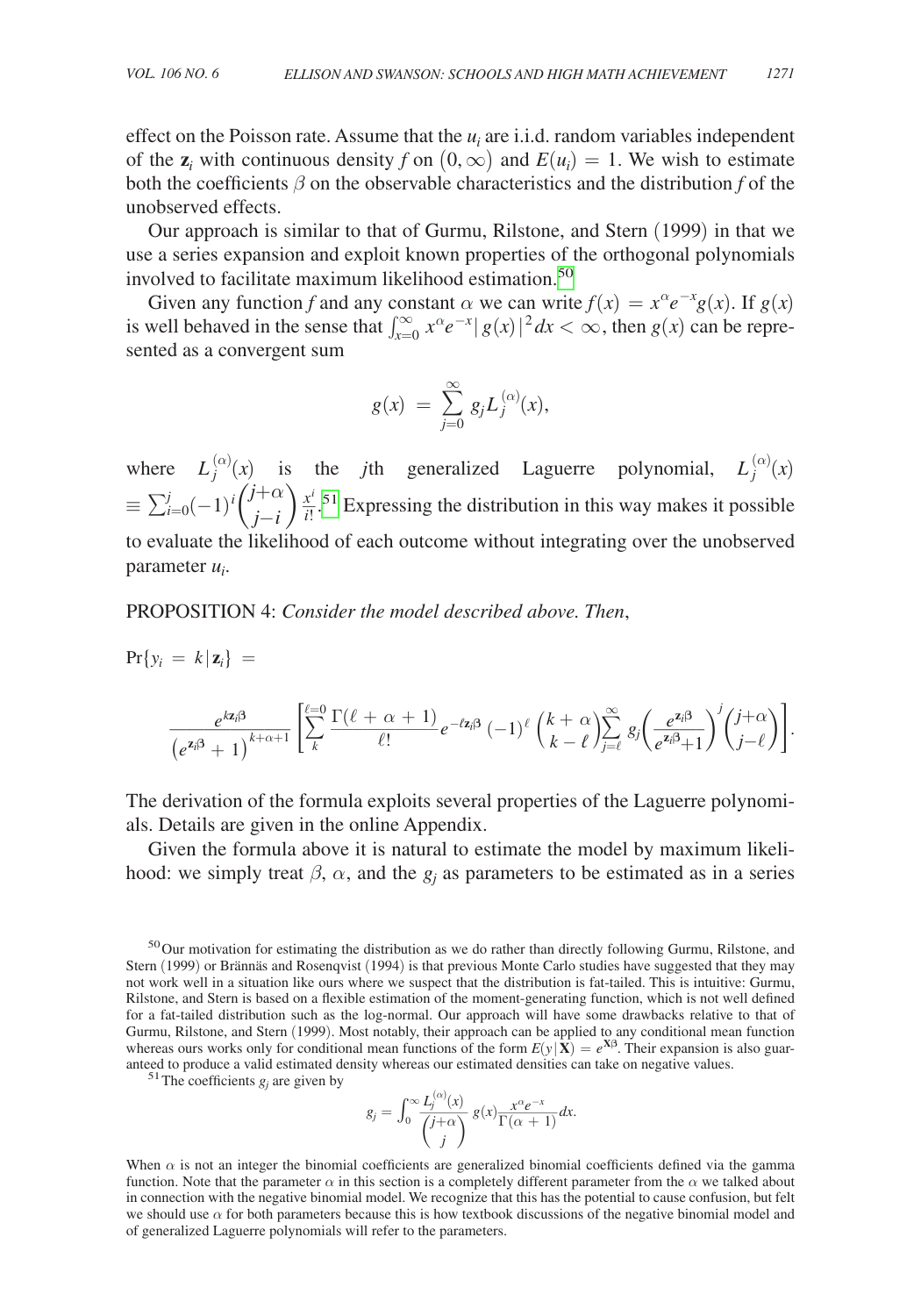estimation.<sup>[52](#page-28-0)</sup> For the estimated  $f(u)$  to be a valid density with  $E(u) = 1$ , the estimated parameters  $\alpha$ ,  $g_0$ ,  $g_1$ , ...,  $g_N$  must be such that

•  $\int_0^\infty u^\alpha e^{-u} \sum_{j=0}^N g_j L_j^{(\alpha)}(u) \ du = 1$ ; and •  $\int_0^\infty u^{\alpha+1} e^{-u} \sum_{j=0}^N g_j L_j^{(\alpha)}(u) \ du = 1$ ; and

• 
$$
u^{\alpha}e^{-u}\sum_{j=0}^{N}g_{j}L_{j}^{(\alpha)}(u)\geq 0
$$
 for all  $u \in (0, \infty)$ .

The first of these conditions holds if and only if  $g_0 = 1/\Gamma(\alpha+1)$ . We impose this restriction in all of our estimations. Given this restriction, the second condition The first of these conditions holds if and only if  $g_0 = 1/\Gamma(\alpha+1)$ . We impose this restriction in all of our estimations. Given this restriction, the second condition holds if and only if  $g_1 = \frac{\alpha}{\Gamma(\alpha+2)}$ . One could imp *N* it is not necessary for identification. We have chosen instead not to impose it and instead simply renormalize the estimated distribution by dividing the probability density function by the expectation after the estimation stage. We have two motivations for this: first, with the renormalization approach, our model nests the negative binomial, whereas it would not if we had imposed the restriction on  $g_1$ ; and second, the model seemed to less often produce estimates that ran into the third nonnegativity constraint when we took the renormalization approach. The third constraint is not as easy to express as a parameter restriction, so we do not impose it as a constraint. Instead, we add a penalty function of  $-\log(\int_0^\infty \max(\hat{f}(x), 0) dx)$  to the per-observation likelihood function for parameter values that do not generate valid densities.<sup>[53](#page-28-1)</sup> In practice this has the effect of making the estimated densities at most slightly negative.

The function  $f(x)$  can in theory be estimated consistently by allowing the number of terms *N* to grow at an appropriate rate or by choosing it in other ways like cross-validation. In practice, the number of Laguerre coefficients that can be estimated may be quite limited unless the dataset is very large. It is for this reason that we wrote the density in the form  $f(x) = x^{\alpha}e^{-x} \sum_{j=0}^{N} g_j L_j^{(\alpha)}(x)$  rather than just as  $e^{-x} \sum_{j=0}^{N} g_j L_j^{(0)}(x)$ . When  $N = 0$ , the  $\alpha$  parameter gives the model the ability to fit a range of plausible densities with just a single estimated parameter: the renormalized distribution with parameter  $\alpha$  has mean 1 and variance  $1/(\alpha + 1)$ . This allows the model produce an exponential distribution ( $\alpha = 0$ ), unimodal distributions conthe model produce an exponential distribution ( $\alpha = 0$ ), unimodal distributions concentrated around one (the distribution is unimodal with mode  $\frac{\alpha}{\alpha+1}$  if  $\alpha > 0$ ), and distributions with more weight on extreme *u*'s than the exponential  $(\alpha \in (-1,0))$ .<sup>[54](#page-28-2)</sup>

<span id="page-28-0"></span>52 Finite sums  $g^N(x) \equiv \sum_{j=0}^N g_j L_j^{(\alpha)}(x)$  will approximate the true distribution as  $N \to \infty$ . Defining  $||g - g^N|| \equiv \int_{x=0}^{\infty} (g(x) - g^N(x))^2 \frac{x^{\alpha} e^{-x}}{\Gamma(\alpha+1)} dx$  we have  $||g - g^N|| \le \sum_{j=N+1}^{\infty} \binom{j+\alpha}{j} g_j^2$ .

<span id="page-28-1"></span><sup>&</sup>lt;sup>53</sup>The motivation for the form of the penalty is that, given a weighting function  $\hat{f}(x)$  that is not everywhere nonnegative, one can define a nonnegative measure by setting  $\tilde{f}(x) = \max(\tilde{f}(x), 0) / \int_0^\infty \max(\hat{f}(x), 0) dx$ . The likelihood minus the penalty function is a lower bound to the likelihood that would be obtained from the nonnegative density  $f(x)$ .

<span id="page-28-2"></span><sup>&</sup>lt;sup>54</sup>The pure Poisson model with no unobserved heterogeneity is obtained as a special case as  $\alpha \to \infty$ . The negative binomial is also a special case if we adopt the normalization strategy of estimating the distribution without the restriction on  $g_1$  and then rescaling the estimated distribution so that it does have expectation one by dividing by its mean.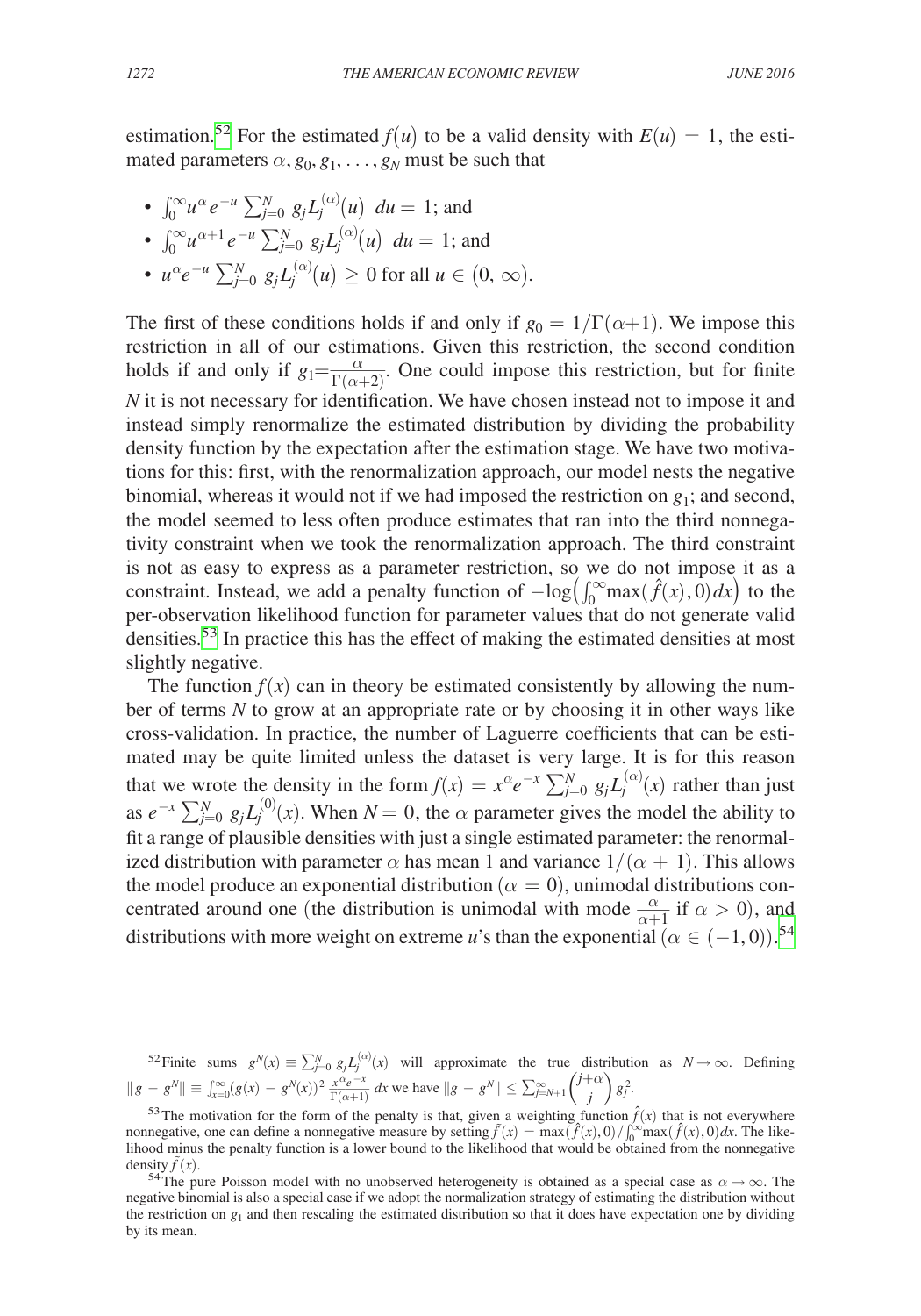The objective function is not globally concave, so we ran our estimation routines from a large number of starting values for  $\alpha$  and the  $g_i$ .<sup>[55](#page-29-0)</sup>

However, once the normalization is done one can calculate the variance of the estimated distribution using Laguerre polynomial identities and get an estimated variance that can be compared to the  $\alpha$  in the negative binomial model. The normalization strategy we use is to first estimate without the restriction on  $g_1$ . This gives a distribution of shocks *v* that have  $E(v) = (1 + \alpha) - g_1 \Gamma(\alpha + 2)$ . We get a distribution *u* with mean 1 by defining  $u = v/((1 + \alpha) - g_1 \Gamma(\alpha + 2))$ . The variance of the resulting random variable is

$$
\begin{aligned} \text{Var}(u) &= E(u^2) - E(u)^2 \\ &= \frac{E(v^2)}{E(v)^2} - 1 = \frac{\Gamma(\alpha+3)g_2 - 2(\alpha+2)\Gamma(\alpha+2)g_1 + (\alpha+1)(\alpha+2)}{((1+\alpha) - g_1\Gamma(\alpha+2))^2} - 1. \end{aligned}
$$

If we were to impose the restriction  $g_1 = \frac{\alpha}{\Gamma(\alpha+2)}$ , then the formula simplifies substantially to stantially to

$$
Var(u) = \Gamma(\alpha + 3)g_2 - \alpha^2 - \alpha + 1.
$$

#### A.2 *Simulation Results*

Our primary motivation for estimating the model as described above instead of directly following previous approaches is that simulations have suggested that previous approaches may not work well in practice when the distribution of unobserved heterogeneity is fat-tailed.<sup>[56](#page-29-1)</sup> To assess how our method might work in practice and how many terms *N* one might want to include in the series expansion we also conducted simulation experiments described in the online Appendix using exponential, log-normal, and uniform distributions for the unobserved heterogeneity. A very rough summary is that our approach seems to work reasonably well in the exponential and log-normal cases. Estimating the upper tail is easier than estimating the density at low values of *u*: it is inherently very difficult to distinguish whether a school is producing 0.1 or 0.01 high-achieving students per year. The simulations also suggest that including  $N = 4$  terms in the series expansion may a good choice for balancing flexibility versus overfitting given the number of observations in our dataset and the magnitudes of the counts. In our empirical analyses, we will generally present estimates that use  $N = 4$  terms in the series expansion.

<span id="page-29-0"></span><sup>&</sup>lt;sup>55</sup>For starting values, we used the coefficients from the negative binomial regressions for  $\beta_{\text{start}}$ ; for  $\alpha_{\text{start}}$ and *gi*,*start*, we tried the mean estimates from the uniform, exponential, and log-normal Monte Carlo exercise, as well as setting each  $g_{i,start}$ =0 and varying  $\alpha_{star}$  between  $-1$  and 2 in increments of 0.01. The latter approach (varying  $\alpha_{\text{start}}$  with each  $g_{i,\text{start}}=0$ ) generally resulted in the largest log-likelihood. <sup>56</sup> See Gurmu, Rilstone, and Stern (1999, p. 141).

<span id="page-29-1"></span>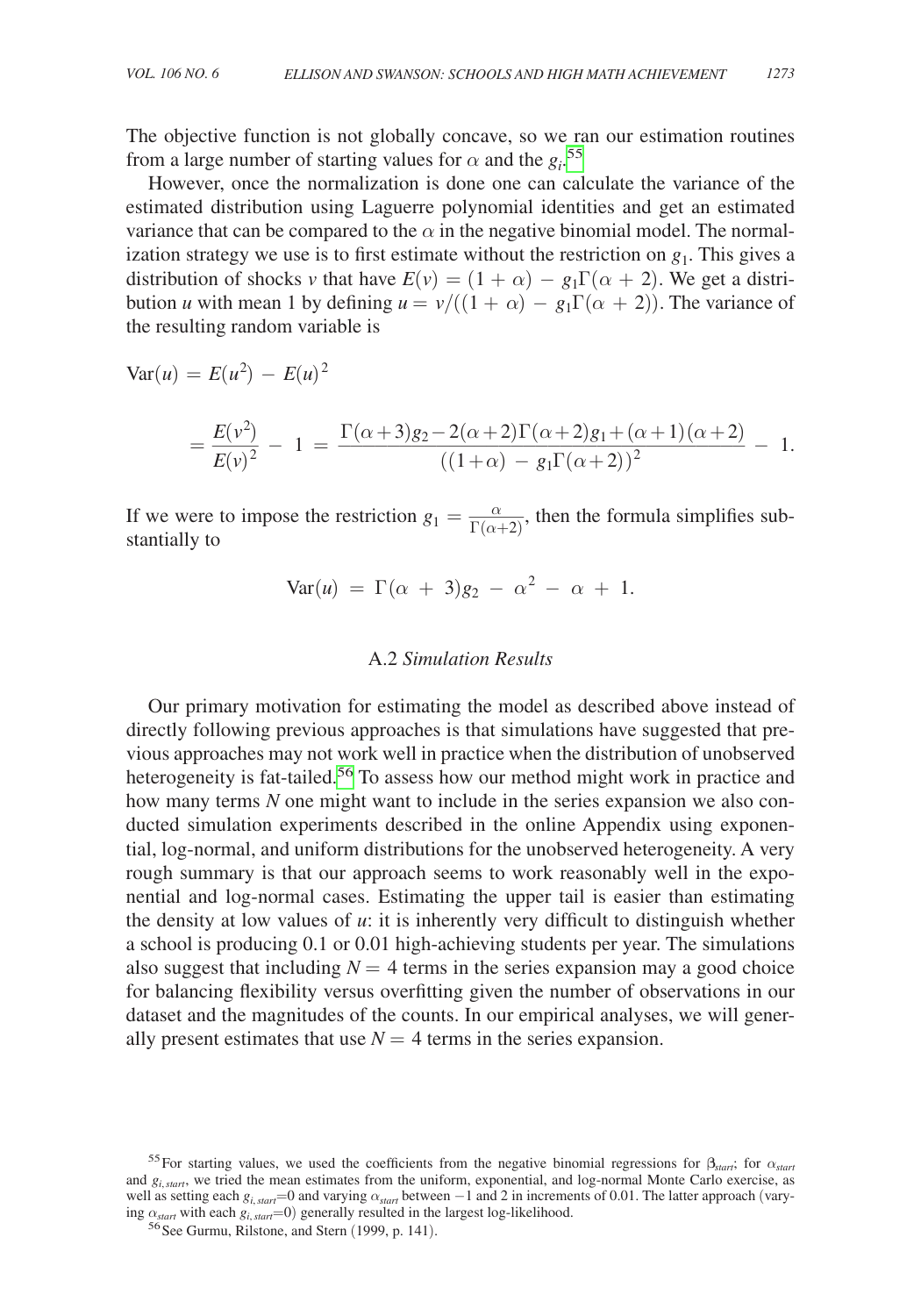## A.3 *Sample Test Questions*

<span id="page-30-0"></span>13. A piece of cheese is located at (12, 10) in a coordinate plane. A mouse is at (4,−2) and is running up the line  $y = -5x + 18$ . At the point  $(a, b)$  the mouse starts getting farther from the cheese rather than closer to it. What is  $a + b$ ?

 $(6 - a)(6 - b)(6 - c)(6 - d)(6 - e) = 45.$ 

(A) 6 (B) 10 (C) 14 (D) 18 (E) 22

14. Let *a*, *b*, *c*, *d*, and *e* be distinct integers such that

What is 
$$
a + b + c + d + e
$$
?  
\n(A) 5 (B) 17 (C) 25 (D) 27 (E) 30

15. The set {3, 6, 9, 10} is augmented by a fifth element *n*, not equal to any of the other four. The median of the resulting set is equal to its mean. What is the sum of all possible values of *n*?

(A) 7 (B) 9 (C) 19 (D) 24 (E) 26

16. How many three-digit numbers are composed of three distinct digits such that one digit is the average of the other two?

(A) 96 (B) 104 (C) 112 (D) 120 (E) 256

17. Suppose that  $\sin a + \sin b = \sqrt{5/3}$  and  $\cos a + \cos b = 1$ . What is  $\cos(a - b)$ ?

(A) 
$$
\sqrt{\frac{5}{3}} - 1
$$
 \t(B)  $\frac{1}{3}$  \t(C)  $\frac{1}{2}$  \t(D)  $\frac{2}{3}$  \t(E) 1

18. The polynomial  $f(x) = x^4 + ax^3 + bx^2 + cx + d$  has real coefficients, and  $f(2i) = f(2 + i) = 0$ . What is  $a + b + c + d$ ?

(A) 0 (B) 1 (C) 4 (D) 9 (E) 16

19. Triangles ABC and ADE have areas 2,007 and 7,002, respectively, with  $B = (0, 0)$ ,  $C = (223, 0)$ ,  $D = (680, 380)$ , and  $E = (689, 389)$ . What is the sum of all possible *x*-coordinates of *A*?

$$
(A) 282 \t\t (B) 300 \t\t (C) 600 \t\t (D) 900 \t\t (E) 1,200
$$

20. Corners are sliced off a unit cube so that the six faces each become regular octagons. What is the total volume of the removed tetrahedra?

(A) 
$$
\frac{5\sqrt{2}-7}{3}
$$
 (B)  $\frac{10-7\sqrt{2}}{3}$  (C)  $\frac{3-2\sqrt{2}}{3}$  (D)  $\frac{8\sqrt{2}-11}{3}$  (E)  $\frac{6-4\sqrt{2}}{3}$ 

Figure 3. Questions 13 through 20 from the 2007 AMC 12A

- 3. Let  $P(x) = a_n x^n + a_{n-1} x^{n-1} + \cdots + a_1 x + a_0$  be a polynomial with integer coefficients. Suppose there exist distinct integers *a*, *b*, *c*, *d* such that  $P(a) = P(b) = P(c) = P(d) = 4$ . Prove that there exists no integer *m* such that  $P(m) = 7$ .
- 4. The lengths of two sides of an equilateral triangle are doubled, creating an isosceles triangle, as shown in the diagram at the right. These two longer sides are doubled again creating a third isosceles triangle (all three triangles having the same base). This process is continued indefinitely. If the measure of the vertex angle of each triangle is represented by  $A_1$ ,  $A_2$ ,  $A_3$ , ..., determine, with proof, the value of  $(1 - \cos A_1) + (1 - \cos A_2) + (1 - \cos A_3) + \cdots$ .



Figure 4. Questions 3 and 4 from the 2007 Kennesaw (GA) State University HS Mathematics Competition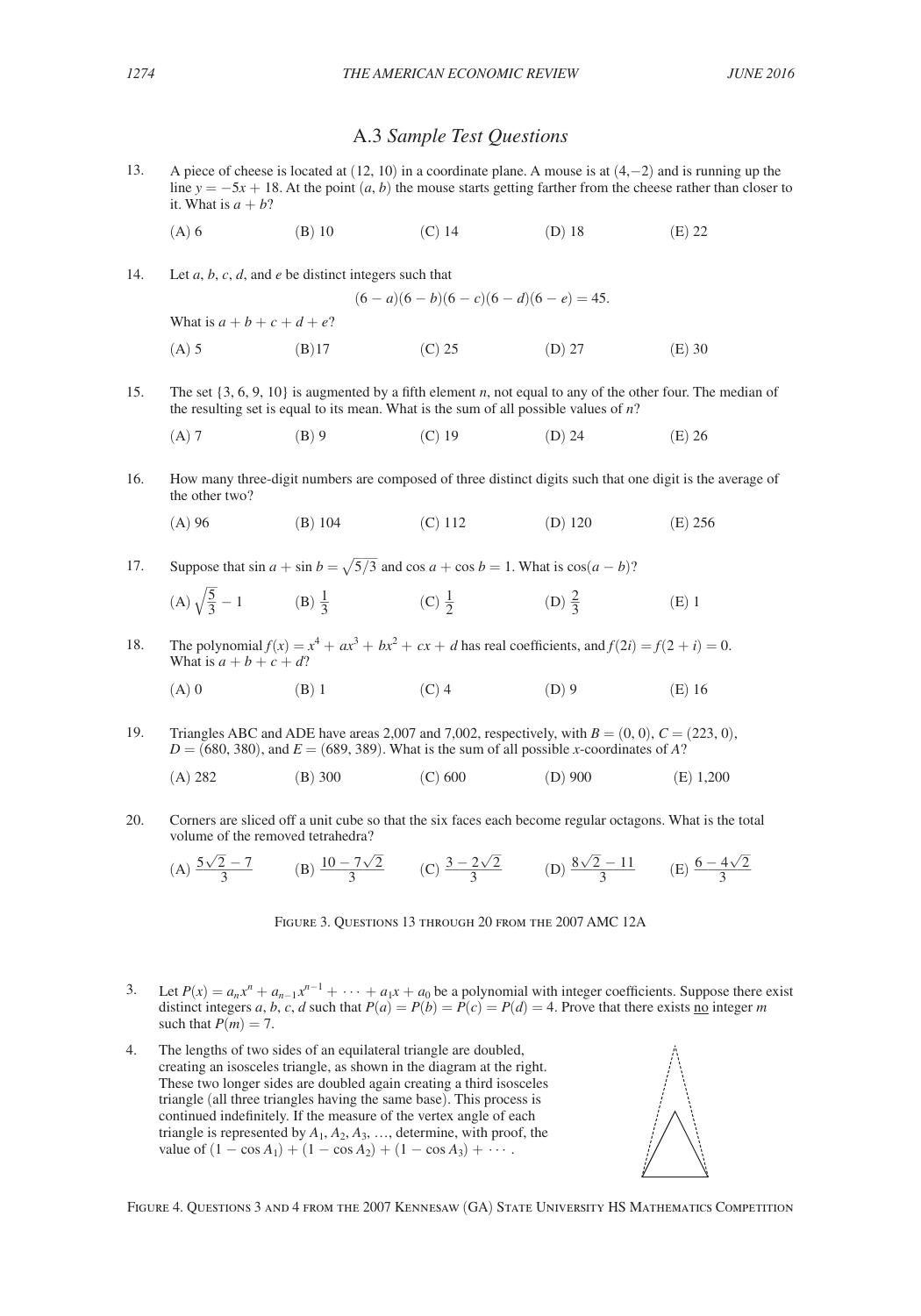#### **REFERENCES**

- **Abdulkadiro˘glu, Atila, Joshua D. Angrist, Susan M. Dynarski, Thomas J. Kane, and Parag A. Pathak.**  2011. "Accountability and Flexibility in Public Schools: Evidence from Boston's Charters and Pilots." *Quarterly Journal of Economics* 126 (2): 699–748.
- **Abdulkadiro˘glu, Atila, Joshua Angrist, and Parag Pathak.** 2014. "The Elite Illusion: Achievement Effects at Boston and New York Exam Schools." *Econometrica* 82 (1): 137–96.
- **Altonji, Joseph G.** 1995. "The Effect of High School Curriculum on Education and Labor Market Outcomes." *Journal of Human Resources* 30 (3): 409–38.
- **Altonji, Joseph G., Erica Blom, and Costas Meghir.** 2012. "Heterogeneity in Human Capital Investments: High School Curriculum, College Major, and Careers." *Annual Review of Economics* 4: 185–223.
	- **Altonji, Joseph G., and Richard Mansfield.** 2010. "The Contribution of Family, School and Commu[nity Characteristics to Inequality in Education and Labor Market Outcomes." http://www.econ.](http://www.econ.yale.edu/~rkm24/Altonji%20and%20Mansfield%20%282010%29.pdf) yale.edu/~rkm24/Altonji%20and%20Mansfield%20%282010%29.pdf (accessed April 12, 2016).
	- **Andreescu, Titu, Joseph A. Gallian, Jonathan M. Kane, and Janet E. Mertz.** 2008. "Cross-Cultural Analysis of Students with Exceptional Talent in Mathematical Problem Solving." *Notices of the American Mathematical Society* 55 (10): 1248–60.
- **Angrist, Joshua, Eric Bettinger, Erik Bloom, Elizabeth King, and Michael Kremer.** 2002. "Vouchers for Private Schooling in Colombia: Evidence from a Randomized Natural Experiment." *American Economic Review* 92 (5): 1535–58.
- **Angrist, Joshua D., and Miikka Rokkanen.** 2015. "Wanna Get Away? Regression Discontinuity Estimation of Exam School Effects away from the Cutoff." *Journal of the American Statistical Association* 110 (512): 1331–44.
	- **Avery, Christopher, Caroline Hoxby, Clement Jackson, Kaitlin Burek, Glenn Pope, and Mridula Raman.** 2006. "Cost Should Be No Barrier: An Evaluation of the First Year of Harvard's Financial Aid Initiative." National Bureau of Economic Research Working Paper 12029.
- **Bayer, Patrick, and Christopher Timmins.** 2007. "Estimating Equilibrium Models of Sorting across Locations." *Economic Journal* 117 (518): 353–74.
	- **Boswell, M. T., and G. P. Patil.** 1970. "Chance Mechanisms Generating the Negative Binomial Distributions." In *Random Counts in Scientific Work, Volume 1: Random Counts in Models and Structures*, edited by G. P. Patil, 3. State College, PA: Penn State University Press.
- **Bowen, William G., Martin A. Kurzweil, and Eugene M. Tobin.** 2005. *Equity and Excellence in American Higher Education*. Charlottesville, VA: University of Virginia Press.
- **Brännäs, Kurt, and Gunnar Rosenqvist.** 1994. "Semiparametric Estimation of Heterogeneous Count Data Models." *European Journal of Operational Research* 76 (2): 247–58.
- **Bui, Sa A., Steven G. Craig, and Scott A. Imberman.** 2014. "Is Gifted Education a Bright Idea: Assessing the Impact of Gifted and Talented Programs on Students." *American Economic Journal: Economic Policy* 6 (3): 30–62.
- **Cameron, A. Colin, and Pravin K. Trivedi.** 1986. "Econometric Models Based on Count Data: Comparisons and Applications of Some Estimators and Tests." *Journal of Applied Econometrics* 1 (1): 29–53.
- **Card, David, and Alan B. Krueger.** 1992. "Does School Quality Matter? Returns to Education and the Characteristics of Public Schools in the United States." *Journal of Political Economy* 100 (1): 1–40. **Chalkboard Champions.** 2013. "Math Teacher Kay Tipton: A True Chalkboard Champion." [http://](http://chalkboardchampions.org/education/math-teacher-kay-tipton-true-chalkboard-champion)
	- [chalkboardchampions.org/education/math-teacher-kay-tipton-true-chalkboard-champion](http://chalkboardchampions.org/education/math-teacher-kay-tipton-true-chalkboard-champion) (accessed July 28, 2015).
- **Coleman, James S.** 1966. "Equality of Educational Opportunity Study (EEOS)." ICPSR06389-v3. Ann Arbor, MI: Inter-university Consortium for Political and Social Research.
- **Dee, Thomas S., and Brian Jacob.** 2011. "The Impact of No Child Left Behind on Student Achievement." *Journal of Policy Analysis and Management* 30 (3): 418–46.
- **Dobbie, Will, and Roland G. Fryer, Jr.** 2011. "Are High-Quality Schools Enough to Increase Achievement among the Poor? Evidence from a Harlem Children's Zone." *American Economics Journal: Applied Economics* 3 (3): 158–87.
- **Dobbie, Will, and Roland G. Fryer, Jr.** 2014. "The Impact of Attending a School with High-Achieving Peers: Evidence from the New York City Exam Schools." *American Economic Journal: Applied Economics* 6 (3): 58–75.
- **Dorans, Neil J.** 1999. "Correspondences between ACT and SAT I Scores." College Board Report 99-1.
- **Duranton, Gilles, and Henry G. Overman.** 2005. "Testing for Localization Using Micro-Geographic Data." *Review of Economic Studies* 72 (4): 1077–1106.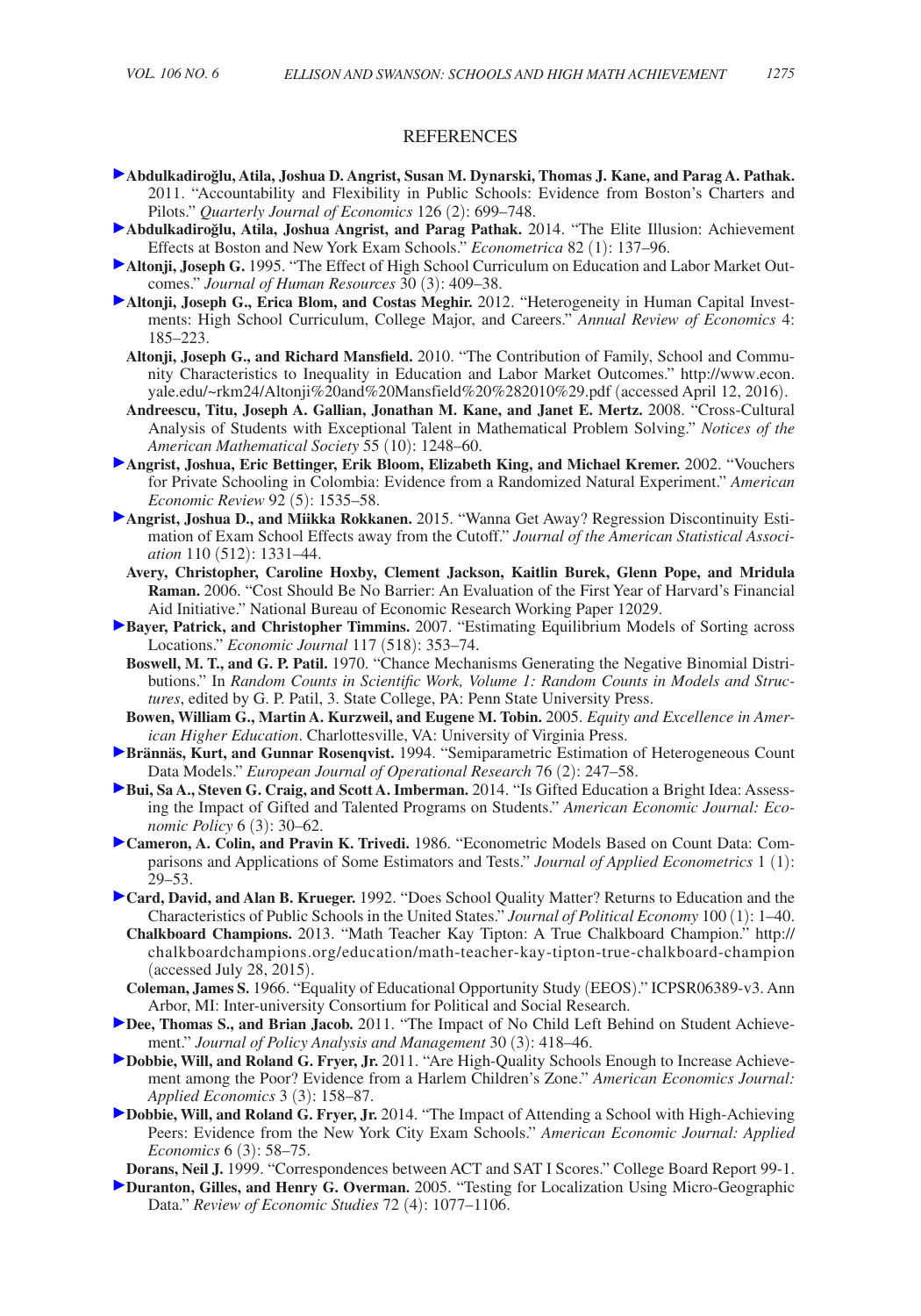- **Ellison, Glenn, and Edward L. Glaeser.** 1997. "Geographic Concentration in U.S. Manufacturing Industries: A Dartboard Approach." *Journal of Political Economy* 105 (5): 889–927.
- **Ellison, Glenn, Edward L. Glaeser, and William R. Kerr.** 2010. "What Causes Industry Agglomeration? Evidence from Coagglomeration Patterns." *American Economic Review* 100 (3): 1195–1213.
- **Ellison, Glenn, and Ashley Swanson.** 2010. "The Gender Gap in Secondary School Mathematics at High Achievement Levels: Evidence from the American Mathematics Competitions." *Journal of Economic Perspectives* 24 (2): 109–28.
	- **Ellison, Glenn, and Ashley Swanson.** 2016. "Do Schools Matter for High Math Achievement? Evidence from the American Mathematics Competitions: Dataset." *American Economic Review.* http:// dx.doi.org/10.1257/aer.20140308.
- **Gordon, Robert, Thomas J. Kane, and Douglas O. Staiger.** 2006. "Identifying Effective Teachers Using Performance on the Job." Hamilton Project Discussion Paper 2006-01.
- **Graham, Bryan S.** 2008. "Identifying Social Interactions through Conditional Variance Restrictions." *Econometrica* 76 (3): 643–60.
- **Greene, William.** 2008. "Functional Forms for the Negative Binomial Model for Count Data." *Economics Letters* 99 (3): 585–90.
- **Gurmu, Shiferaw, Paul Rilstone, and Steven Stern.** 1999. "Semiparametric Estimation of Count Regression Models." *Journal of Econometrics* 88 (1): 123–50.
- **Hanushek, Eric A.** 1986. "The Economics of Schooling: Production and Efficiency in Public Schools." *Journal of Economic Literature* 24 (3): 1141–77.
- **Hanushek, Eric A., Paul E. Peterson, and Ludger Woessmann.** 2011. "Teaching Math to the Talented." *Education Next* 11 (1): 11–18.
- **Hanushek, Eric A., and Ludger Woessmann.** 2008. "The Role of Cognitive Skills in Economic Development." *Journal of Economic Literature* 46 (3): 607–68.
- **Hoxby, Caroline M.** 2000. "Does Competition among Public Schools Benefit Students and Taxpayers?" *American Economic Review* 90 (5): 1209–38.
- **Hoxby, Caroline M.** 2003. "School Choice and School Productivity: Could School Choice Be a Tide That Lifts All Boats?" In *The Economics of School Choice*, edited by Caroline M. Hoxby, 287–342. Chicago: University of Chicago Press.
- **Hoxby, Caroline, and Christopher Avery.** 2013. "The Missing 'One-Offs': The Hidden Supply of High-Achieving, Low-Income Students." *Brookings Papers on Economic Activity* (Spring): 1–66.
- **Hoxby, Caroline M., Sonali Murarka, and Jenny Kang.** 2009. "How New York City's Charter Schools Affect Achievement: August 2009 Report." Cambridge, MA: New York City Charter Schools Evaluation Project.
- **Jencks, Christopher S., and Marsha D. Brown.** 1975. "Effects of High Schools on Their Students." *Harvard Educational Review* 45 (3): 273–324.
- **Joensen, Suanna Schrøter, and Helena Skyt Nielsen.** 2009. "Is There a Causal Effect of High School Math on Labor Market Outcomes?" *Journal of Human Resources* 44 (1): 171–98.
- **Karlin, Samuel.** 1966. *A First Course in Stochastic Processes*. New York: Academic Press.
- **Krieg, John M.** 2008. "Are Students Left Behind? The Distributional Effects of the No Child Left Behind Act." *Education Finance and Policy* 3 (2): 250–81.
- **Krueger, Alan B., and Mikael Lindahl.** 2001. "Education for Growth: Why and For Whom?" *Journal of Economic Literature* 39 (4): 1101–36.
	- **Lavergne, Gary M., and Bruce Walker.** 2001. "Developing a Concordance between the ACT Assess[ment and the SAT I: Reasoning Test for The University of Texas at Austin." http://www.utexas.edu/](http://www.utexas.edu/student/admissions/research/ACT-SATconcordance.html) student/admissions/research/ACT-SATconcordance.html.
	- **Levine, Phillip B., and David J. Zimmerman.** 1995. "The Benefit of Additional High-School Math and Science Classes for Young Men and Women." *Journal of Business and Economic Statistics* 13 (2): 137–49.
- **Marcon, Eric, and Florence Puech.** 2003. "Evaluating the Geographic Concentration of Industries Using Distance-Based Methods." *Journal of Economic Geography* 3 (4): 409–28.
	- **Mathematical Association of America.** 2007. "58th Annual Summary of High School Results [and Awards." www.maa.org/sites/default/files/pdf/AMC/d-publication/d1-pubarchive/2006-7pub/](www.maa.org/sites/default/files/pdf/AMC/d-publication/d1-pubarchive/2006-7pub/2007-1012Summary.pdf) 2007-1012Summary.pdf.
	- **National Center for Education Statistics.** 2005–2006. Common Core of Data: Public School Data, 2005–2006. http://nces.ed.gov/ccd/bat/.
	- **National Center for Education Statistics.** 2005–2006. PSS Private School Universe Survey Data, 2005–2006. <http://nces.ed.gov/pubsearch/getpubcats.asp?sid=002>.
- **Neal, Derek, and Diane Whitmore Schanzenbach.** 2010. "Left Behind by Design: Proficiency Counts and Test-Based Accountability." *Review of Economics and Statistics* 92 (2): 263–83.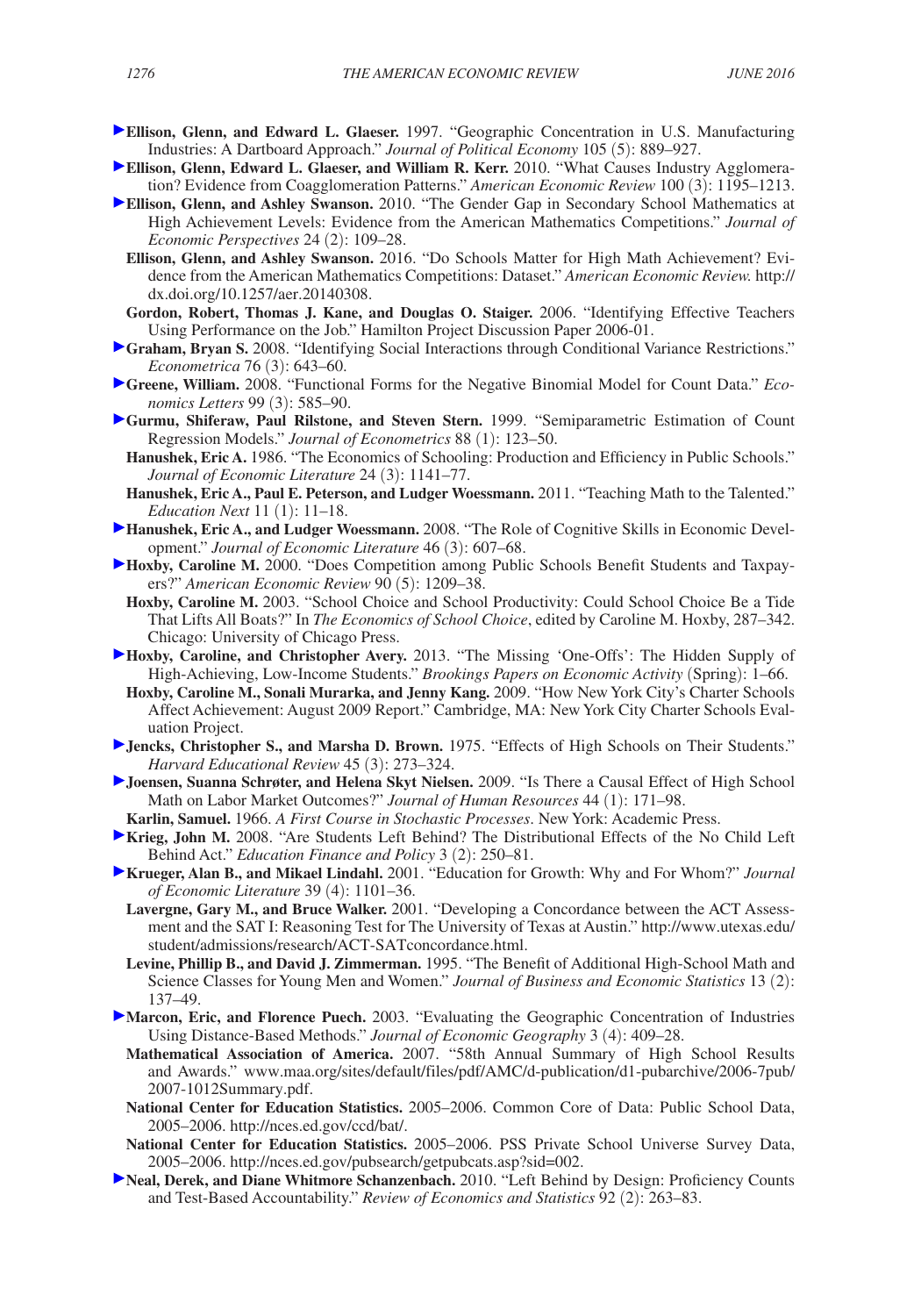- **Organisation for Economic Co-operation and Development** (**OECD**)**.** 2010. *PISA 2009 Results: What Students Know and Can Do: Student Performance in Reading, Mathematics and Science,* Vol. I. Paris: OECD Publishing.
- **Pallais, Amanda, and Sarah Turner.** 2006. "Opportunities for Low-Income Students at Top Colleges and Universities: Policy Initiatives and the Distribution of Students." *National Tax Journal* 59: 357–86.
- **Pope, Devin G., and Justin R. Sydnor.** 2010. "Geographic Variation in the Gender Differences in Test Scores." *Journal of Economic Perspectives* 24 (2): 95–108.
	- **Redd, C. Kalimah.** 2004. "Honoring a Prime Figure: Math Teacher's 50 Years in Classroom Add up to a Distinguished Career." *Boston Globe,* January 11, 2004.
	- **Reist, Margaret.** 2012. "East Math Teacher Retiring; Course Going with Her." *Lincoln Journal Star,*  January 24, 2012.
- **Rose, Heather, and Julian R. Betts.** 2004. "The Effect of High School Courses on Earnings." *Review of Economics and Statistics* 86 (2): 497–513.
	- **Rothstein, Jesse.** 2005. "SAT Scores, High Schools, and Collegiate Performance Predictions." Unpublished.
	- **Schneider, Rob.** 2001. "In Mr. Fischer's Classroom, Math Equals Magic." *USA Today,* November 13, 2001.
- **Skrondal, Anders, and Sophia Rabe-Hesketh.** 2009. "Prediction in Multilevel Generalized Linear Models." *Journal of the Royal Statistical Society: Series A* 172 (3): 659–87.
- **Solon, Gary, Marianne E. Page, and Greg J. Duncan.** 2000. "Correlations between Neighboring Children in Their Subsequent Educational Attainment." *Review of Economics and Statistics* 82 (3): 383–92.
	- **US Census Bureau.** 2000. "Census of Population and Housing: Summary File 1." Washington, DC: US Census Bureau.
	- **US Census Bureau.** 2000. "Census of Population and Housing: Summary File 3." Washington, DC: US Census Bureau.